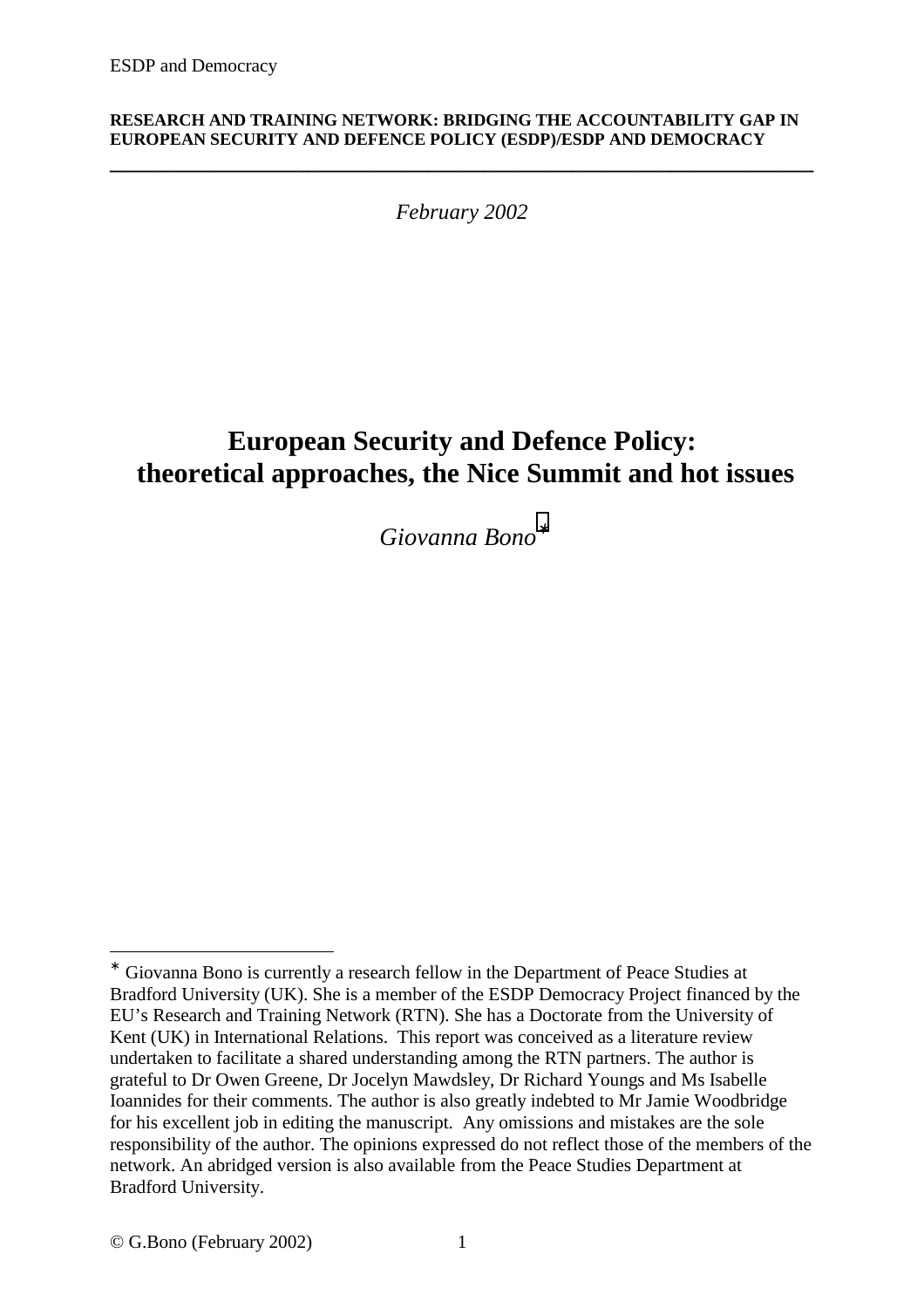## **CONTENTS**

| 3. The Nice Treaty and the Presidency Report on European Security and Defence Policy  20 |  |
|------------------------------------------------------------------------------------------|--|
|                                                                                          |  |
|                                                                                          |  |
|                                                                                          |  |
|                                                                                          |  |
|                                                                                          |  |
|                                                                                          |  |
|                                                                                          |  |
|                                                                                          |  |
|                                                                                          |  |
|                                                                                          |  |
|                                                                                          |  |
|                                                                                          |  |
|                                                                                          |  |
|                                                                                          |  |
| 6.                                                                                       |  |
|                                                                                          |  |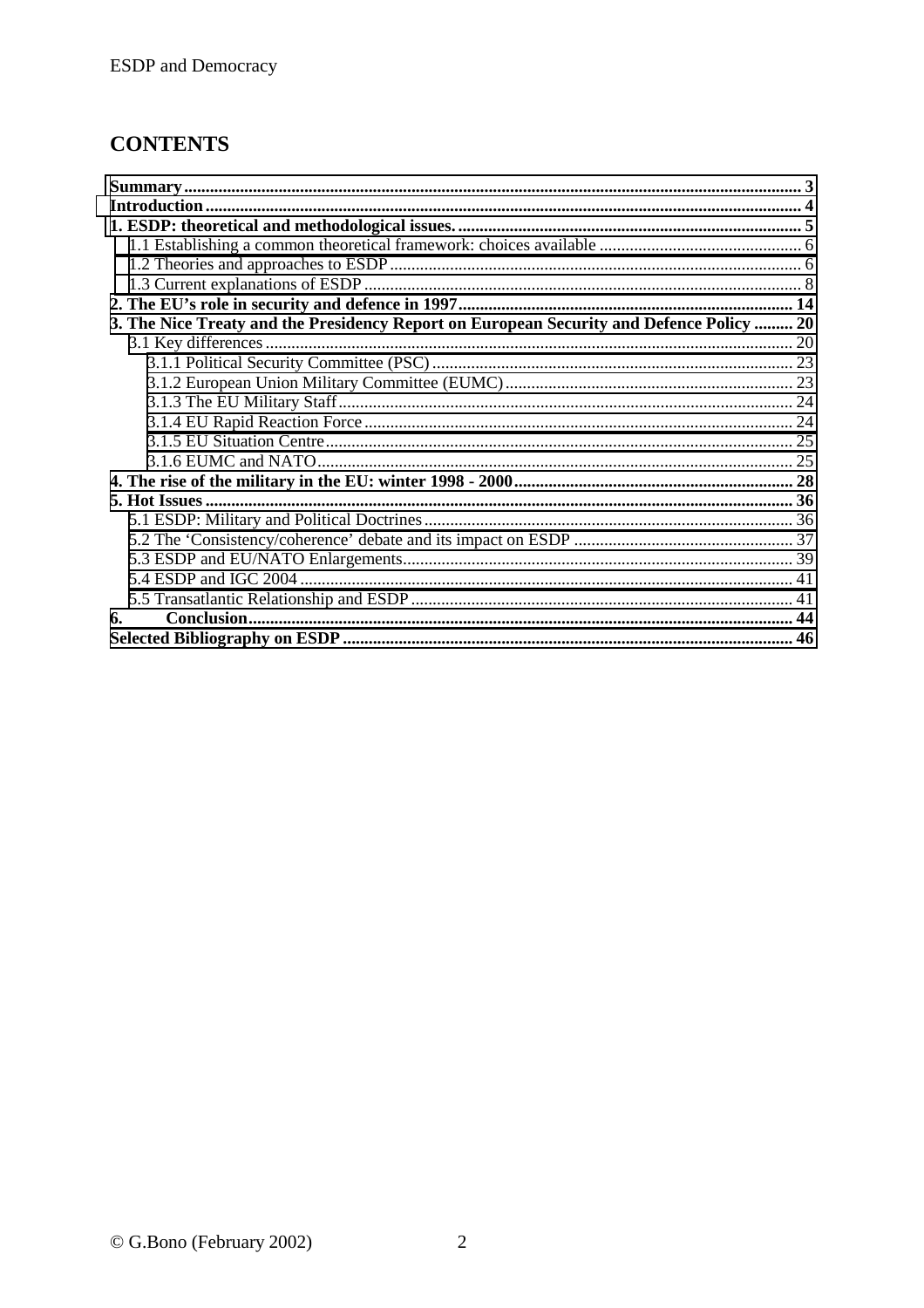## **Summary**

This report provides a review of the academic literature on the development of ESDP and describes the EU's changing role in defence and security by providing a snapshot of the linkages that existed between the EU/WEU and NATO in 1997 and comparing it with the situation reached in mid 2001, after the signing of the Nice Treaty. Through a critical engagement with dominant explanations, along with an examination of the decisions-making process and outstanding hot issues, this report argues that there are a number of contradictory dynamics shaping the evolution of ESDP that pose serious challenges for democratic accountability.

The report argues that recent academic explanations for the development of ESDP have tended to rely on combining highly contested assumptions taken from neo-realism, neofunctionalism with bilateral relationships and transatlantic security factors. The report points out that the academic discourse has failed to sufficiently test the neo-realist and neofunctionalist assumptions and has fallen short of examining the *interplay* of domestic, institutional and external factors on the *evolution* of EU Member States' position vis-à-vis ESDP during 1998-2001. By omitting discussion of domestic and transgovernmental influences on the ESDP's evolution, the 'national interests' of EU Member States have been conceptualised as a series of bargains at the international level.

From late 1998 to mid 2001, the EU was given a stronger role in the security and defence areas, which appears to point to a process of 'Brusselsisation' of EU Member States' foreign, security and defence policies. However, these decisions were not the outcome of grand political and military strategy. Rather EU Member States agreed to develop ESDP from a series of ad-hoc and piece-meal reactions to the Kosovo war, domestic and international pressures.

The piece-meal nature of the policy-making process has created a situation in which the political and military processes are out of step. Rather than elected politicians providing political guidelines for military planning and future actions, EU/NATO Chiefs of Staff and other non-elected military experts are playing a key role in shaping the *political doctrine* underpinning ESDP. They are doing so by putting forward a number of 'technical' proposals on the force structure and posture of the emerging European Rapid Reaction Force.

At the same time, the failure of the Nice Treaty to clearly spell out the working relationship between the EU's three pillars in the foreign, security and defence areas, along with the creation of a number of new NATO/EU working groups without clarification of their legal status, means that EU and national officials have more room for maneuver in developing foreign and security policies without being directly accountable to the EP or national parliaments.

The report concludes that ESDP is as much about 'saving' NATO as it is about rendering the EU a significant regional military power. Through the development of the European Rapid Reaction Force, some dominant NATO/EU Member States are pursuing a variety of aims: they are attempting to renovate the integrated military structure in order to allow the Western Alliance to expand its capacity for 'peace-enforcement' operations; at the same time, they are attempting to link NATO to the EU's civilian muscle.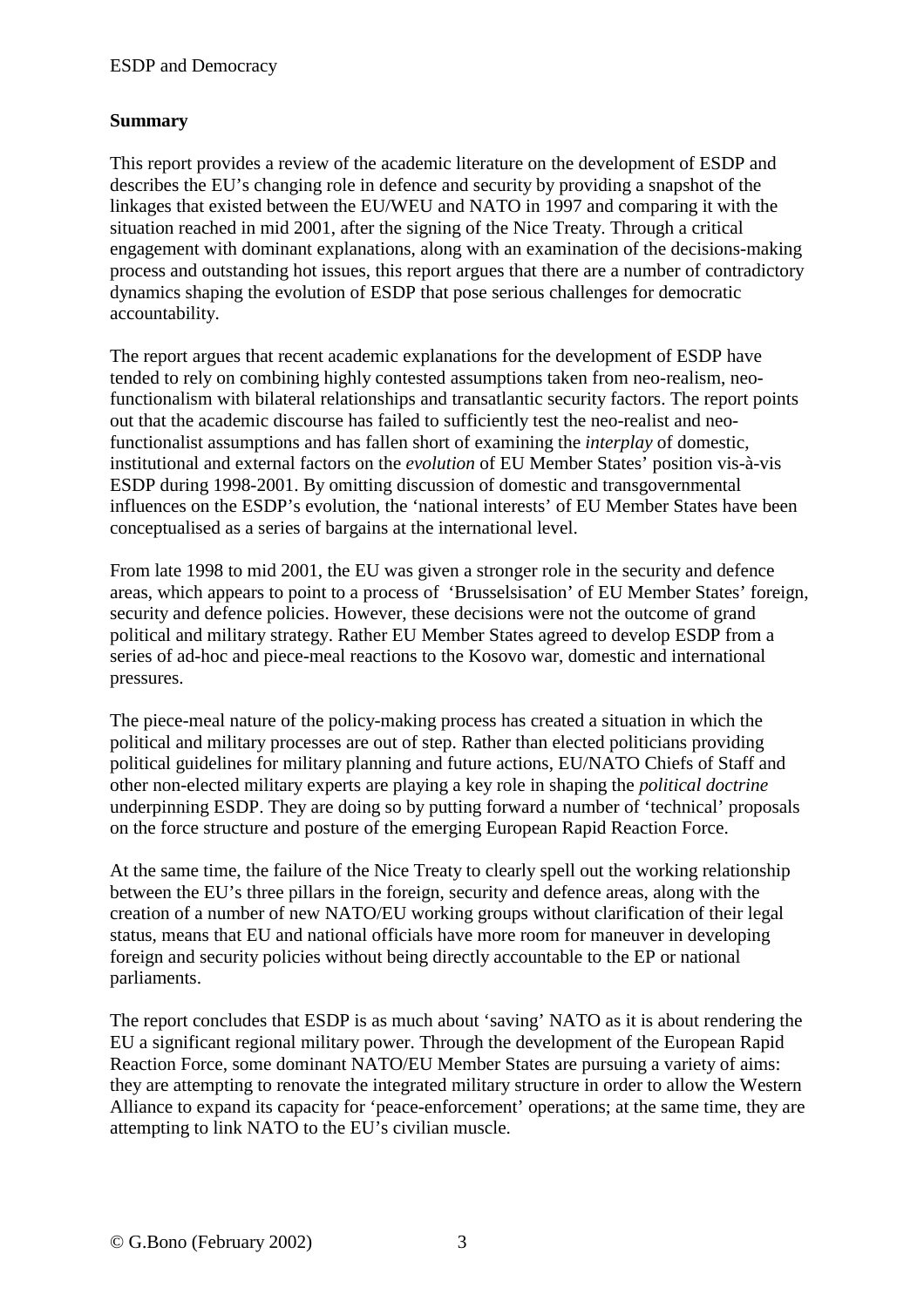## <span id="page-3-0"></span>**Introduction**

What is the European Security and Defence Policy (ESDP)? Is it an attempt to fulfill the longstanding dream of a federal Europe with its own independent army and defence policy? Or is it simply another compromise amongst Europeans to allow NATO to survive by linking its military operations to the civilian and diplomatic resources available in the EU? This paper will address these questions in five sections.

In the first section, the methodological and theoretical issues involved in analysing this phenomenon are addressed. An engagement with dominant approaches and theories is essential for understanding both long and short-term trends. It is also essential because current explanations of ESDP have either failed to engage in theoretical testing or have taken for granted assumptions from dominant approaches that are themselves contested.

In section two we provide a snapshot of the EU's role in security and defence in 1997. Then, in section three, we compare the situation in 1997 with the decisions reached on ESDP at the Nice Summit in December 2000 and implemented up to mid 2001.

In the fourth section, an analysis of the evolution of ESDP, from 1998 to 2001, will be provided. It will be argued that there is incongruence between the political and military decision-making process. In contrast to normal policy-making procedures in which elected politicians provide a set of political guidelines to the military, the Chiefs of Staff and NATO planning staff, non-elected officials, are defining, through step by step measures presented as technicalities, some of the key political aspects of ESDP. In the final section, a number of hot issues that will shape the future of ESDP are outlined.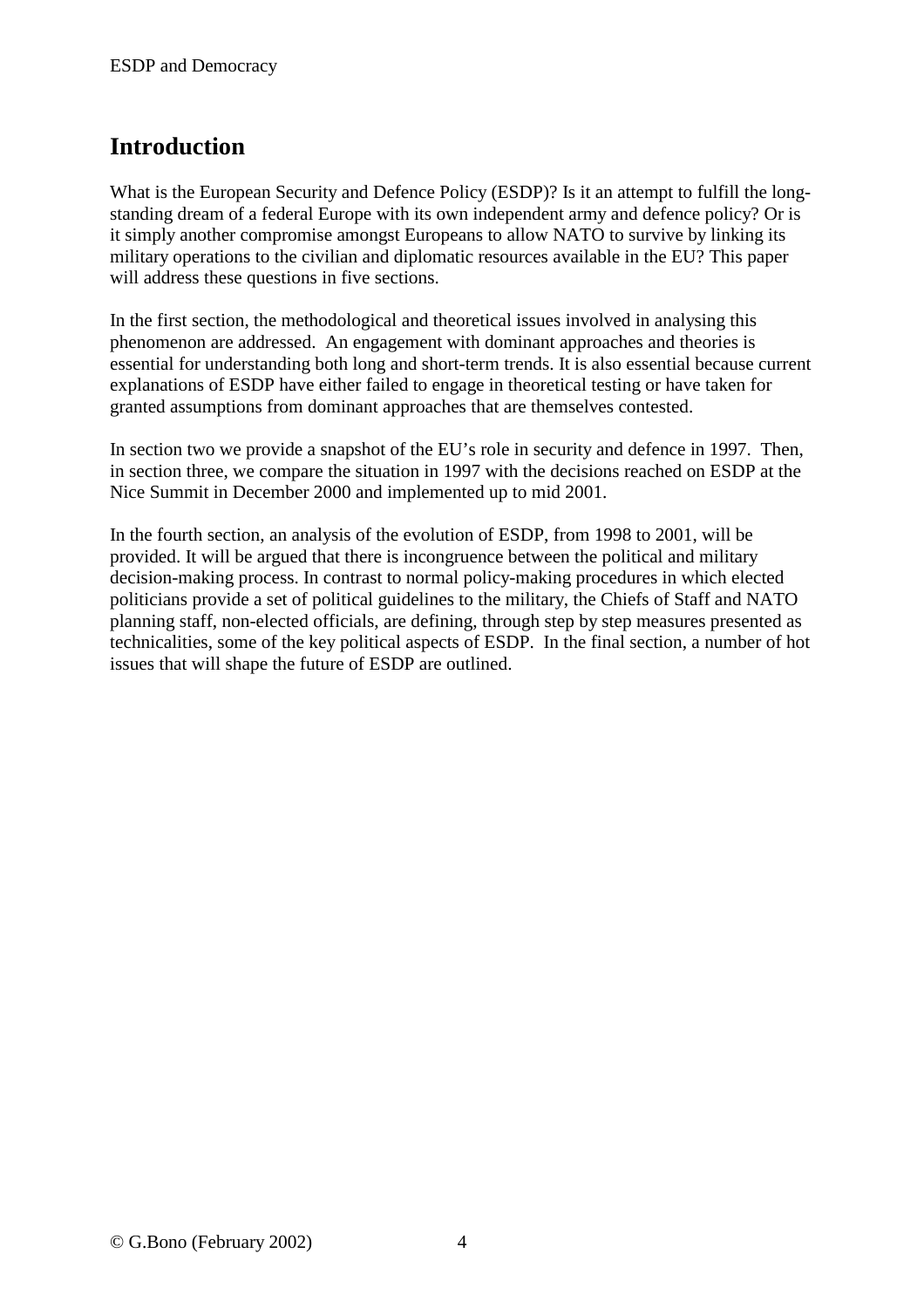## <span id="page-4-0"></span>**1. ESDP: theoretical and methodological issues.**

This section addresses methodological and theoretical issues. It provides an overview of dominant theoretical approaches used to explain the development of the EU as a foreign policy and security actor, from the 1970s onwards. It summarises some of the dominant hypotheses present in current explanations and discusses potential alternatives approaches.

At its simplest level it can be argued that ESDP is both a political and legal concept. It encapsulates a number of decisions taken by EU Member States, both on a bilateral and multilateral basis, beginning from the autumn of 1998 at St. Malo and culminating in the Nice Treaty.<sup>1</sup> The French Presidency Report on the European Security and Defence Policy, adopted at Nice, is one of the most authoritative documents on ESDP at the time of writing.<sup>2</sup> It states that the aims of the efforts made over the past two years, at Cologne, Helsinki and Feira European Councils are as follows:

"to give the European Union the means of playing its role fully on the international stage and of assuming its responsibilities in the face of crises by adding to the range of instruments already at its disposal an autonomous capacity to take decisions and action in the security and defence field."<sup>3</sup>

As this statement implies ESDP is an expression of the desire of the EU to develop military and civilian capabilities to project its power regionally and globally, potentially autonomously from NATO. Implicitly, ESDP is about finding a new 'burden sharing' between NATO and the EU in the security/defence areas. This means co-operation in making NATO a more flexible military organisation capable of undertaking 'peace-enforcement' operations, whilst at the same time allowing EU Member States to have more control over their own multilateral forces and the conduct of military operations. Simultaneously, another goal is the restructuring of the European defence industry, so as to develop a stronger European high technology industrial sector.

The complexity of the issue lies in a number of factors. The majority of the current literature on ESDP has not been driven by a desire to clarify theoretical frameworks, as it will be explained in more detail below*.* Hence, certain underlying and controversial assumptions about the nature of the European security order have been taken for granted. The complexity of ESDP requires that it be analysed on a variety of levels. It is necessary to take into account dynamics that range from the existence of bi-lateral/'special-relationship' relationships, the interaction between EU and NATO to the specific decision-making mechanisms in these international organisations that allow Member States to co-ordinate their foreign, defence and security policies. Moreover one must seek to conceptualise how domestic, transgovernmental and transnational actors influence the formulation of EU and NATO policies. The impact of

<sup>2</sup> The report appeared as Annex VI to the Nice Treaty. It is available electronically at EU Council, (4 December 2000) *Presidency Report on the European Security and Defence Policy*, Press Release Nr 14056/2/00. The Nice Treaty and the Presidency report are available at http://ue.eu.int/Newsroom. Also Reprinted in Rutten, (M), *op.cit.* pages 168 to 208.; European Communities. (March 2001). *Treaty of Nice amending the Treaty on European Union, the Treaties establishing the European Communities and certain related areas.* London: HMSO. No 1. Cm 5090.

<sup>&</sup>lt;sup>1</sup> The key EU Council Meetings that shaped ESDP were: Cologne (June 1999), Helsinki (December 1999) and Feira (June 2000) For a compilation of the key official documents see*:* Rutten, M. (May 2001). *From St. Malo to Nice: European defence: core documents.* Chaillot Paper 47. Paris: WEU Institute for Security Studies. <sup>2</sup>

<sup>3</sup> *Ibid.*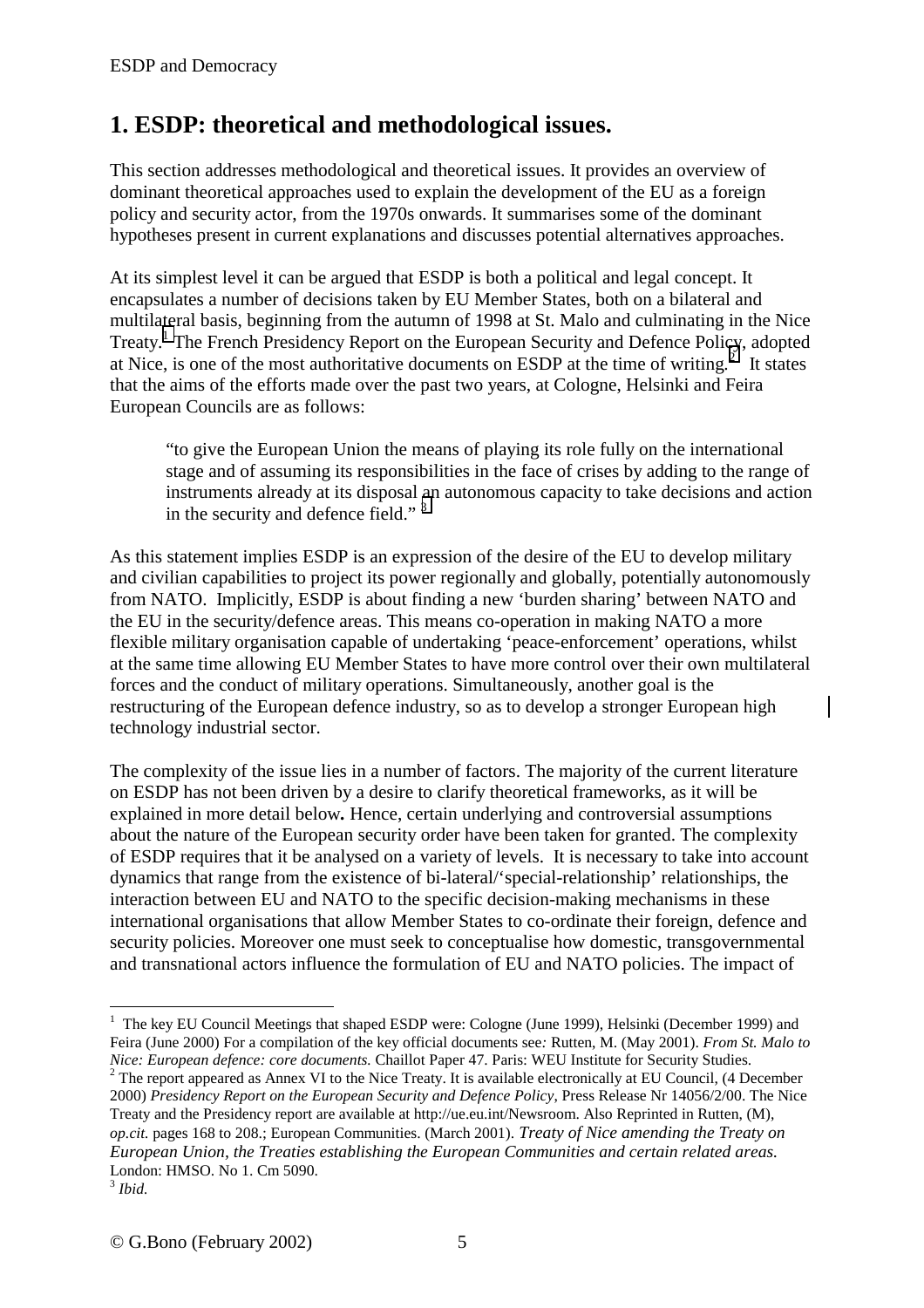<span id="page-5-0"></span>external developments has also to be taken into account. Finally, the 'S' and 'D' that constitute 'ESDP' are controversial concepts in themselves. They include a spectrum of different phenomena: from the fulfillment of basic human needs, to migration movements and terrorist threats. These concepts are highly controversial issues in EU capitals and amongst academics.

#### **1.1 Establishing a common theoretical framework: choices available**

So what should a social scientist who wants to understand ESDP do? One could identify two alternatives. We could begin an analysis by taking a set of hypotheses derived from one or more of the dominant IR and European integration theories and then apply them to our empirical analysis. The problem with this approach is that we run the risk of drawing boxes to be filled by historical details and thus structuring the data in already pre-defined categories. This could prevent us from capturing and synthesising complex dynamics. Since there is a lack of consensus among specialists as to the best 'theory' and the current tendency is to seek to bring together different approaches from the opposite ends of the theoretical spectrum – e.g. neo-realism and constructivist methods - this method might also run into the trap of bringing together theories and approaches that have different epistemological and ontological bases. An alternative method is to derive hypotheses through a constant engagement with both theory and empirical analysis. This would not engage in 'meta-theory' testing, but would instead search for 'middle-range' theories and approaches.<sup>4</sup>

## **1.2 Theories and approaches to ESDP**

#### *1970s - 1997: dominant approaches to understand the EU's security and defence policies*

Prior to 1998, there was little consensus on how to study the EU's security and defence roles.<sup>5</sup> One can however identify some literature that explicitly sought to conceptualise the relationship between the EC/EU integration process and foreign/security/defence policies by situating the analysis within a theoretical framework. These contributions reflected some of the historical developments of the period. Simplifying substantially, from the 1970s to the early 1980s, writers followed two distinct approaches: neo-realism or neo-functionalism. The neo-realists emphasised that development in the EC could not be understood without taking into account the changed structure of the international system. Kenneth Waltz was one of the key exponents of this view. He reinterpreted classical realists' propositions on the working of the balance of power as a factor in determining states' behaviour in international relations. For Waltz the balance of power was the overarching determinant of a states' behaviour on the international scene. From this approach defence and security matters belonged to the realm of 'high politics' and were not susceptible to integrationist dynamics. EC politics were driven by nation states' search for maximising 'relative gains'.6

<sup>4</sup> On the choices available for constructing common frameworks of analysis see: Peterson, J. (2001) **"**The choice of EU theorists: establishing a common framework for analysis." *European Journal of Political Research* Vol 39. pages 289-318

 $<sup>5</sup>$  Sjursen, H. (1998). "Missed opportunity or eternal fantasy? The idea of a European security and defence</sup> policy." In J. Peterson and H. Sjursen. *A common foreign policy for Europe? Competing visions of the CFSP.* London: Routledge. pages 95-111.

Waltz, K. N. (1979). *Theory of International Politics*. Reading, Massachusetts, Addison-Wesley Publishing Company.; Waltz, K. N. (1986). "Reflection on Theories of International Politics: A response to my Critics." In R. O. Keohane. *Neorealism and its critics*. New York: Columbia University Press**:** page 378p.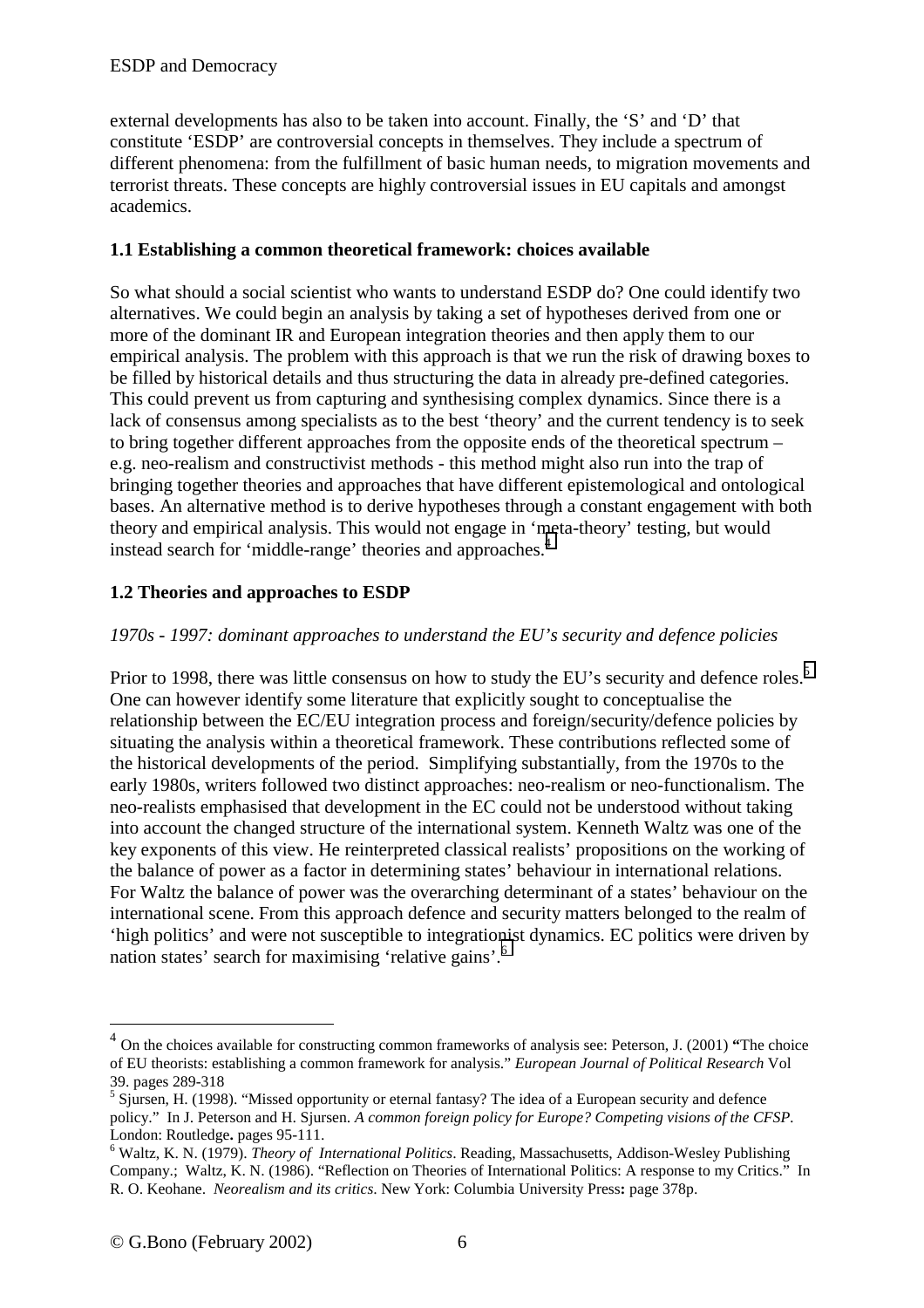Neo-functionalists, in contrast, conceptualised integration as resulting from an institutionalised pattern of interest politics, played out within international organisations. There was a 'spill-over' effect - a process whereby members of an integration scheme attempted to resolve their dissatisfaction with their attainment of the agreed collective goal, by resorting to collaboration in another sector. From the neo-functionalist perspective, a tendency was created that was favourable to the establishment of a common foreign policy.<sup>7</sup>

From the late 1980s and during the first part of the 1990s, a substantial amount of literature emerged analysing the relationship between the EU/WEU and CFSP/CDP, reflecting again actual development in the field. One school stressed that although both 'neo-realism' and 'neo-functionalism' contributed some useful insights into the development of CDP, there were substantial limitations to both approaches. It was argued that the gaps in the theory could only be filled by taking into account Moravcsik's work on 'intergovernmental institutionalism'.<sup>8</sup> Moravcsik's writing in the early 1990s was an attempt to demonstrate how a revised 'realist' perspective could account for EU bargaining. His approach reaffirmed the centrality of power and interest, which had been a central tenet of realist explanations of the international system in the early-post war period.<sup>9</sup> But he argued that interest is determined not simply by the balance of power, as neo-realists argued, but also by the preferences of domestic political actors, which are the outcome of political processes in the domestic polity. His approach was based on three principles: 1) intergovermentalism, 2) lowest-commondenominator bargaining, and 3) strict limits on future transfers of sovereignty.<sup>10</sup> From this perspective, the key shapers of EU policy-making were located at the national level, though there were transnational dynamics in operation. (Interestingly later, Moravcsik revised his approach to assign an important role to institutions as facilitators of positive sum bargaining).

Another school focused on seeking to understand the link between CFSP/CDP by stressing that despite the tenuous relationship between the two policies and organisations there were integrationist dynamics in operation.<sup>11</sup> There were also those who argued that the dynamics of European security lay in the bargaining process between on the one hand, NATO and the WEU and, on the other, in attempts by European Member States and North American partners to work out a new burden sharing arrangement. Thus for example, R. F. Laird, developed the concept of 'caucuses' to capture a set of bilateral/trilateral relationships among European Member States in the Western Alliance.<sup>12</sup> Other analysts sought to combine the insights of

<sup>7</sup> Haas, E. P. (1976). "Turbulent Fields and the Theory of Regional Integration." *International Organizations* Vol 30, pp 173-212.; Schmitter, P. C. (1969). "Three Neo-Functionalist hypotheses about International Integration." *International Organization, Vol 23, pages 161-6.* 

<sup>&</sup>lt;sup>8</sup> Van Staden, A. (1994). "After Maastricht: Explaining the movement towards a Common European Defence Policy." In Carlaes, W and Smith, S. *European Foreign Policy: the EC and changing perspectives in Europe*. London: Sage Publications. pages 138 – 155 ; Moravcsik, A. (1991). "Negotiating the Single European Act: national interests and conventional statecraft in the European Community." *International Organizations*, Vol 45, No 1. pages 651-88. 9

Morgenthau, H. J. and Thompson, K. W. (1993). *Politics among nations: the struggle for power and peace*. New York, McGraw-Hill.

<sup>10</sup> Moravcsik, A. (1992). "Negotiating the Single European Act: national interests and conventional statecraft in the European Community." *International Organization* Vol 45, No 1, pages 651 - 688.<br><sup>11</sup> Roper, J (1995) 'Defining a common defence policy and common defence' in Martin, L and Roper, J (Eds).

*Towards a common defence policy*. Paris: Western European Union. pages 7 to 12.; Rummel, R. E., Ed. (1992). *Toward Political Union: planning of common foreign and security policy in the European Community.* Baden-Baden, Nomos Verlagsgellschaft.

<sup>12</sup> Laird, R. F. (1991). *The Europeanization of the Alliance*. Boulder: Westview Press.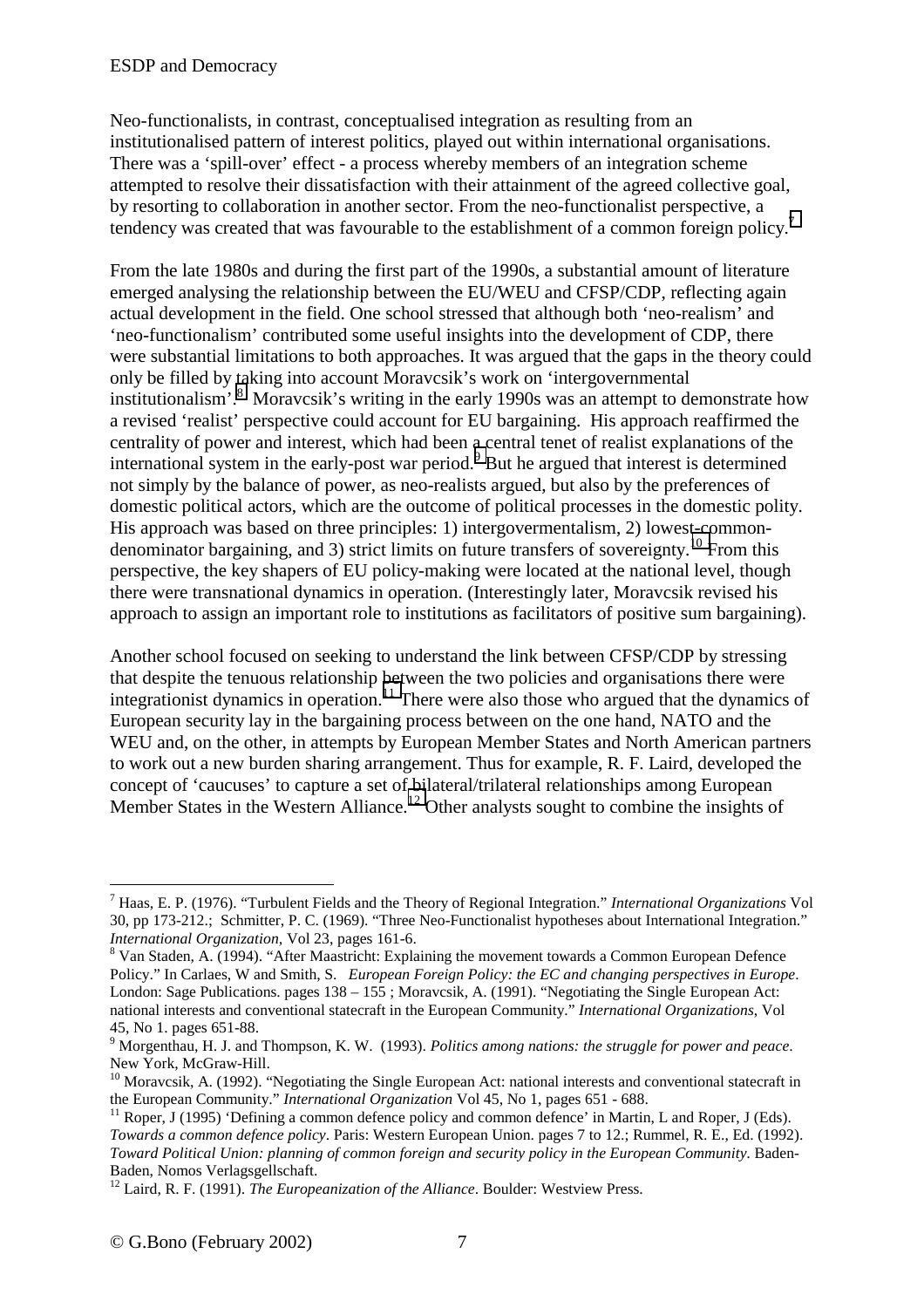<span id="page-7-0"></span>integration theory with those of regime theory.<sup>13</sup> Finally, there were those who used the concept of 'presence' or 'actorness' to understand the EU's external role.<sup>14</sup>

### **1.3 Current explanations of ESDP**

Although many articles have been written on ESDP, until now, the majority have tended to focus on a description of some of the key decisions<sup>15</sup> and specific issues - such as military capabilities<sup>16</sup>, the transatlantic relationship<sup>17</sup> - rather than providing an overall explanation for the dynamics behind ESDP. The exceptions have tended either to discuss ESDP as a subsection of the IGC 2000 in order to analyse the long-term impact of the Nice Treaty on the evolution of the EU<sup>18</sup> or have stressed the role of bi-lateral relations, external factors (the Kosovo crisis) and the process of EU economic and monetary integration.<sup>19</sup>

One example is the work of Professor Jolyon Howorth. In a report entitled *European Integration and Defence: the ultimate challenge?*, he argues that there are three key factors that shaped the development of ESDP: the degree of political will generated since the Franco-British St. Malo Summit in December 1998; the emergence of a transatlantic understanding that, on the one hand, NATO had to rely on the generation of a significant European military capability and that, on the other, the EU needed to maintain a defence industrial base; and the UK commitment behind the ESDP project.<sup>20</sup> In his account, Howorth states that Britain and other Atlanticists accepted the necessity of constructing ESDP as the price to save the Western Alliance. Although he admits that there were differences of opinion and long-term aims in Paris and London, he maintains that the Franco-British understanding was crucial for the decisions taken up to the autumn of 2000.

Other authors have highlighted the importance of the impact of the Kosovo crisis on EU leaders.21 Alyson Bailes, for example, argues that Britain and France were frustrated by the fact that the EU could not get its act together and that lack of military capabilities prevented it from playing a more crucial role in the crisis. Some EU Member States agreed with the use of force but they would have preferred to have a more extensive use of diplomatic tools. Despite

<sup>13</sup> Aybet, G. (1997). *The Dynamics of European security: 1945-1991*. Houndmills, Basingstoke :, Macmillan Press, 1997.

<sup>14</sup> Hill, C. (1993). "The Capability-Expectations Gap, or Conceptualising Europe's International Role." *Journal of Common Market Studies*, Vol 31, No 3. pages 305-28. Hill argued that the discussion of the EU's international actorness is analytically separate from the issue of its security and defence capabilities.

<sup>&</sup>lt;sup>15</sup> Shepherd, A. J. K. (Summer 2000). "Top-Down or Bottom-Up: is security and defence policy in the EU a question of political will or military capability?" *European Security,* Vol 9 No. 2. pages 13-30. Duke, S. (2001) "CESDP: Nice's overtrumpted success?' *European Foreign Affairs Review*, No 6 page 155 – 175. Duke comes

to the opposite conclusion to mine. He argues that at Nice there was absolutely no progress on defence. 16 Heisbourg, F. (Summer 2000). "Europe's Strategic Ambitions: the limits of ambiguity." *Survival* Vol 42, Nr 2, pages 5-15.

 $17$  Layne, C. (4 April 2001). "Death knell for NATO? The Bush Administration confronts the European Security and Defence Policy." *Policy Analysis*, No 394. Van Ham, P. (2000). "Europe's common defence policy: implications for the transatlantic relationship." *Security Dialogue* Vol 31, No 2, pages 215 - 242.

<sup>&</sup>lt;sup>18</sup> Wessels, W. (June 2001). "Nice Results: The Millenium IGC in the EU's evolution." *Journal of Common Market Studies* Vol 39**,** No 2. pages 197-219.

<sup>&</sup>lt;sup>19</sup> Howorth, J. (November 2000). *European Integration and Defence: the ultimate challenge*. Chaillot Paper 43. Paris, WEU Institute for Security Studies.; Bailes, A. (2000). "Under a European flag." Draft paper. Foreign Policy publication. For a shorter version of some of Howorth's arguments see: Howorth, J. (Summer 2000).<br>"Britain, France and the European Defence Initiative." Survival Vol 42, No 2. pages 33-55.

<sup>&</sup>lt;sup>20</sup> Howorth, J. (November 2000). *op.cit.* page 93<br><sup>21</sup> Pond, E. (1999). "Kosovo: catalyst for Europe." *The Washington Quarterly* Vol 22, No 4, pages 77-92.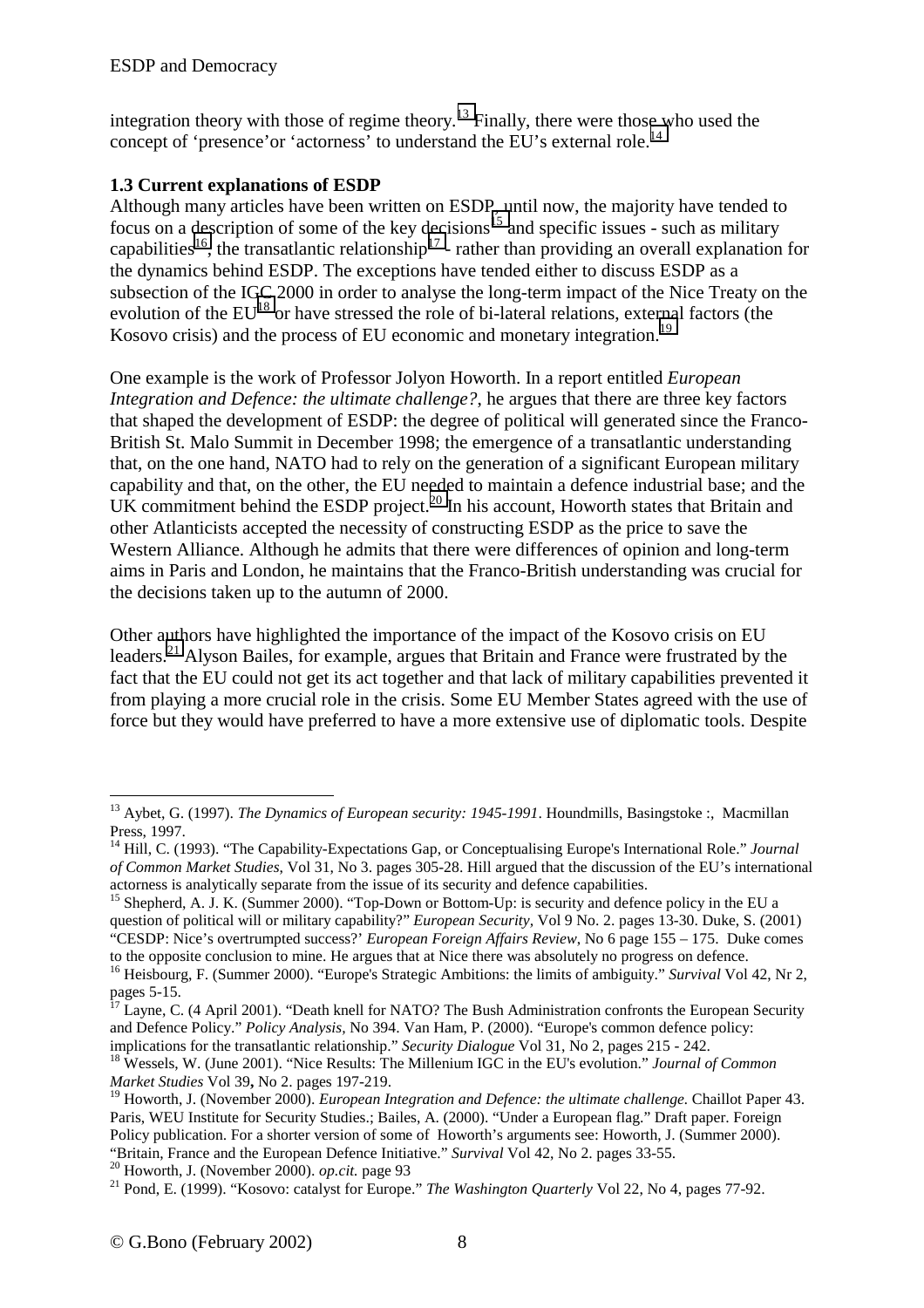these differences, EU Member States reached a consensus that in order to have a say in a crisis situation, the EU needed extra military capabilities.  $^{22}$ 

To summarise the dominant approaches outlined so far, let us draw out schematically some of the key assumptions and discuss their unique contributions to and potential pitfalls for future research.

#### *Neo-realism*

Neo-realism would argue that to understand ESDP we will need to look at the changing nature of the balance of power and how Member States' search for relative gains influenced the bargaining process at the EU/NATO level.

The problem in adopting such hypotheses is that we will treat states as unitary actors in pursuit of self-help and by so doing we create a black box around any role that domestic politics can have on the dynamics of the international system. We would also have to take for granted the neo-realist assumption that the international system is anarchic, driven by selfhelp. This definition of the anarchic nature of the system is highly questionable, as many commentators have pointed out*. 23*

#### *Liberal intergovernmentalism*

To simplify a complex subject area, only Moravcsik's work will be discussed here because of his influence in the area of EU integration theory. From his contribution, the hypothesis could be derived that ESDP is the product of bargains amongst EU Member States that are driven by domestic politics. Although EU/NATO institutions influenced the process, one has to look at the formation of national preferences in the context of the domestic politics of the Member States. It is at this level that the dynamics for the decision to develop ESDP lie.

The advantage of this hypothesis is that it includes the role of domestic politics in its analysis, rather than removing it, as neo-realism does. However, there remains a problem with this approach. As some commentators have pointed out, Moravcsik's conceptualisation of domestic politics is one of a relatively insulated domain. It might well be that there are transnational groups operating at the national level for whom allegiance to the nation state is not a prime importance. Hence it is problematic to assume that domestic decisions are insulated from the influence of regional/international politics. $^{24}$ 

#### *Neo-functionalism*

From neo-functionalists' writings, the hypothesis could be derived that ESDP is the result of 'the spill-over' effect from economic integration. The increased level of co-operation in the economic and monetary union, exemplified by the EMU project, influenced the emergence of ESDP. Neo-functionalists would therefore give a primary role to an analysis of how economic and monetary decisions shaped the debate about military/security issues.

<sup>22</sup> Bailes, A. (2000). *op.cit.*

<sup>&</sup>lt;sup>23</sup> For a critique of neo-realism, see: Ashley, R. K. 'The Poverty of Neorealism' in R.O. Keohane, 1986. *Neorealism and its critics*. Columbia: Columbia University Press. 1986.; Wendt , A. 'Anarchy is what make it.'*International Organisation*, 1992, vol. 46, No. 2, pages 391-425; Schroeder, P. 'Historical reality versus neorealist theory.', *International Security,* Summer 1994, vol. 19, No. 1, pages 108-148.; Milner, H. 'The assumption of anarchy in International Relations Theory: a critique' in D.A. Baldwin. *Neorealism and*  <sup>24</sup> See Rosamond, B. (2000). *Theories of European integration*. Basingstoke, New York: Palgrave. page 138-140.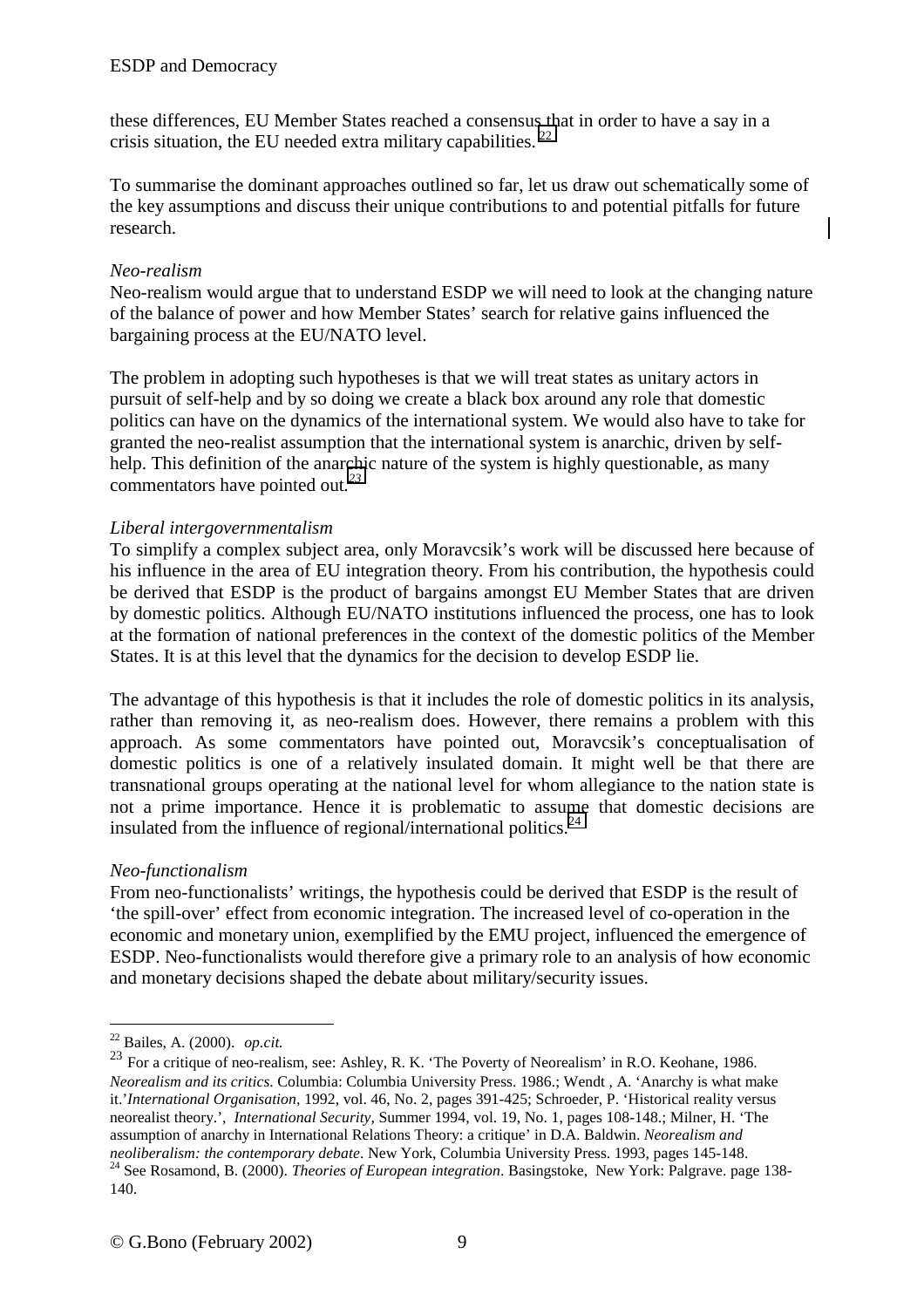The weakness of this hypothesis is that it does not explain why a more marked level of integration in the military security field did not develop under the SEA or the Maastricht /Amsterdam Treaties and why it is only at the end of the 1990s that the integration has taken place. The primacy of economic factors cannot be taken for granted, it has to be proven via empirical investigation. Some studies have been carried out in the area of armament but not for the overall policies covered under ESDP as developed during  $1998-2001$ <sup>25</sup> Since the contribution of neo-functionalism is highly contested, supporters of these explanations will have to undertake more in-detailed empirical analysis.<sup>26</sup>

#### *Neo-institutionalists*

Neo-institutionalists would explain ESDP by emphasising the impact of international institutions on the foreign policies of EU/NATO Member States. Their working hypothesis would assume that the creation of a number of working groups, fora and bodies set up under EPC, and later CFSP, coupled with interaction between NATO/WEU via a number of working groups and exchanges created a pattern of mutual understanding among Member States on foreign and defence issues. These norms and understandings were responsible for the decision to integrate defence into the EU.

One criticism of this hypothesis is that it assumes that international organisations are primary factors in the evolution of EU/NATO policies and so fails to explain satisfactorily the relationship between domestic factors and supranational ones. This is because neoinstitutionalists, like Keohane, writing from the late 1980s onward, share with neo-realists the assumption that anarchy is an essential feature of the international system and that states can be conceptualised as rational self-interested actors. This has meant that some neoinstitutionalists accept *a priori* the predominance of the balance of power and institutions in shaping a state's behaviour, thus failing to explain the dynamics of interest formation within national, international and transnational policy making fora.

#### *Bilateral Relations*

Contemporary writers such as Howorth argue that ESDP is the product of bilateral, 'special relationships'. Although Howorth does not ground his argument theoretically, there is a body of literature, such as Laird's work in the 1980s on 'caucuses', that could potentially be used to understand the role of 'bilateral relations' in alliance politics.

The problem with these hypotheses is that they elevate bilateral relations above other factors in an *a priori* manner and fail to situate the specificity of bilateral relationship in the context of their historical evolution. Thus, for example, Howorth reviews the Franco-British and Franco-German relationships in the late 1990s, without taking into account whether these socalled 'special relationships' are the outcome of purely short-term dynamics or longer-term ones. Thus, although he discusses some of the differences in outlook and interests that underline such relationships, he merely puts the two phenomena on the same level, despite the fact that in post-war European history, the Franco-British 'special relationship' is a recent development, whereas the Franco-German relationship has stronger historical roots. He also fails to provide sufficient arguments to demonstrate how 'special' the Franco-British relationship in the security/defence area is.

 $25$  Freedman, L. and A. Menon (1997). 'Conclusion: defence, states and integration.' In J. Howorth and A. Menon. *The European Union and National Defence Policy*. London, Routledge: 155-172; Taylor, T. (1997). Arms procurement. In J. Howorth and A. Menon. *ibid.* page 121-140.

<sup>&</sup>lt;sup>26</sup> For an overview of critiques of neo-functionalisms from different school of thoughts see: Rosamond, B. (2000). *op.cit.* 74 – 88.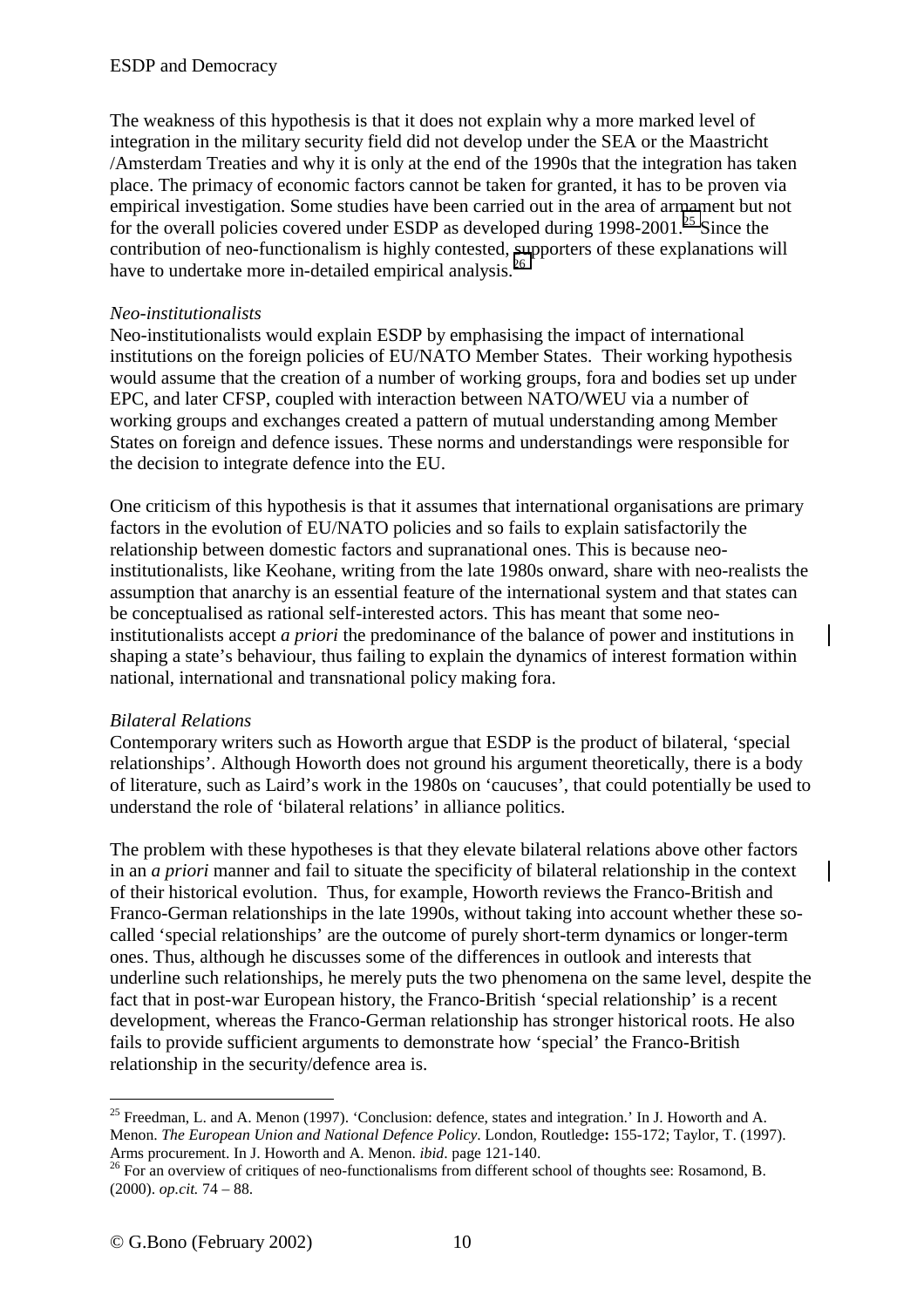Moreover, Howorth conceptualises 'special relationships' by discussing the 'national interest' of France, Germany and Britain. He treats the 'national interest' as though it was already coherently formulated and then bargained out within EU/NATO bodies. By so doing he fails to engage with the possibility that such an 'understanding' might be the product of particularistic interests within policy-making bodies in France, Germany and Britain.

Nevertheless any analysis of ESDP should take into account the role of bilateral relations since there is some evidence that they help create informal-policy-making networks.<sup>27</sup>

*External factors: the role of the United States and regional/international crises.*  In the discussions prior to the 1990s and in more recent literature, there is an understanding that the United States and external crises play a significant role in shaping the emergence of the EU's role in security and defence.

#### *ESDP and the United States*

One hypothesis suggests that ESDP is the product of increased divergences between the EU and NATO Member States. This puts forward the notion that ESDP would not have happened if there had not been significant disagreement, in the early 1990s, over the level of military and diplomatic engagement in the crises in Croatia and Bosnia-Herzegovina and, more recently, over the extent of NATO's military action in Kosovo.

Another hypothesis would be that ESDP is a way of strengthening transatlantic relations, thereby keeping the US involved in European affairs. From this approach, ESDP is about the US relinquishing some of its military roles in Europe so that Europeans can take on low-level, low intensity military tasks in their own immediate backyard (Eastern Europe and Middle East), whilst the US will remain heavily involved in article 5 and 'peace-enforcement' activities. From this perspective, there are no contradictions between ESDP and the US presence in Europe.

Despite these differences, from a theoretical perspective, it is clear that the nature of the US as the traditional 'hegemonic power' in the EU security area has to be taken into account. Neorealists explain the US role in Europe as that of a benign hegemonic power and, in the first part of the 1990s, they envisaged the US withdrawal from European affairs as a consequence of the collapse of the Soviet Union. Neo-institutionalists have provided a different set of explanations. They argue that the US might stay engaged in the security field, despite the end of the Soviet threat, because there are institutional interests at stake in keeping the Western Alliance alive.

#### *External Crises*

Current explanations have pointed to the importance of external crises in shaping the evolution of ESDP. However, with the exception of neo-realisms, the other dominant approaches of intergovernmental liberalism and neo-institutionalism do not conceptualise the role of external crises in the pattern of co-operation among Member States and international organisations. This is because most of their work has been focused on the role of international organisations responsible for economic co-operation, rather than military/defence cooperation.

 $\overline{a}$ 27 Salesse, Y. (1997). *Propositions pour une autre Europe. Construire Babel.* Paris, Editions du Félin.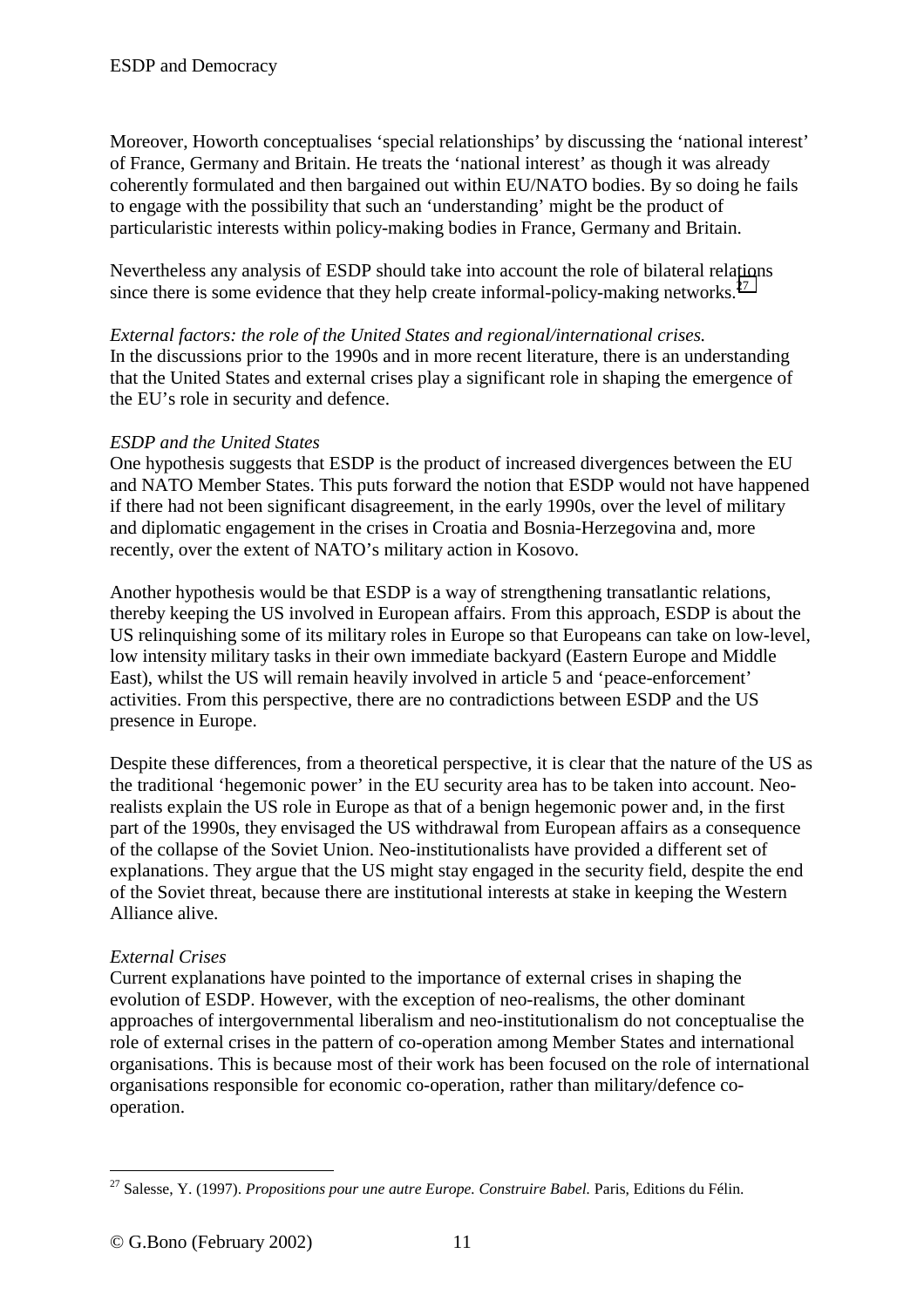Neo-realists state that international crises marked by the emergence of new 'threats' will reinforce co-operation amongst Member States but that ultimately there will never be a substitute for the Soviet threat and therefore international relations will be characterised by the collapse of military alliances, such as NATO*. 28*

From this brief overview it seems that whilst we need to take into account the current approaches used to explain ESDP, there are some limitations to the explanations provided by the neo-realist, neo-functionalist and neo-institutionalist approaches. These approaches fail to successfully conceptualise the interrelationships between domestic factors, international institutions and external factors. The methodology adopted excludes *a priori* the possibility that there might be transnational and transgovernmental factors in operation and seems to underplay the role of domestic influences.

From preliminary results discussed in section 4, the current explanations do not successfully clarify the reasons why there is incongruence between the military and political processes driving ESDP. Although the Nice Treaty incorporated a number of key decisions taken by the EU/WEU and NATO Councils, the agreement reached did not provide political guidelines for the development of a EU military role. In fact, the military and political doctrines that are shaping the evolution of ESDP are being defined in a piece meal manner by the EU/NATO Chiefs of staff and military experts rather than being formulated by political institutions such as the European Council, the EP and national parliamentary structures.

The following research questions might therefore be worth exploring. Could there be a coalition of forces among the different EU/NATO Member States at different levels of the policy-making structures that are driving the process and have different political agendas? Could it be that the construction of the ESDP project is influenced not only by external dynamics and institutional interests but also by the existence of different understandings and belief systems amongst actors as to the overall aims of the ESDP project, as constructivists would argue? In other words, would it be more useful to adopt research questions that do not assume that the key factors shaping ESDP are to be found in the dichotomy of national versus supranational and material versus ideological factors?

There are a number of alternative approaches available both within International Relations and Integration Theory that could help us bridge the gap between the different levels of analysis and overcome such dichotomies. These approaches range from transgovernmental coalitions, policy-networks, and multi-level governance, to constructivism and historical/sociological institutionalism.<sup>29</sup>

<sup>28</sup> Mearsheimer, J. 'Back to the Future' *International Security,* Summer 1990, Vol 15 No. 1; Mearsheimer, J. J. 'The False Promise of International Institutions'. *International Security* , Winter 1994/95, Vol 19 No. 3, pages 4 - 49.

<sup>&</sup>lt;sup>29</sup> For transgovernmental coalitions see: Keohane, R. O. and J. S. Nye (1974). "Trangovernmental relations and international organizations." *World Politics*, Vol 28, No 1: 38-62.For a discussion of multi-level governance see: Rosamond, Ben. *Op.cit.* page: 109 – 113. Ebbinghaus, G. (1998). "Europe through the looking glass: comparative and multi-level perspectives." *Acta Sociologica* Vol 42, No 4. Christiansen, T. and Jorgensen, K. E. (1997b). "Reconstructing European Space: from territorial politics to multilevel governance." *Journal of European Public Policy* Vol 4, No 1. For constructivism see: Rosamond, Ben. *Op.cit.* page 171 to 174. and Christiansen, T. and K. E. Jorgensen (1999). "The Amsterdam Process: a structurationist perspective on EU Treaty Reform." *European integration online papers* Vol 3, No1. For an overview of policy network theory see: Borzel, T. A. (1997). *Policy networks: a new paradigm for European governance*. Fiesola, San Domenico (FI) Italy.; Kenis, P. and V. Schneider (1991). Policy Networks and Policy Analysis: Scrutinizing a New Analytical Toolbox. *Policy Networks: empirical evidence and theoretical considerations.* B. Marin, & Mayntz, R. Frankfurt am Main, Westview Press; Marin, B. and R. Mayntz (1991). Introduction: Studying Policy Networks. Policy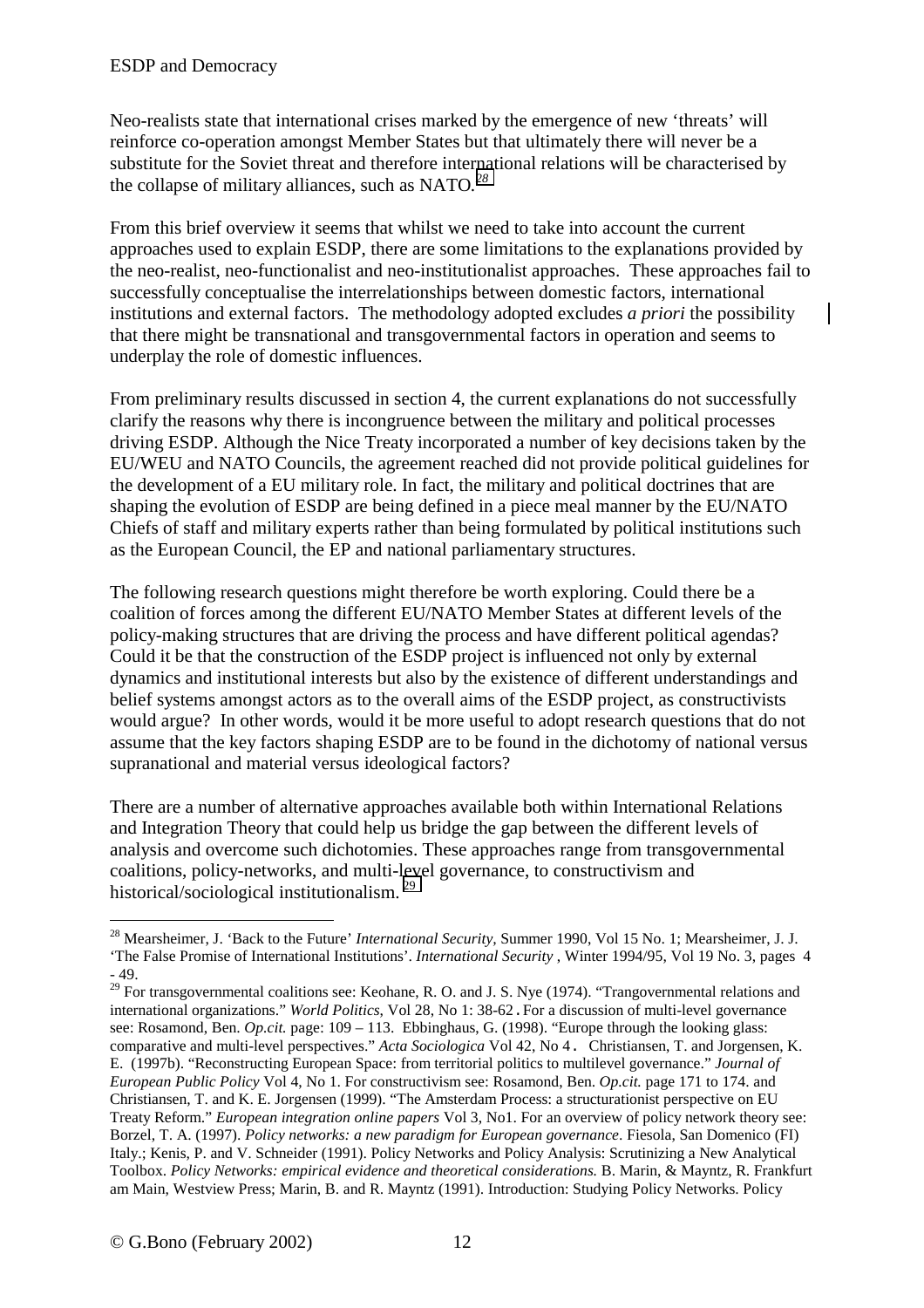The advantages of these approaches over neo-institutionalism, intergovernmental liberalism and neo-functionalism are that they allow us to conceptualise the evolution of ESDP by looking at the roles of a variety of actors located at the national, supranational and transgovernmental levels without assuming *a priori that* there is hierarchy among the different levels of analyses. The validity of these approaches has already been demonstrated by a number of studies on European defence covering other historical periods.<sup>30</sup>

<sup>&</sup>lt;u>.</u> Networks: empirical evidence and theoretical considerations. B. Marin and R. Mayntz. Frankfurt am Main, Westview Press**:** 11-24. For sociological and historical institutionalism see: Thelen, K. (1999). "Historical institutionalism in comparative politics." *Annual Review of Political Science* Vol 2, pp. 369 – 404; Steinmo, S. and K. Thelen (1992). 'Historical institutionalism in comparative politics'. In S. Steinmo, K. Thelen and F. Longstreth (Ed) *Structuring politics: historical institutionalism in comparative analysis*.. Cambridge, New York, Cambridge University Press.

<sup>30</sup> Katzenstein, P., Ed. (1996). *The Culture of national security; norms and identity in world politics.* New York, Columbia University Press; Kier, E. (1997). *Imagining war: French and British military doctrine between the wars.* Princenton, Princeton University Press. Bono, G. (2002) *NATO's 'peace-enforcement' tasks and 'policy communities'*. Ashgate.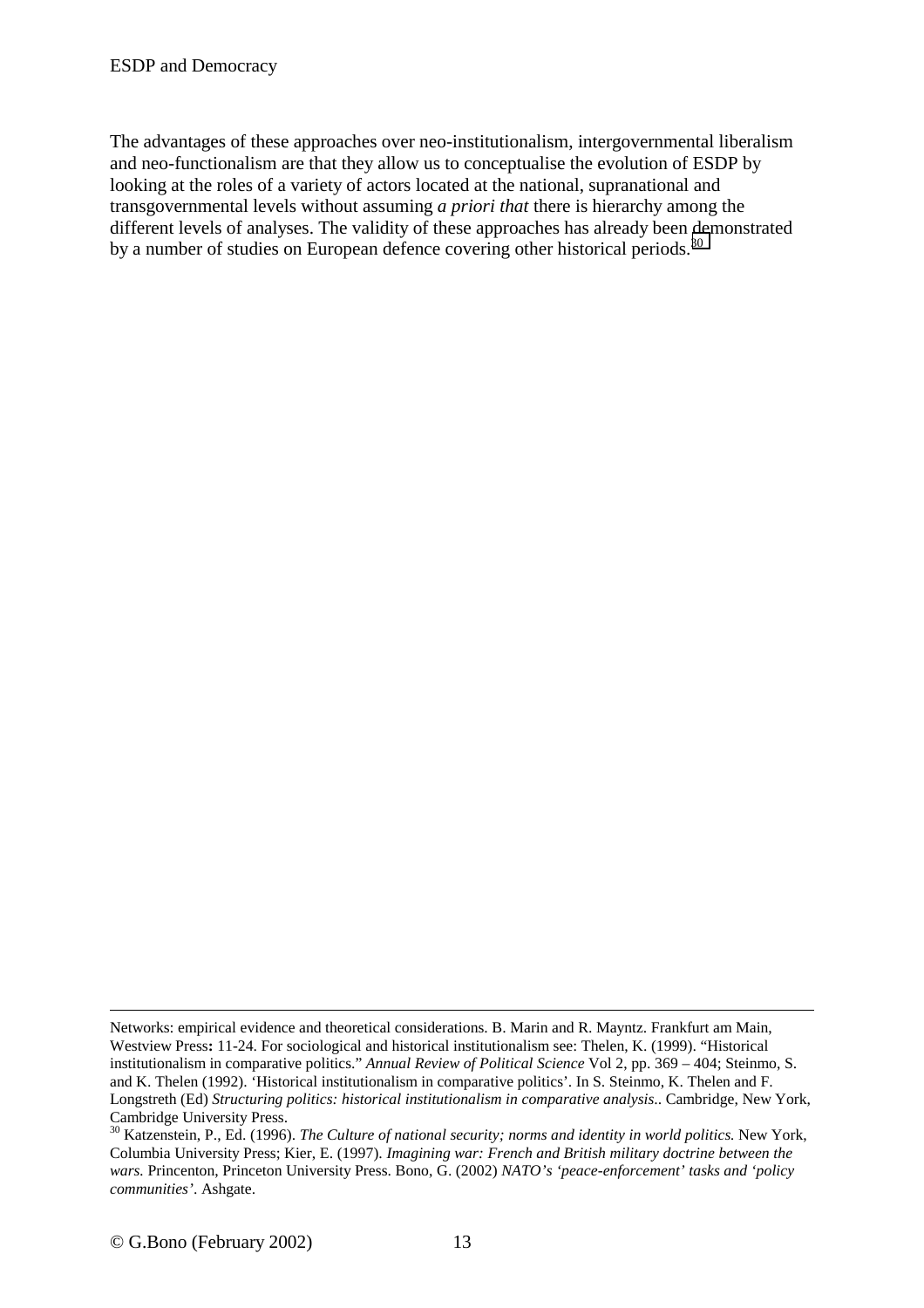<span id="page-13-0"></span>



## **Introduction**

In this section, we provide a snapshot of the role that the EU played in European security and defence in 1997. We emphasise that at the time the EU exerted its influence on the international scene through its trade policies and humanitarian aid, rather than through its Common Foreign and Security Policy (CFSP) or Common Defence Policy (CDP).

In 1997, the EU was organised in a three pillars structure. Pillar I dealt with economic, social and environmental policies, more or less related to the European Single Market. Pillar II was responsible for CFSP and pillar III with Justice and Home Affairs issues. Defence matters were exercised through a link between Pillar II and the Western European Union (WEU), what was known as CDP. The WEU was tasked to act as a 'bridge' between the EU and NATO.

If we assume that 'security' is a broad concept that goes beyond hard-core defence issues to do with the armed forces and defence spending, then it could be argued that the EU played a role in security more through Pillar I than Pillar II. The Maastricht and the Amsterdam Treaties gave CFSP new policy instruments (joint actions, common positions, declarations, common strategies) and created a number of new political structures under Pillar II: the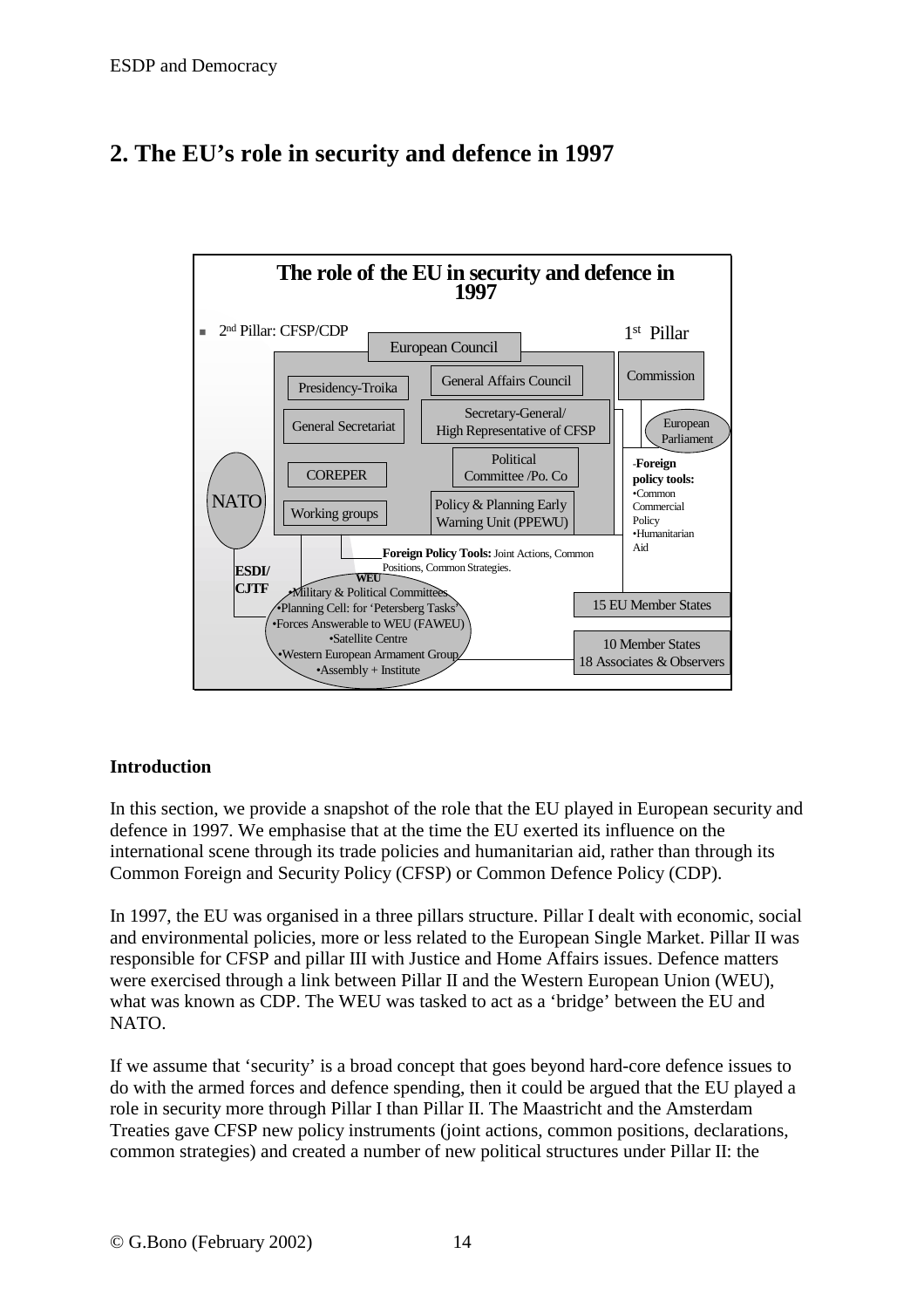Political Committee (PC); the Committee of Permanent Representatives (COREPER); the EPC Secretariat, the post of Secretary General/High Representatives for CFSP and the Policy Planning and Early Warning Unit, (PPEWEU). It also established Qualified Majority Voting (QMV) and 'constructive abstentions' in order to provide greater flexibility for  $CESP^{-31}$ 

Nevertheless, by the end of 1997, the reality was that EU Member States had been reluctant to use these instruments and to co-ordinate their foreign policies within the EU framework.<sup>32</sup> This can be seen in the scope and nature of the joint actions achieved at the time.

To simplify a complex issue, joint actions are more important than common positions in that, in contrast to the latter, they require a general willingness to put financial resources at the disposal of the Council for their implementation*.* By the end of 1997, the EU had introduced a variety of joint actions as follows:<sup>33</sup>

- **Balkans:** 22 Joint Actions introduced spanning from humanitarian aid to support for elections in Bosnia-Herzegovina and the establishment of the EU administration in Mostar.
- **Dual-use good:** 10 Joint Actions on controls on the export of dual-use goods.
- **Great Lakes Region:** 7 Joint Actions covering support for democratic transition in Zaire and Congo to humanitarian aid.
- **Anti-personnel land mines:** 6 Joint actions covering general anti-personnel mines policy and de-mining action in Bosnia-Herzegovina and Croatia.
- **Middle East Process:** 5 Joint Actions spanning from provision of aid to the Palestinian authorities to observation in elections.
- **Non-Proliferation:** 2 Joint Actions covering promotion of transparency and export controls for nuclear weapons.
- **Stability Pact in Europe:** 2 Joint Actions, launching the Stability Pact.

<sup>&</sup>lt;sup>31</sup> The Amsterdam Treaty was negotiated during 1996/1997 and did not enter in force until 1998. For an analysis of the Maastricht Treaty and the introduction of CFSP/CDP see: Duke, S. (2000). *From elusive quest for European security: from EDC to CFSP.* New York, St. Martin's Press. Corbett, R. (September 1992) 'The Intergovernmental Conference on Political Union.' *Journal of Common Market Studies*, Vol 30 No 3; Laursen, F. and Vanhooancker, S.E (1992) *The intergovernmental conference on Political Union. Institutional Reforms, new policies and international identity of the European Community*, Maastricht.; Menon, A; Foster, et al. (1992 Autumn). "A common European defence." *Survival, page* 106-112., Menon, A. 'Behind complementarity and transparency: the politics of the European Security and Defence Identity'. *Journal of European Integration*, XVI. 1992; For an analysis of the importance of changes made to CFSP/CDP in the Amsterdam Treaty see: Cottey, A. (December 1998). *The European Union and conflict prevention: The role of the High Representative and the Policy Planning and Early Warning Unit.* London: International Alert/Saferworld; Heisbourg, F. (March 1999). "Les prémices d'une convergence des objectifs." *Défense Nationale* Vol 55, page 18-23. Duke.S (2000) *op.cit.* pages 126 – 144.

<sup>32</sup> Peterson, J. "Introduction: the European Union as a Global actor" in Peterson and H. Sjursen. (1998) *A common foreign policy for Europe? Competing visions of the CFSP.* London: Routledge**.** pages 3 – 17 and other contributions in this volume.; Ginsberg, R. H. (1997). "The EU's CFSP: the politics of procedure" in M. Holland et al (Eds) *Common foreign and security policy: the record and reforms*. London, Cassell. pages 12 – 33. ; Soetendorp, B.(1999). *Foreign policy in the European Union: theory, history and practice.* London, Pearson Education Limited. Especially conclusion: pages 147 to 156.

<sup>&</sup>lt;sup>32</sup> Smith, M. (1998). Does the flag follow trade? 'Politicisation' and the emergence of a European foreign policy. In J. Peterson and H. Sursen. *Op.cit.* pages 77 to 94.<br><sup>33</sup>The data was obtained from : Conseil de l'Union Européenne (11 Octobre 2001) *Actes Juridique PESC : liste* 

*thematique*. Available on the website of the Council of the European Union.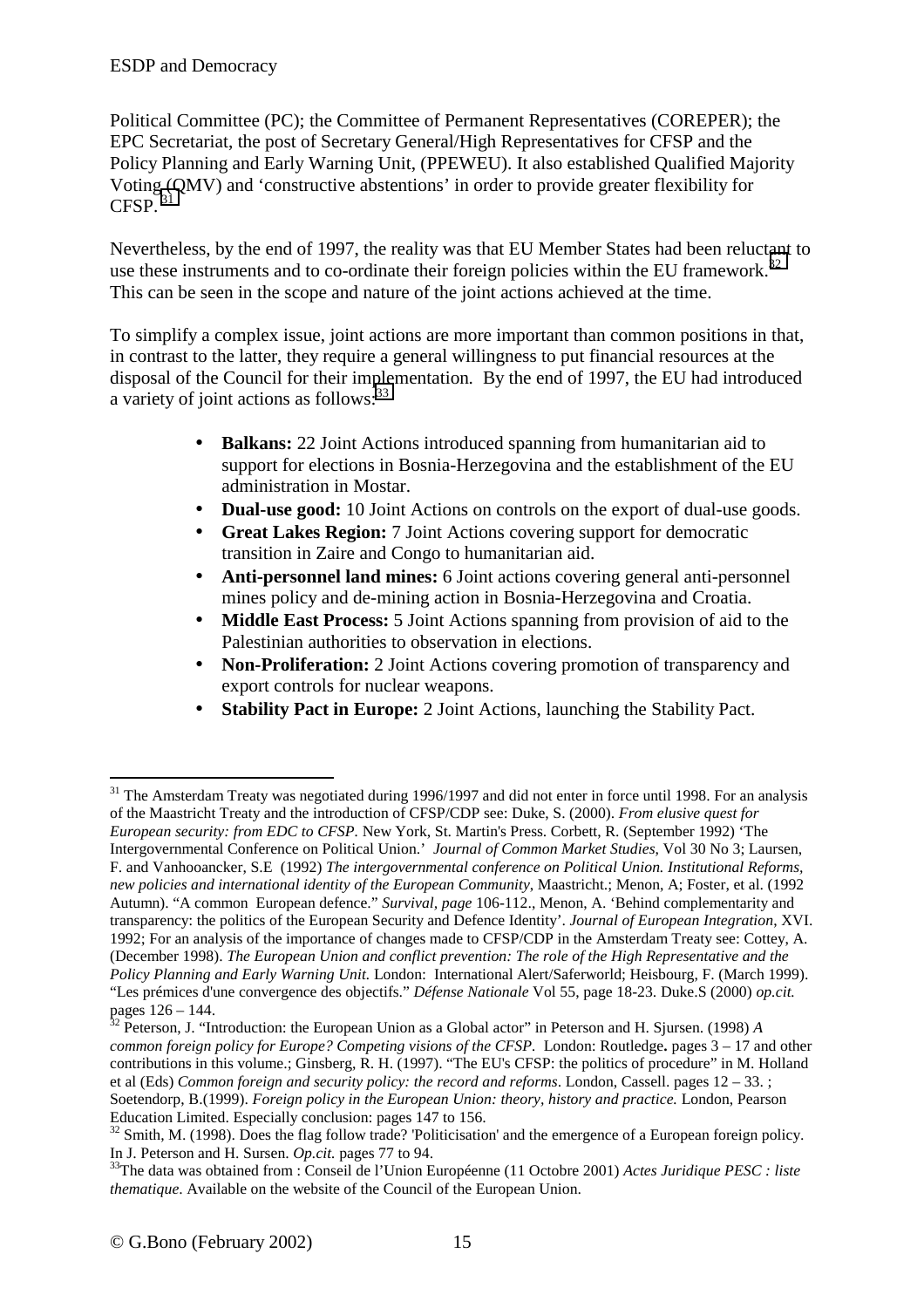Other joint actions included, extra-territorial legislation, dispatch of a team of observers for the Russian Parliamentary elections, and support for South Africa's democratic transition. Most commentators agree that these joint actions did not amount to a foreign policy of substantial weight.  $34$ 

EU Member States had also been partly unwilling and partly unable to make full use of the WEU in security and defence issues. The WEU, established in 1954 out of the Brussels Treaty of 1948, was the result of a compromise, on the one hand, between the aspirations of some European Member States for a European Defence Community (EDC), and on the other US and British desires to ensure that Germany rearmed itself in a manner that could be accepted by France. In fact, the main unofficial purpose of the WEU in the early post-war period had been to ensure Germany's rearmament. Although the WEU was entrusted with providing a forum for discussion of defence issues, it was not given the resources to develop command and control capabilities and thus became subordinate to NATO. As a result of a revival of the Franco-German security relationship in the late  $1980s^{35}$ , the end of the Cold War and other domestic factors, during the Maastricht and Amsterdam negotiations, in 1991/2 and in 1996/7, French and German politicians lobbied hard to have the WEU merged into the EU.

Although the integrationists did not succeed in merging the two organisations<sup>36</sup>, between 1992 and 1997, the WEU underwent a rapid revamp. It undertook mine sweeping missions during the Gulf war of 1991. A year later, in June 1992, the WEU Council of Ministers issued the Petersberg Declaration. This stated that the WEU could be employed for "humanitarian and rescue tasks; peace-keeping tasks; tasks of combat forces in crisis management, including peace-making."37 In July 1992, the WEU became involved in the monitoring and enforcement of the UN embargo in the Adriatic and the Danube. In January 1993, a planning cell was established**.** It had approximately 30 military officers and dealt with generic and contingency planning. WEU Member States committed themselves to make military units answerable to the WEU, what came to be known as the Forces Answerable to the WEU (FAWEU). In addition, a WEU Satellite Centre in Torrejon (Spain) and a Western European Armament Group (WEAG) were set  $up^{38}$ . The former's task was to train experts in the interpretation of satellite images, the latter's mission was to develop a European armaments agency. The WEU also embarked on its own 'enlargement process' by establishing associate partners status for nine Central European countries. Finally, during 1994 - 1996, the WEU undertook a military operation in Mostar, Bosnia-Herzegovina. The operation, based on a formal request by the EU, provided a police element to help restore public order and security

<sup>&</sup>lt;sup>34</sup> Peterson, J. *op.cit.* Ginsberg, R. H. (1997). *op.cit. Sp.cit.* 35 Haglund, D. G. *Alliance within the alliance?: Franco-German military cooperation and the European pillar of defence*. Boulder, Colo: Westview Press. 1991.; Pirotte, O. (Ed.). *Les politiques de defense Franco-*

*Allemandes*. Paris: Fondation pour les Études de la défense. 1997. 36 The Maastricht Treaty stated that "the Union *requests* the Western European Union (WEU), which is an integral part of the development of the Union, to elaborate and implement decisions and actions of the Union which have defence implications." See Title V, Article J.4 paragraph 2 of the Maastricht Treaty. The use of the term 'request', rather than instruct, demonstrates how hesitant EU leaders were in bringing the WEU and the EU closer together at the time. The Amsterdam Treaty stated reaffirmed that the WEU would remain an autonomous organisation.

**<sup>37</sup>** WEU Council of Ministers. 'Western European Union Council of Ministers Petersberg Declaration.' WEU Documents. section II On Strengthening WEU. 19 June 1992.

<sup>&</sup>lt;sup>38</sup> The Western European Armament Group is now called the Western European Armament Organisation (WEAO) and the WEU Satellite Centre in Torrejon is now the EU Satellite Centre as it will be explained in the next section.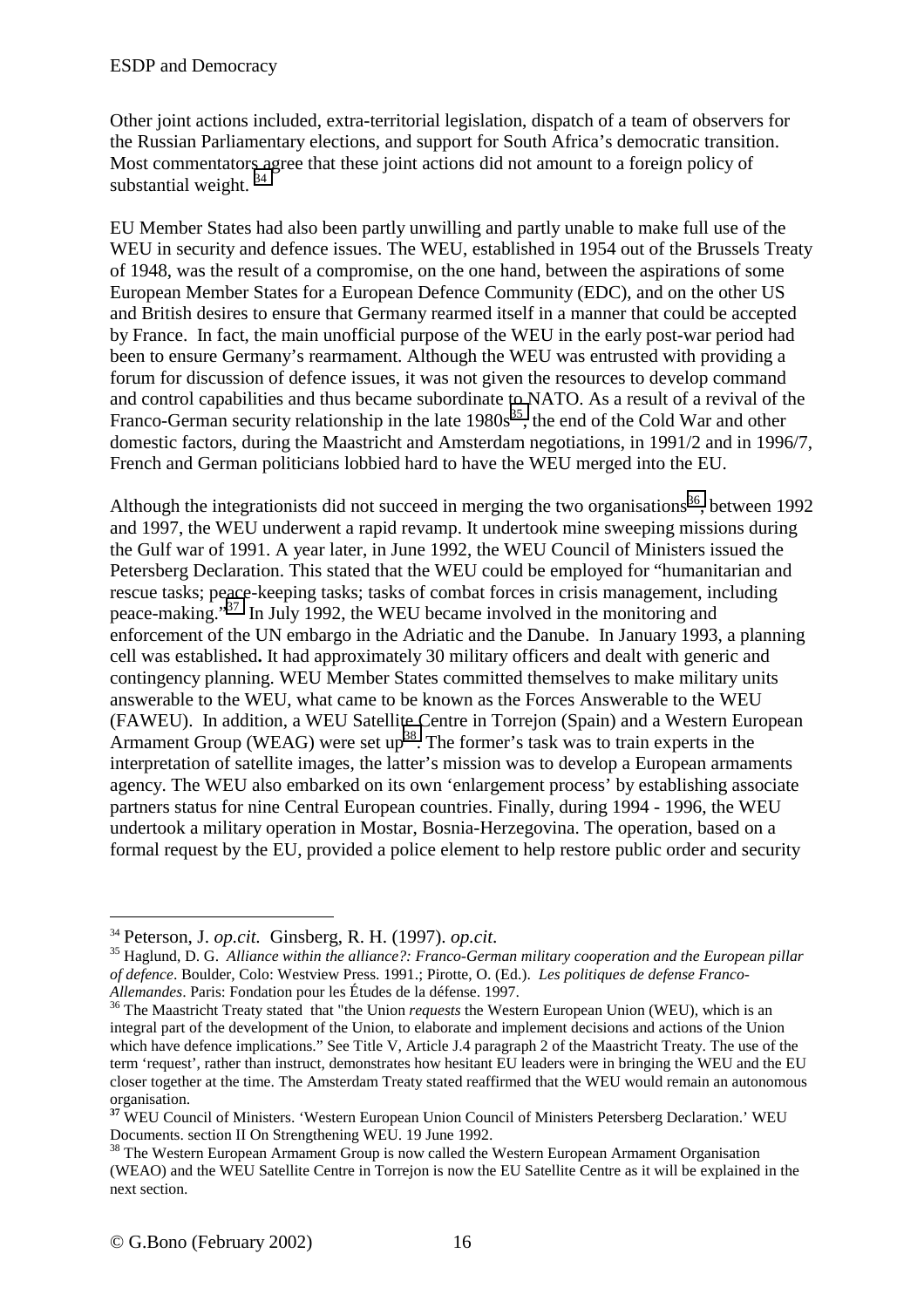in this city, and included police officers from EU countries that were directly responsible for its administration.39

The WEU did not assume a stronger role in European defence partly because it was in competition with NATO in a number of policy areas. The relationship between NATO and the WEU is central to the European security system. After the failed attempt to develop EDC and the Fouchet plan in the 1950s and early 1960s, EC Member States' desire for a European security identity found expression in the 'Europeanisation of the Alliance', via the establishment of the Eurogroup and other forms of ad-hoc caucuses within NATO.<sup>40</sup> With the end of the Cold War the demand for more substantial change in the military and political posture of NATO increased. This resulted in tensions in the NATO/WEU relationship.<sup>41</sup> Although the NATO Strategic Concept of 1991 had acknowledged the importance of the development of a European Security and Defence Identity (ESDI), the two organisations had problems in establishing a close working relationship. This is because both organisations had aspirations to undertake peacekeeping operations. The competition between them was evident in the second half of 1992, when both NATO and the WEU decided to become involved militarily in the former Yugoslavia but, at least initially, failed to properly co-ordinate their activities. By 1994/1995, however, NATO had taken over the planning and undertaking of peace-keeping and peace-enforcement activities in the Balkans.

In the early part of 1994, the Clinton Administration had launched a proposal to seek to find a solution to the 'burden sharing' issue. This proposal was encapsulated in the Combined Joint Task Force (CJTF) concept.

CJTF had both political and military elements. From a military point of view, CJTF represented a new way of organising command and control structures within NATO. The key elements of the concept are summed up by the three ideas of: 'task force', 'combined' and 'joint'. A 'task force' is a military body organised to achieve a specific mission or operational purpose. At the completion of the military mission the task force is disbanded. 'Combined' means that military commanders have the task to bring together the military forces of a number of nations. 'Joint' means that operations include elements from two or more services: the army, navy, marine or air force units. A key feature of CJTF was the idea that forces could be assembled at very short notice for a variety of tasks from peacekeeping to traditional Article 5 tasks.<sup>42</sup> Initially, the proposal was to set up cells within the major Subordinate Command headquarters. These cells would contain a number of assigned officers, for

<sup>&</sup>lt;sup>39</sup> Deighton, A. (Ed). (1997). Western European Union 1954-1997: defence, security, integration. Oxford, European Interdependence Research Unit, St Antony's College, Oxford.; Rees, W. (1998). *The Western European Union at the Crossroads: between transatlantic solidarity and European Integration*, Westview Press.; Myers, J. A. (1993). *The Western European Union: pillar of Nato or defence arm of the EC?* London, Brassey's for the Centre for Defence Studies.; Jopp, M. (1997). 'The Defense Dimension of the European Union: The role and Performance of the WEU'. In E. Regelsberger, P. de Schoutheete de Tervarent and W. Wessels. *Foreign Policy of the European Union: from EPC to CFSP and Beyond*. London: Lynne Rienner Publishers.; Bloed, A. and R. A. Wessel, Eds. (1994). *The changing functions of the Western European Union (WEU): Introduction and basic documents*. Dorbrecht/Boston/London: Martinus Nijhoff Publishers. Lenzi, G., (Ed). (1998). *WEU at fifty*. Paris: The Institute for Security Studies Western European Union;.

<sup>&</sup>lt;sup>41</sup> Wijk, R. D. *NATO on the Brink of the New Millenium: The Battle for Consensus*. London: Brassey's. 1997.; page 51.

 $\frac{42}{42}$  United States. Congress. House Committee on Foreign Affairs Subcommittee on Europe and the Middle East. *The NATO Summit and the future of European security: hearings before the Subcommittee on Europe and the Middle East of the Committee on Foreign Affairs, House of Representatives, One Hundred Third Congress, second session, February 2, 1994.* Washington DC: Congress.1994. page 118.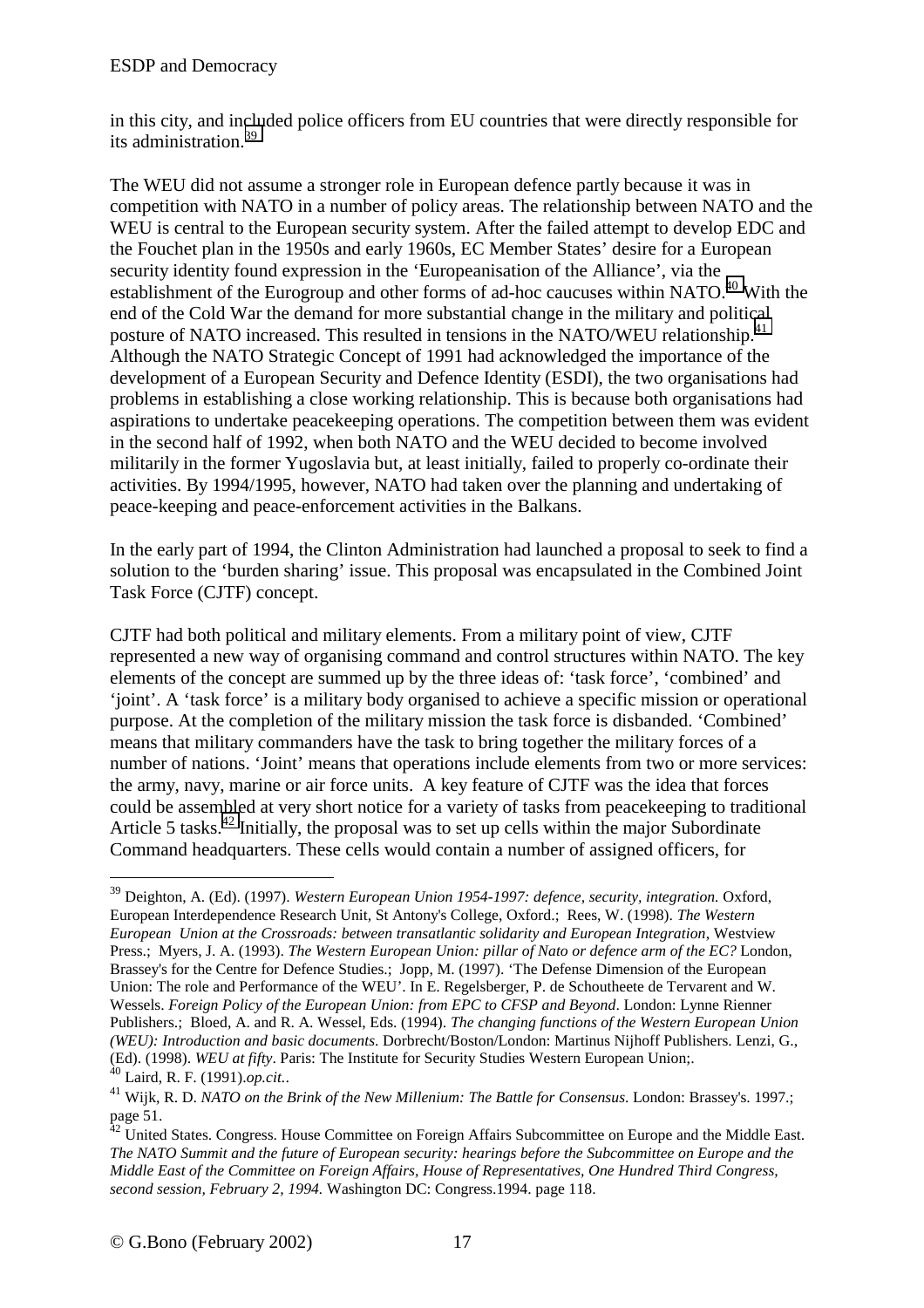example officers specialising in intelligence, communications, logistics and civil affairs. Once a crisis situation had emerged and the NAC had decided to take action, the cell would be augmented with further teams of experts. The augmented cell would be tasked with launching a new headquarters and putting together the necessary force packages. The allocation of forces would then have to be approved by individual Member States.43 The political significance of CJTF was that it permitted the implementation of ad hoc 'coalitions of the willing'. In theory, CJTF allowed WEU forces to be integrated with those of NATO.

However, during 1995 and the first half of 1996 a number of obstacles prevented progress on the CJTF. The stumbling block was the definition of the division of labour that had to be established between NATO and the WEU during the implementation of CJTF-type operations. The NAC was reluctant to accept that the Europeans formulated their positions within the WEU and then presented it to the NAC. France did not want to subordinate its forces to SACEUR in a CJTF operation and the United States and Canada were resolute in maintaining command of their own resources.<sup>44</sup> A breakthrough seemed to occur at the NATO Berlin Summit in June 1996 when it was stated that the new agreement would "permit the creation of coherent military forces capable of co-operating under the political control and strategic direction of the exclusively European security organisation, the Western European Union". The Summit also declared that headquarters were to be identified for allowing the WEU to use NATO assets. However, the agreement was soon to fall back into a new phase of misunderstanding and quarrelling over its exact interpretation. The French insisted on having control over one of the NATO headquarters, AFSOUTH, and officials in Washington did not want to make such a concession.<sup>45</sup>

Thus at the end of 1997, the WEU only played a limited role in European defence and NATO remained the dominant European defence organisation despite the introduction of the ESDI and CJTF concepts.

In contrast to the situation under Pillar II and its relation with the WEU and NATO, the EC/EU exercised a heavy weight in the world through its external trade policy, also known as the Common Commerce Policy (CCP) and development co-operation policy. In fact, many specialists considered the external economic relations and external economic policies to be the core of EU foreign policy. They argue that the EC has politicised foreign trade and that there has been a growth of foreign economic policy outside of the European theatre to include Central America, Southern Africa, Asia-Pacific and inter-regional relations.<sup>46</sup> With regards to development co-operation policy, the European Union and its Member States are the world's biggest donors of development aid. In 1998, the EU Development Aid amounted to over

<sup>&</sup>lt;sup>43</sup> There exists a variety of secondary literature that explains the concept. See: Barry, C. 'NATO's Combined Joint Task Forces in Theory and Practice.' *Survival,* Spring 1996, Vol 38, No. 1. pages 81-97.; Estrella, R.(26 October 1996) *CJTF and the Reform of NATO.* Brussels, North Atlantic Assembly.; Cornish, P. (1997) *Partnership in crisis: The US, Europe and the fall and rise of NATO*. London, Royal Institute of International Affairs. My understanding was deepened by discussions with a number of NATO officials at NATO headquarters in September 1998.

<sup>44</sup> WEU Assembly. Defence Committee. (Rapporteur: Mr De Decker) *WEU Assembly Document 1468: European armed forces.* Document 1468. Paris: WEU. 12 June 1995. 45 NATO (3 June 1996) *Final communiqué*. Press Communique M-NAC-1(96)63. available at:

http://www.nato.int/docu/pr/1996/p96-063e.htm. ; Grant, R. P. (1998). 'France's new relationship with NATO.' In M. E. Brenner. *NATO and Collective Security*. London, New York, Macmillan Press and St. Martin's Press**.**  page 53-76. Gregory, S. (2000). *French defence policy into the twenty-first century*. New York, St. Martin's Press. Especially chapter 4, pages  $104 - 153$ .

<sup>&</sup>lt;sup>46</sup> Smith, M. (1998). 'Does the flag follow trade? 'Politicisation' and the emergence of a European foreign policy'. In J. Peterson and H. Sursen. *Op.cit.* pages 77 to 94.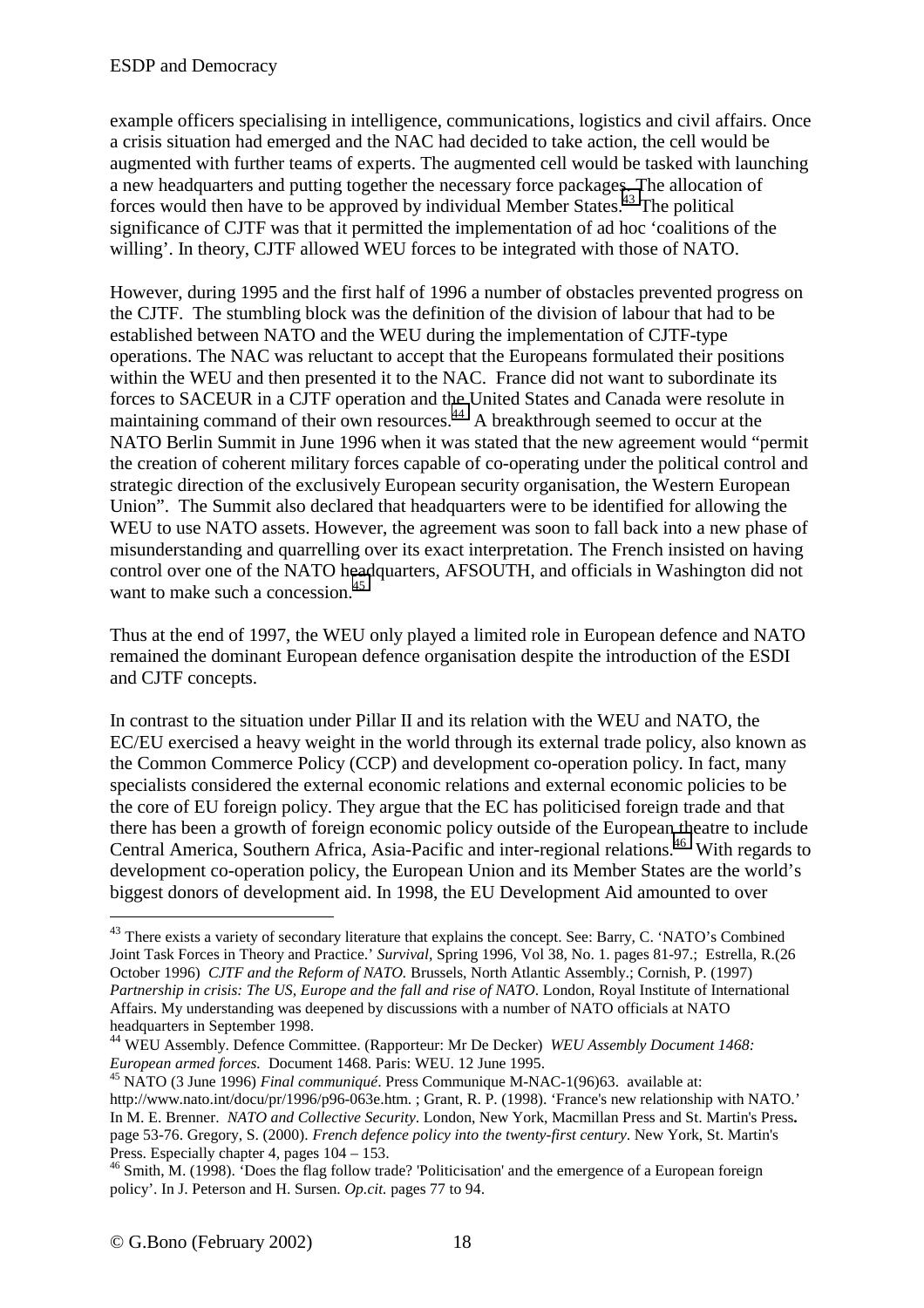\$27.6 billion, of which \$6.6 billion went to Least Developed Countries.<sup>47</sup> Hence, some experts described the EU as a 'civilian power'.<sup>48</sup>

Partly because of this incongruence between the EU's role in foreign economic/aid development policies and security/defence policies and partly because of the frustration over the working relationship that had come into being between NATO and the WEU, some EU Member States developed ad-hoc arrangements to co-ordinate their defence policies and respond to external crises. These arrangements resulted, on the one hand, in the formation of multinational corps such as EUROCORPS, EUROFOR, EUROMARFOR and, on the other, in the creation of ad hoc 'coalitions of the willing' to deal with external crises: the Contact Group and 'Operation Alba'.<sup>49</sup>

In conclusion, at the end of 1997, the EU was more a 'civilian power' rather than a military actor. Its exercised its weight in the world through the use of foreign economic policies and development aid (Pillar I). Although the EU had a role in European security and defence through Pillar II and the WEU, NATO retained a leading role in European security. Because of dissatisfaction with the existing division of labour between NATO and the WEU and in order to have more room for manoeuvre, some EU member states had developed ad-hoc military and political arrangements to deal with external crises.

<sup>47</sup> Source: *OCDE: 2000 Development Co-operation Report*: Table 31. Aid from DAD Countries to least Developed Countries. Reproduced on the web-site of the European Commission Directorate General Trade: http://trade-info.cec.eu.int/

<sup>&</sup>lt;sup>48</sup> For a review of the concept of 'civilian power' as applied to the EU see: Smith, K. E. (April-June 2000). "The end of civilian power EU: a welcome demise or cause for concern?" *The International Spectator* XXXV(2). pages  $11 - 28$ , especially 11-14

<sup>&</sup>lt;sup>49</sup> Schwegmann, C. (June 2000). 'The Contact Group and its impact on the European institutional structure'. *Occasional Papers* 16. Paris, WEU Institute for Security Studies. Boidevaix, F. (1997). *Une Diplomatie informelle pour l'Europe. Le Groupe de Contact Bosnie.* Paris; Foster, E. (1998). "Ad hoc in Albania: did Europe fail?" *Security Dialogue* vol 29, No 2. pages 213-217. The EUROCORPS (European Corps) were established by Chancellor Kohl and President Mitterand on 14 October 1991. Belgium, Spain and Luxembourg joined the Eurocorps at a later date. EUROFOR (Rapid Deployment Force) is a formation of land and air based forces established in May 1995 by France, Spain, Portugal and Italy. It has no pre-assigned forces. It is constituted only at times of crisis. EUROMARFOR (European Maritime Force) was established by France, Spain and Italy in May 1995.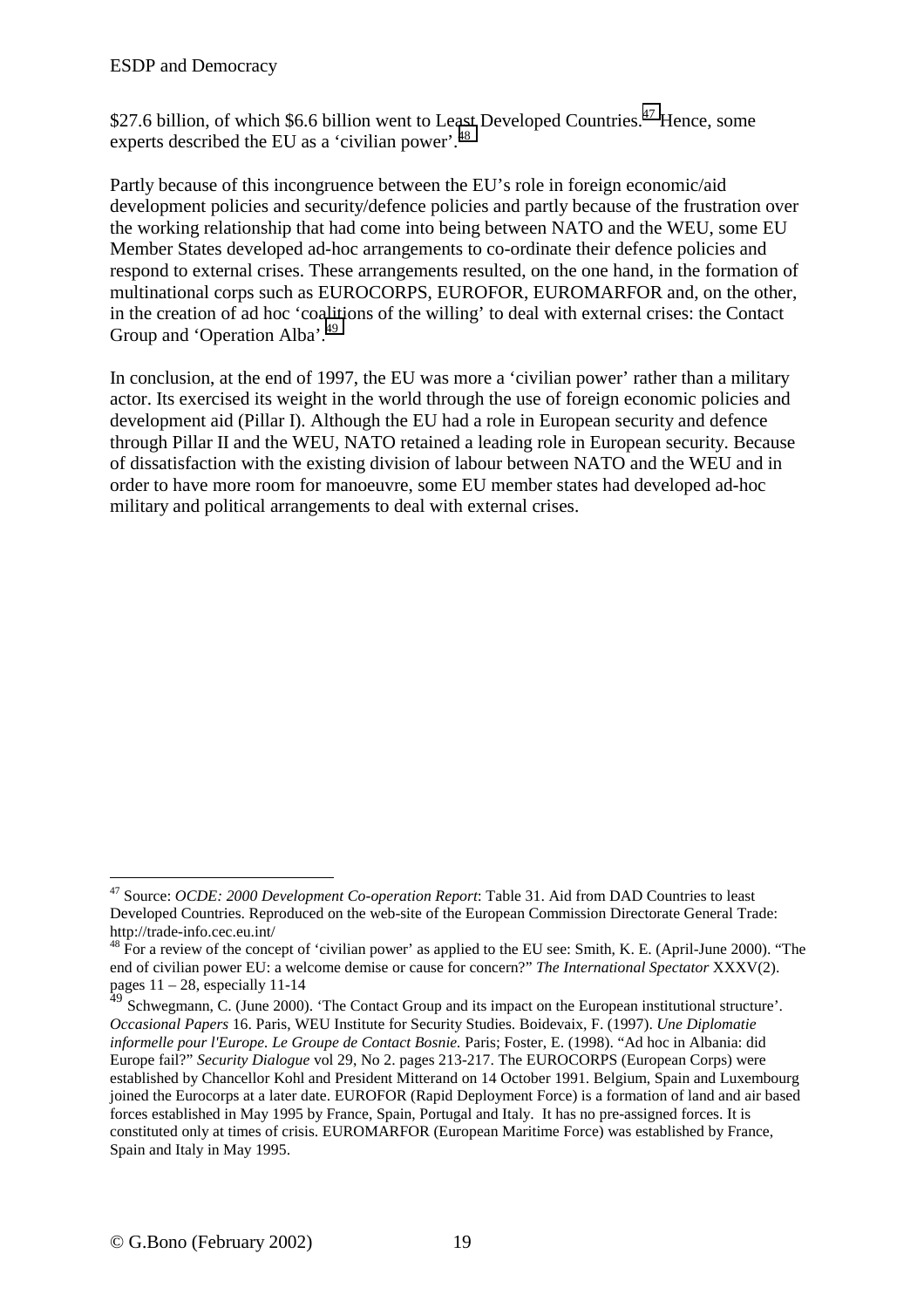## <span id="page-19-0"></span>**3. The Nice Treaty and the Presidency Report on European Security and Defence Policy**

The Nice Treaty signed by the Heads of State on March 10,  $2001^{50}$  modified some of the sections contained in the Amsterdam Treaty related to a Common Foreign and Security Policy (CFSP) and added a number of annexes dealing with ESDP, whose implementation are not subject to Treaty Ratification. These annexes are known as the Presidency Report on ESDP.<sup>51</sup> As a result the role that the EU plays in security and defence has changed, though the three pillars structure has been maintained. In a simplified format, the key differences between the situation in 1997 and mid 2001 are as follows:



#### **3.1 Key differences**

 $\overline{a}$ 

First**,** the defence aspects of Europe's common foreign and security policy will no longer be framed by the EU's former defence arm, the Western European Union, but by the EU itself.<sup>52</sup> In the Treaty of Nice it was agreed that most of the functions of the WEU would be transferred to the EU.<sup>53</sup> This has meant the setting up of new military and political structures

<sup>&</sup>lt;sup>50</sup> European Union. Nice Treaty (June 1991) *op.cit.* 51 As mentioned previously the most important aspects of ESDP are outlined in the annex to the Nice Treaty. Op.cit. Reprinted in Rutten, (M), (2001) op.cit. page 168 to 208.

<sup>51</sup> European Union. Nice Treaty (June 1991) *op.cit.*

<sup>&</sup>lt;sup>52</sup> This point can be found in Title V: Provision on a Common Foreign and Security Policy in Article 17 of the Nice Treaty that replaces Article 17 of the Amsterdam Treaty. *Ibid.*

<sup>&</sup>lt;sup>53</sup> The residual functions of the WEU concern collective self-defence obligations and the role of the WEAG 'the European forum for armaments cooperation''. The collective self-defence obligations are contained in Articles V of the Brussels Treaty. The article reads "If any of the High Contracting Parties should be the object of an armed attack in Europe, the other High Contracting Parties will, in accordance with the provisions of Article 51 of the Charter of the United Nations, afford the Party so attacked all the military and other aid and assistance in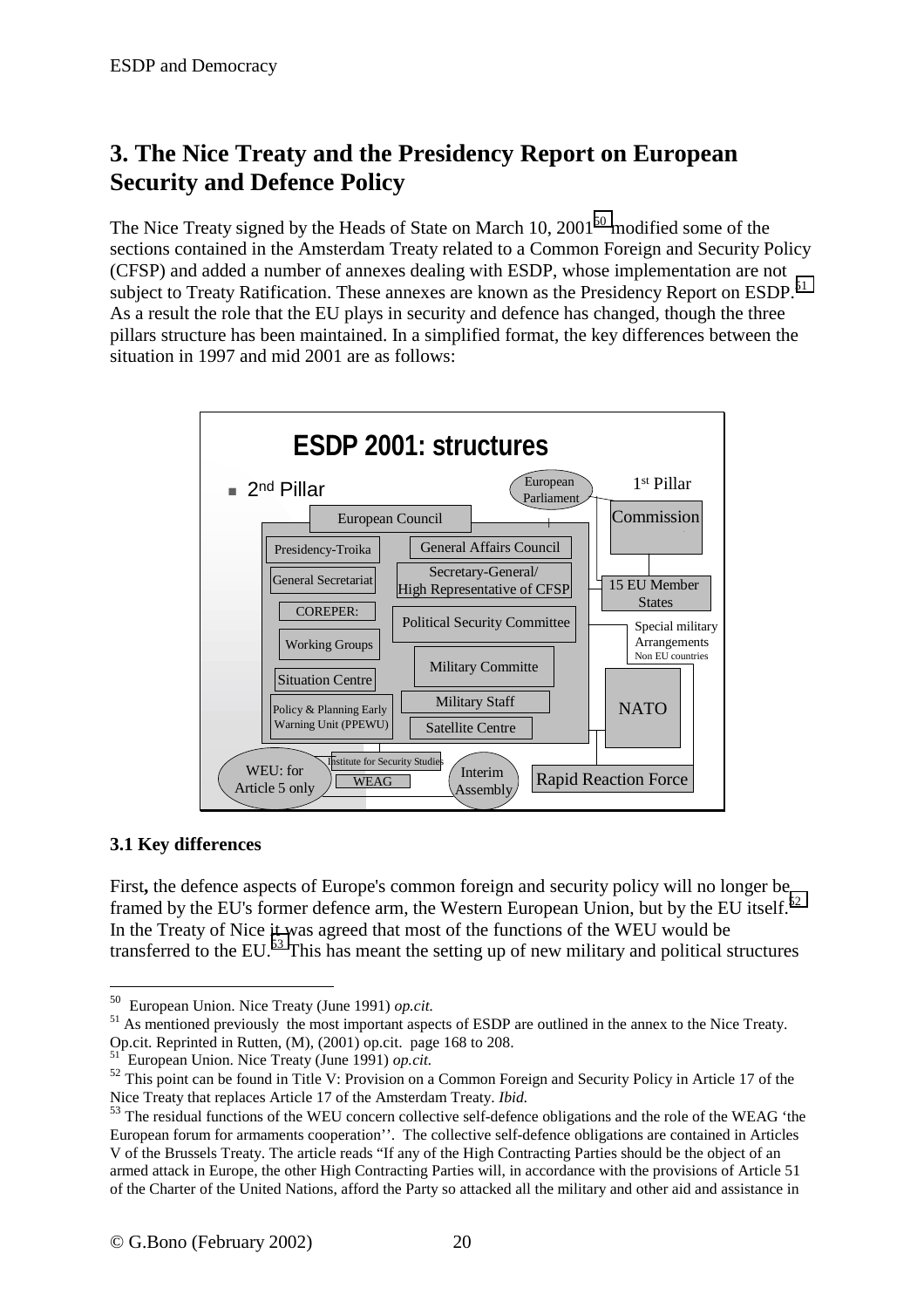in the EU. The military structures are: the European Union Military Committee (EUMC) and the European Union Military Staff (EUMS). The new political body is the Political Security Committee (PSC).<sup>54</sup>

Secondly, the EU has decided to develop an EU military force of up to 60,000 troops able to be deployed at 60 days notice and with the ability to sustain itself for at least one year. This force has to be able to undertake a large spectrum of tasks ranging from peace-keeping to peace-making.55

Thirdly, arrangements have been agreed for EU-NATO consultation and for involvement of non-EU NATO members candidate countries and other partners in EU-led crisis management operations.56

Fourthly, the EU is to take full responsibility in the area of conflict prevention and policies were agreed to strengthen EU capabilities for civilian aspects of crisis management. These include the establishment of a police force of 5,000 police officers to be operational by 2003, measures to strengthen the rule of law, civilian administration and civil protection.<sup>57</sup>

Whilst these decisions were mentioned in the Presidency Report as an annex to the Treaty, others have been incorporated in the Treaty itself. Article 24 in Title V of the Nice Treaty establishes a Political and Security Committee (Article 25). As the article states:

'a Political and Security Committee shall monitor the international situation in the areas covered by the common foreign and security policy and contribute to the definition of policies by delivering opinions to the Council at the request of the Council or on its own initiative. It shall also monitor the implementation of agreed policies, without prejudice to the responsibility of the presidency and the Commission.

Within the scope of this Title, this Committee shall exercise, under the responsibility of the Council, political control and strategic direction to crisis management operations. The Council may authorize the Committee, for the purpose and for the duration of the crisis management operation, as determined by the Council, to take the relevant decisions concerning the political control and strategic direction of the operation without prejudice to Article  $47 \cdot 58$ 

The treaty also introduces a number of changes that have an indirect effect on CFSP and ESDP. The changes relate to clauses on Enhanced co-operation, Qualified Majority Voting (QMV), vote weighting and unanimity principles in certain areas.

## **Enhanced Co-operation**

1

Article 27a-e in the Nice Treaty modifies the nature of Enhanced Cooperation in CFSP and introduced specific clauses for how Enhanced Cooperation relates to ESDP. 59 'Enhanced

their power''. Another key 'residual' aspect that is under negotiation is the future of the WEU Assembly. This issue will be discussed in-depth in the section about accountability.<br><sup>54</sup> See Presidency Report on ESDP, Part II. Op.cit.

<sup>&</sup>lt;sup>55</sup> Presidency Report on ESDP, see Part I. *Op.cit.*<br><sup>56</sup> Presidency Report on ESDP, Part IV, VI and Annex VI and VII to the Report. *Op.cit.*<br><sup>57</sup> Ibid, for full details see annex II: Strengthening of European Union Cap management. *Op.cit.*<br><sup>58</sup> The modified articles 25 can be found in Title V: Provision on a Common Foreign and Security of the Nice

Treaty.

<sup>59</sup> Article 27a can be found in Title V: Provision on a Common Foreign and Security of the Nice Treaty. Point 2 of Article 27a states that: 'Articles 11 to 27 and Articles 27b to 28 shall apply to the enhanced cooperation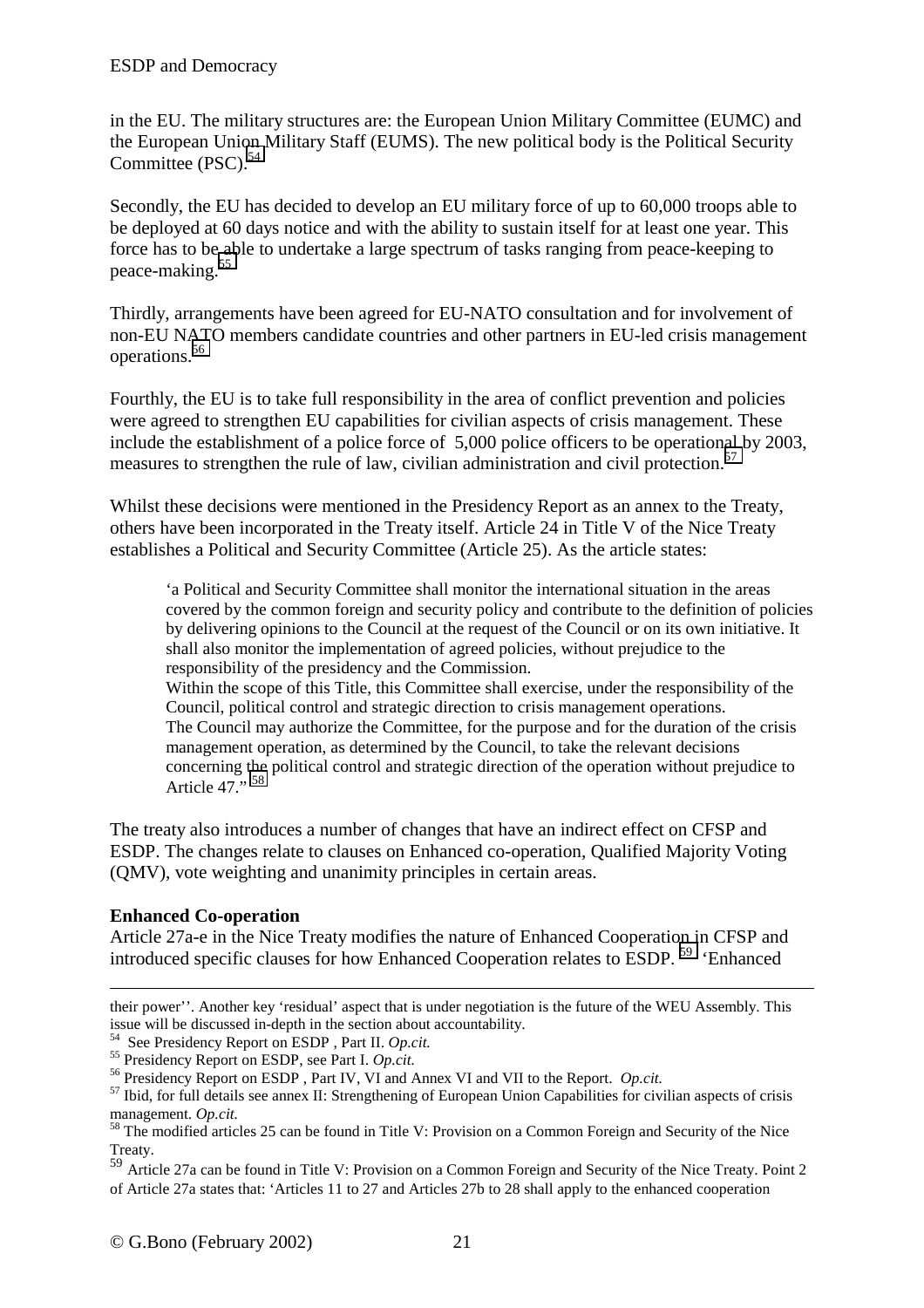Cooperation'60 allows groups of states the right to push ahead in a specific policy area without the consensus of all EU Member States. The Amsterdam provisions requires that 'at least a majority' of Member States have to be involved, while amended Article 24 of the Nice Treaty will require a minimum of eight Member States. In other words, in the current EU of 15 Member States a simple majority is required, whereas in a larger Union, the use of an enhanced cooperation mechanism could be undertaken with less than a simple majority of states.

The Nice Treaty incorporates Enhanced Co-operation in CFSP but this is limited to common positions and joint actions, which need to be based on prior unanimous decisions. The area of military co-operation is excluded from the application.

Some commentators, have pointed out that article 27a-, the rules laid out for the introduction of Enhanced Cooperation in CFSP, are in contradiction with Articles 43-45 and Article 23(2) of existing provisions.  $^{61}$  From their perspective, article 23(2) contains a paragraph that would allow a state to block the decision to vote by QMV.  $^{62}$  Article 23(2) in fact states:

'If a member state of the Council declares that, for important and stated reasons of national policy, it intends to oppose the adoption of a decision to be taken by qualified majority voting, a vote shall not be taken. The Council may, acting by a qualified majority voting, request that the matter be referred to the European Council for decision by unanimity.'

### **Vote Weighting**

The Nice Treaty introduces changes in the Council's vote weighting system that will make it more difficult to achieve a qualified majority and accordingly easier to gather a blocking minority.<sup>63</sup>

#### **Unanimity Principles in certain areas**

In the past, the Council required unanimity to both open and conclude negotiations on an agreement with one or more States or international organisations. However, if the representative of a Member State believed that the agreement did not comply with its constitutional procedure, then the agreement would not be binding for the state concerned. The Nice Treaty removes the requirements for unanimity for opening negotiations and requires unanimity in the acceptance of the agreement only under specific circumstances. It introduces Qualified Majority Voting (QMV) when the agreement is required for the implementation of a Joint Action or Common Action.<sup>64</sup>

In order to appreciate the changes, the details of the political and military structure set up under Pillar II are outlined below.

1

provided for in this article, save as otherwise provided in Article 27c and Article 43 to 45.'' Treaty of Nice. (2001)  $Op.cit$ .<br><sup>60</sup> Also known as flexibility and closer co-operation.<br><sup>61</sup> See amended Article 43 (Title VII) of the Nice Treaty. *Op.cit*.

<sup>&</sup>lt;sup>62</sup> Miller, V. (1 May 2001). *The Treaty of Nice and the Future of Europe*. London, House of Commons Research Paper 01/49. page 37.<br><sup>63</sup> *Ibid.* pages 22 and 23.

<sup>&</sup>lt;sup>64</sup> The modified articles 24 can be found in Title V: Provision on a Common Foreign and Security of the Nice Treaty.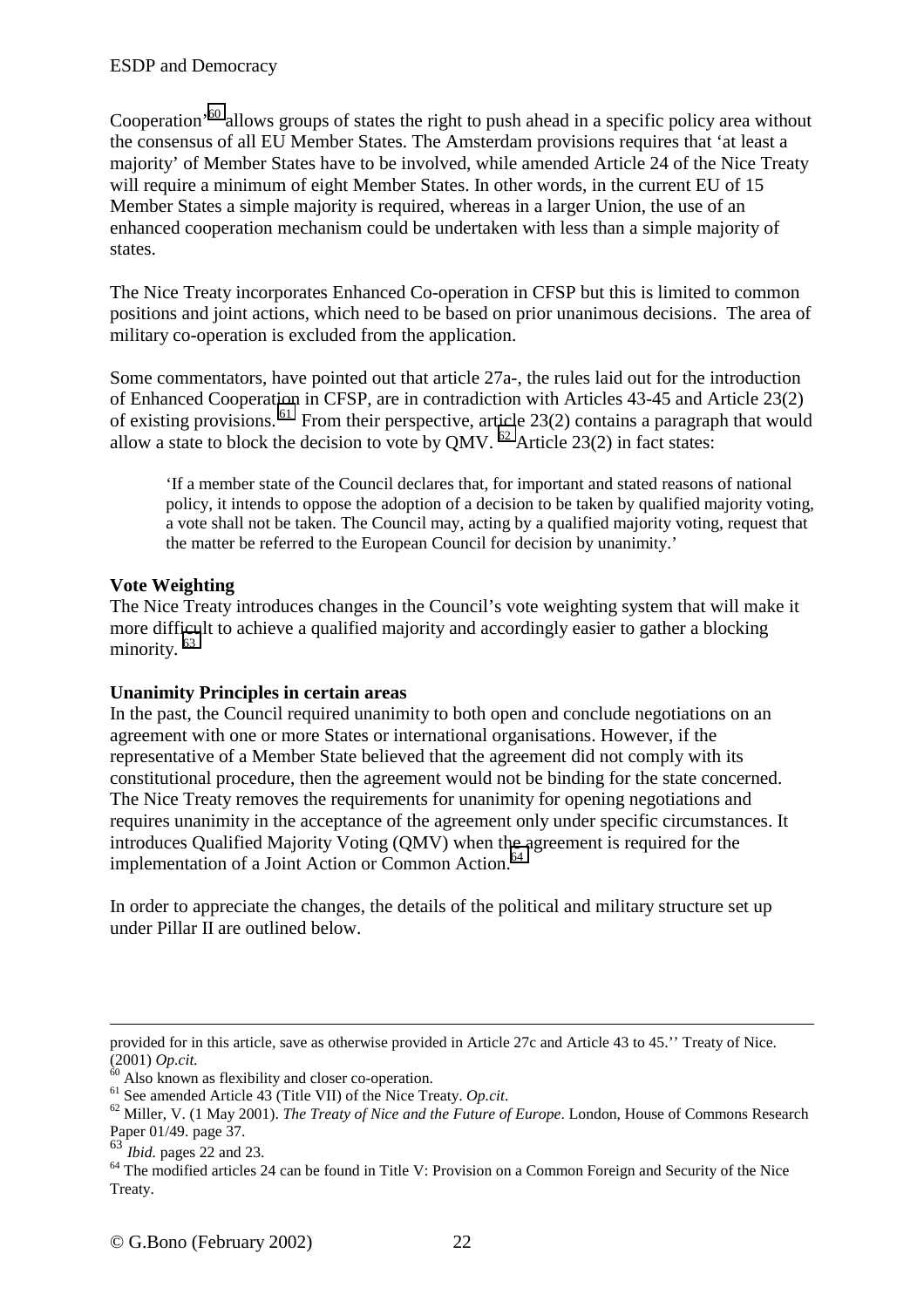## <span id="page-22-0"></span>**3.1.1 Political Security Committee (PSC)**

The PSC, (COPS in French), is the leading body for decision-making on CFSP and ESDP policies.65 As previously mentioned, it acts both as a crisis monitoring and crisis management body.66 Apart from keeping track of the international situation, examining the role of the General Affairs Council and providing guidelines to other committees on matters falling within the CFSP, it deals with crisis situations. Under such circumstances, the PSC will examine all the options available and will exercise "political control and strategic direction of the EU's military response to the crisis". This means that whilst it will take into account the opinions of Coreper and the Commission, it will have overall political authority. It will also evaluate the opinions and recommendations of the Military Committee and in particular "the essential elements" (strategic military options including the chain of command, operation concept, operation plan) to be submitted to the Council.<sup>67</sup> The exact relationship between COREPER and PSC and Po.co remain unclear at the time of writing. (see section on 'Coherence' below)

In the event of a crisis the Secretary General/High Representatives may chair the PSC. To have full control over a military-crisis management situation, a procedure is followed: the PSC will send a recommendation based on the opinion of the Military Committee. The Council might then decide to launch an operation within the framework of joint action. The joint action will include a definition of the role of the Secretary-General/High Representative. Once the operation has begun, the Council will be kept informed through PSC reports presented by the SG/HR in his capacity as Chairman of the PSC.<sup>68</sup>

## **3.1.2 European Union Military Committee (EUMC)**

EUMC is the highest military body established within the Council. It is composed of the Chiefs of Defence (CHODs) represented by their military representatives (MILREPs). It exercises military direction of all military activities within the EU framework. The EUMC meets at the level of CHODs as and when necessary.

The EUMC provides military advice and recommendations to the PSC on all military matters within the EU as and when requested. The EUMC develops the overall concept of crisis management in its military aspects, assesses the risk of potential crises and makes a financial estimate for the cost of operations and exercises. In crisis management situations it acts as follows:

"Upon the PSC's request, it issues an Initiating Directive to the Director General of the EUMS (DGEUMS) to draw up and present strategic military options.

It evaluates the strategic military options developed by the EUMS and forwards them to the PSC together with its evaluation and military advice.

On the basis of the military option selected by the Council, it authorises an Initial Planning Directive for the Operation Commander.

Based upon the EUMS evaluation, it provides advice and recommendations to the PSC: - on the Concept of Operations (CONOPS) developed by the Operation Commander – on the draft

<sup>65</sup> Taken from Presidency Report, Annex III.

<sup>66 &#</sup>x27;a Political and Security Committee shall monitor the international situation …" it will provide, "political control and strategic direction to crisis management operations." European Union. (20019) Nice Treaty. *op cit*. <sup>67</sup> Presidency Report on ESDP, Annex III. *op.cit.* 68 *Op.cit.*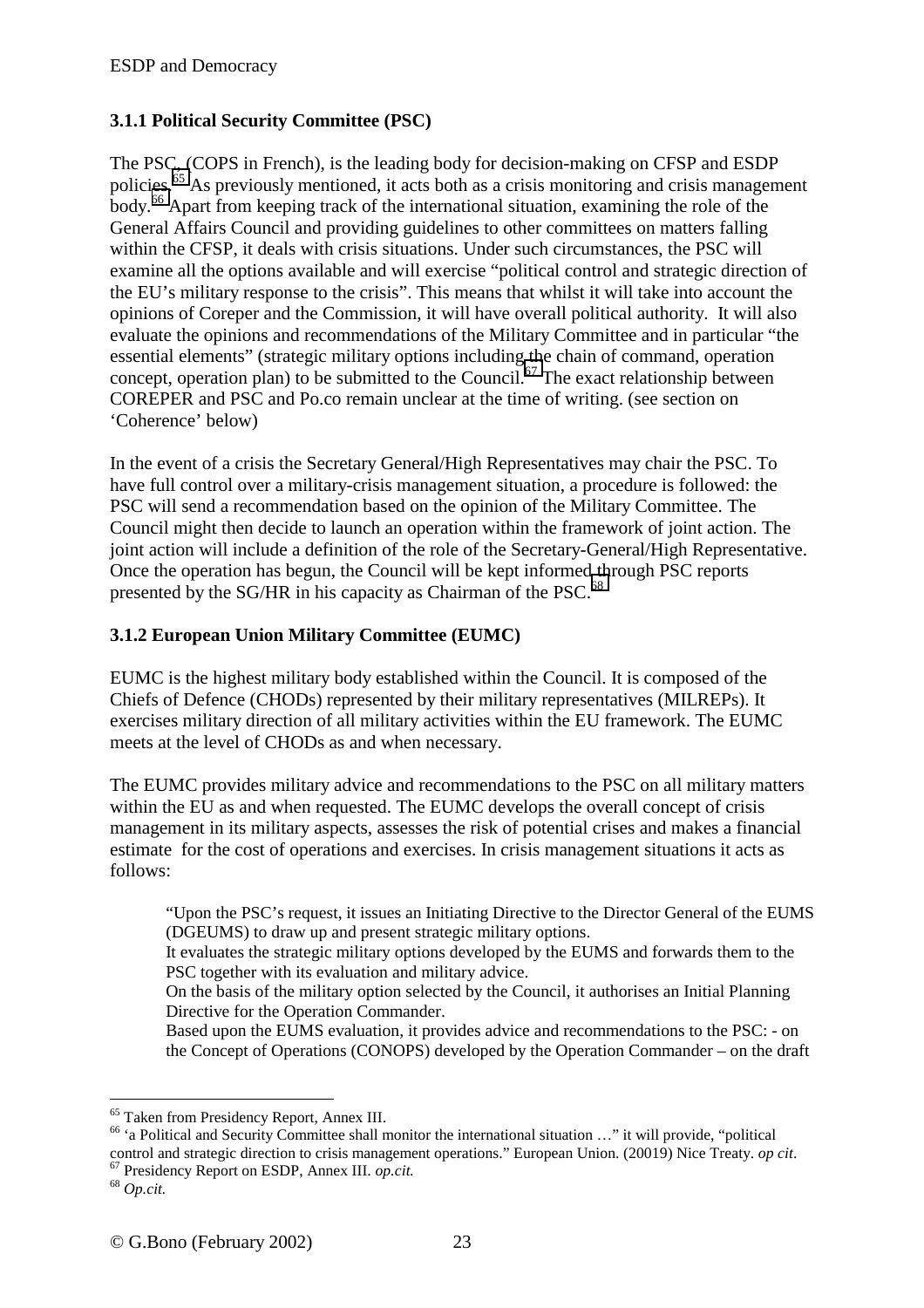<span id="page-23-0"></span>Operation Plan (OPLAN) drawn up by the Operation Commander. It gives advice to the PSC on the termination option for an operation."<sup>69</sup>

Some Member States have decided to send the same military representative to the EU Committee as to the NATO Military Committee. Through this form of 'double-hatting', it is hoped to foster EU-NATO co-operation.

## **3.1.3 The EU Military Staff**

At present, it is planned that by 2003, the EUMC will ultimately consist of about 135 officers and support staff. The role of the staff is twofold: to provide early warning, situation assessment and strategic planning for Petersberg tasks, including the identification of the relevant forces; and to implement the policies and decisions of the EU Military Committee. It remains unclear whether the EU Military Staff will act mainly as an advisory body or will be involved in planning military activities as SHAPE does in NATO.

The head of the Military Staff, a three star general, is the senior military adviser to the High Representative. He will participate in the PSC and, when it is relevant, in meetings of the Council of Ministers. General Rainer Schuwirth, a German, was appointed Head of the Military Staff in November 2000. His deputy is a British brigadier, Graham Messervy Whiting.

## **3.1.4 EU Rapid Reaction Force**

The European Rapid Reaction Force is intended to be used for what are known as 'Petersberg Tasks'. As previously mentioned, EU Member States have agreed to build a combined military capacity by the year 2003 which is able to deploy up to 60,000 ground troops within 60 days and to maintain such a force on a mission for one year. At the end of the year 2000, they voluntarily pledged resources to a 'catalogue of forces'. All Member States except Denmark have agreed to take part.

According to the 'catalogue of forces', the 60,000 troops will be supported by 100,000 others plus approximately 400 combat planes and 100 ground facilities. The force will be militarily autonomous and have command, control and intelligence capabilities. It will have logistical units and, during combat operations, it will combine air and naval elements. Member States have also agreed to co-operate in improving their intelligence, air and naval transport military capabilities.<sup>70</sup>

The core of the Rapid Reaction Force is being built from the Eurocorps and it will involve a substantial amount of restructuring of national EU Member States' forces and defence investment to reach the target set.<sup>71</sup> The extent to which the EU RRF will

 $69$  Presidency Report on ESDP, Annex IV, op.cit.

<sup>&</sup>lt;sup>70</sup> Military Capabilities Commitment Declaration, EU Council Press Release 20 November 2000, Nr 13427/2/00, reprinted in Rutten, M (May 2001). *Op.cit.* page 158 – 164.<br><sup>71</sup> For an analysis of a number of military requirements to build an efficient EU RRF see: Heisbourg, F. (Ed)

<sup>(</sup>September 2000). *European Defence: making it work*. Chaillot Papers 42. Paris, WEU Institute for Security Studies. Especially chapter 5 to 7. Annati, M. (2/2001). "Shaping the requirements for the European Rapid Reaction Force." *Military Technology*. Centre for Defence Studies (November 2001). *Achieving the Helsinki Headline Goals.* London: Centre for Defence Studies.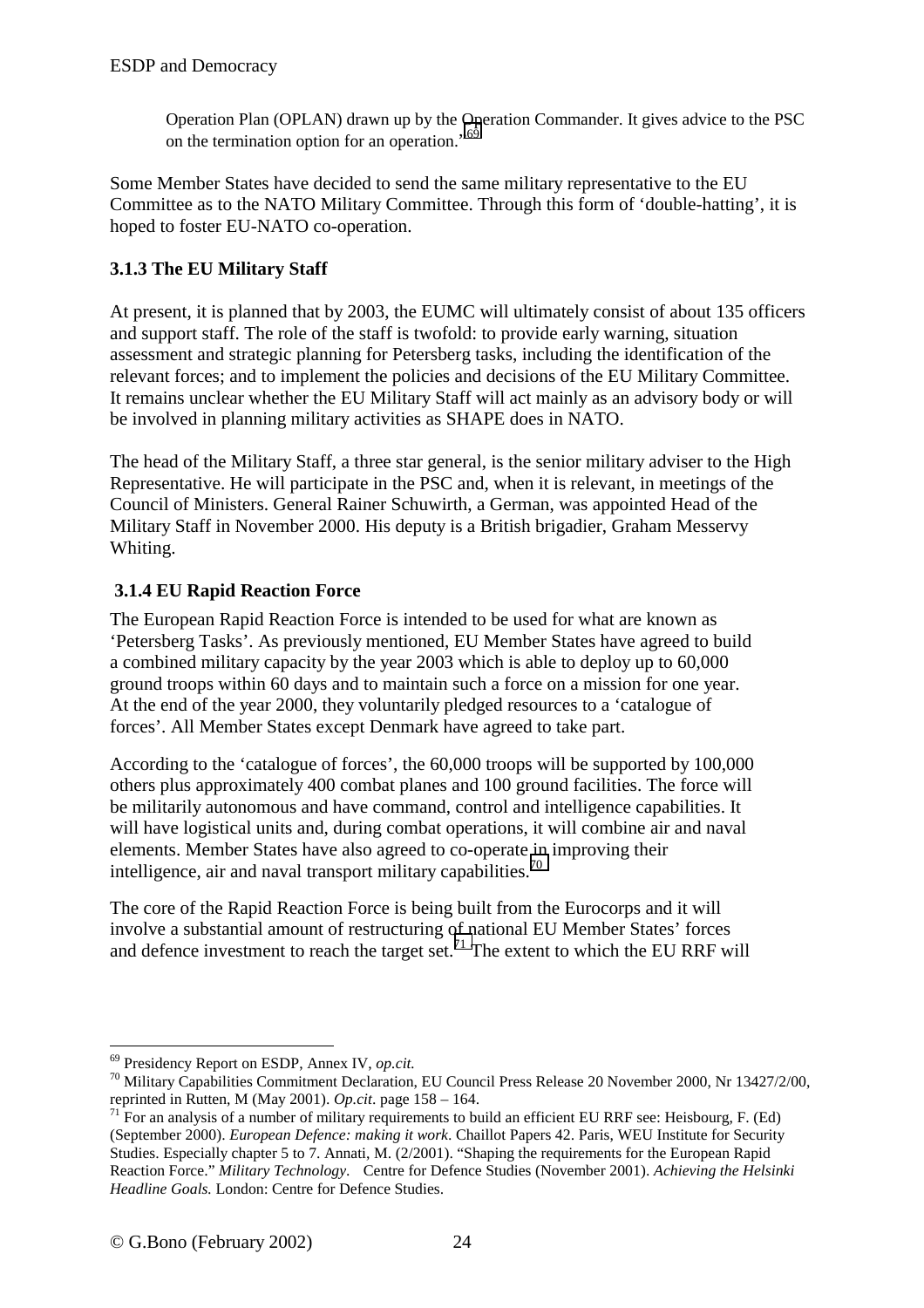<span id="page-24-0"></span>act solely under the command of the new political and military structure set up under the EU Council is one of the most contentious issues at present.<sup>72</sup>

## **3.1.5 EU Situation Centre**

An EU Situation Centre is linked to both the Military Staff and Solana's Policy Unit. Civilian and military personnel run it jointly. The Situation Centre's job is to coordinate and process information that is relevant to a crisis, and pass it on to the relevant institutions.

## **3.1.6 EUMC and NATO**

The relationship between EUMC and NATO military authorities was and remains at the time of writing one of the hottest issues in the negotiation of ESDP, as explained in the next two sections. At its centre there are three issues. First, the extent to which the EU Member States could consult in crisis situations without having to do so at NAC level. In other words, whether or not NATO has a right of first refusal. Second, how far the EU will act autonomously using NATO assets. Finally, the extent to which the EU will make use of NATO's operational planning capabilities and data or build its own operational capabilities.

The EU and NATO Summits in December 2000 came up with a partial solution. However, the annexes to the Nice Treaty do not officially clarify the issue of whether the EU would undertake a consultation process in crisis management without first holding meetings with NATO. Nor has the issue of the extent to which the EU will develop its own operational capabilities or rely on those of NATO been settled.<sup>73</sup>

It appears nevertheless that the EU will not act politically independently from NATO. There are in fact two provisions that indicate that a close working relationship is being established between EU and NATO. One states that extensive meetings at NAC and PSC levels and between the NATO and EU Military Committees are planned at each Presidency; the other explains that in case of a crisis, the contacts and meetings between the two organisations will be increased.74

More importantly, although the Nice Treaty clarifies that the EU can act autonomously and can decide to call upon the use of NATO assets, (that is planning resources and military capabilities), it should be emphasised that at present, the EU does not have extensive planning capabilities to undertake its own operations. It is therefore likely that even when the EU might decide politically to act on its own, it will have to decide so in close consultation with NATO unless it develops its own military operational planning capabilities. To a certain extent, some Member States would like to settle once and for all the issue of first-right of refusal by preventing the EU from developing its own planning capabilities. This way of thinking is

 $\overline{a}$ 72 (1 December 2000) 'Analysis-question mark over EU's Rapid Reaction Force'. *Reuters*; Castle, S. (5

<sup>&</sup>lt;sup>73</sup> This issue is discussed in the EUMC-NATO section below. In April 2001, it was reported that some countries were thinking of using national headquarters to plan for EURRF's operation. See: Nicoll, A. and J. Dempsey (30

April 01). "When push comes to shove." *Financial Times*.<br><sup>74</sup> Other meetings include subsidiary groups (such as the PCG(6) and the PMG(7), or Military Committee working parties), in the form of ad hoc EU/NATO groups (for example on capabilities) or expert groups when there is a need for NATO expertise on specific subjects. When necessary the dialogue will be supplemented by inviting NATO representatives to meetings like, for example, that of Defence Ministers. There will be regular contacts between the Secretaries-General, Secretariats and Military Staffs of the EU and NATO and exchanges of information and documents are also envisaged see Presidency Report on ESDP (Annex VII, part II.). *op.cit*.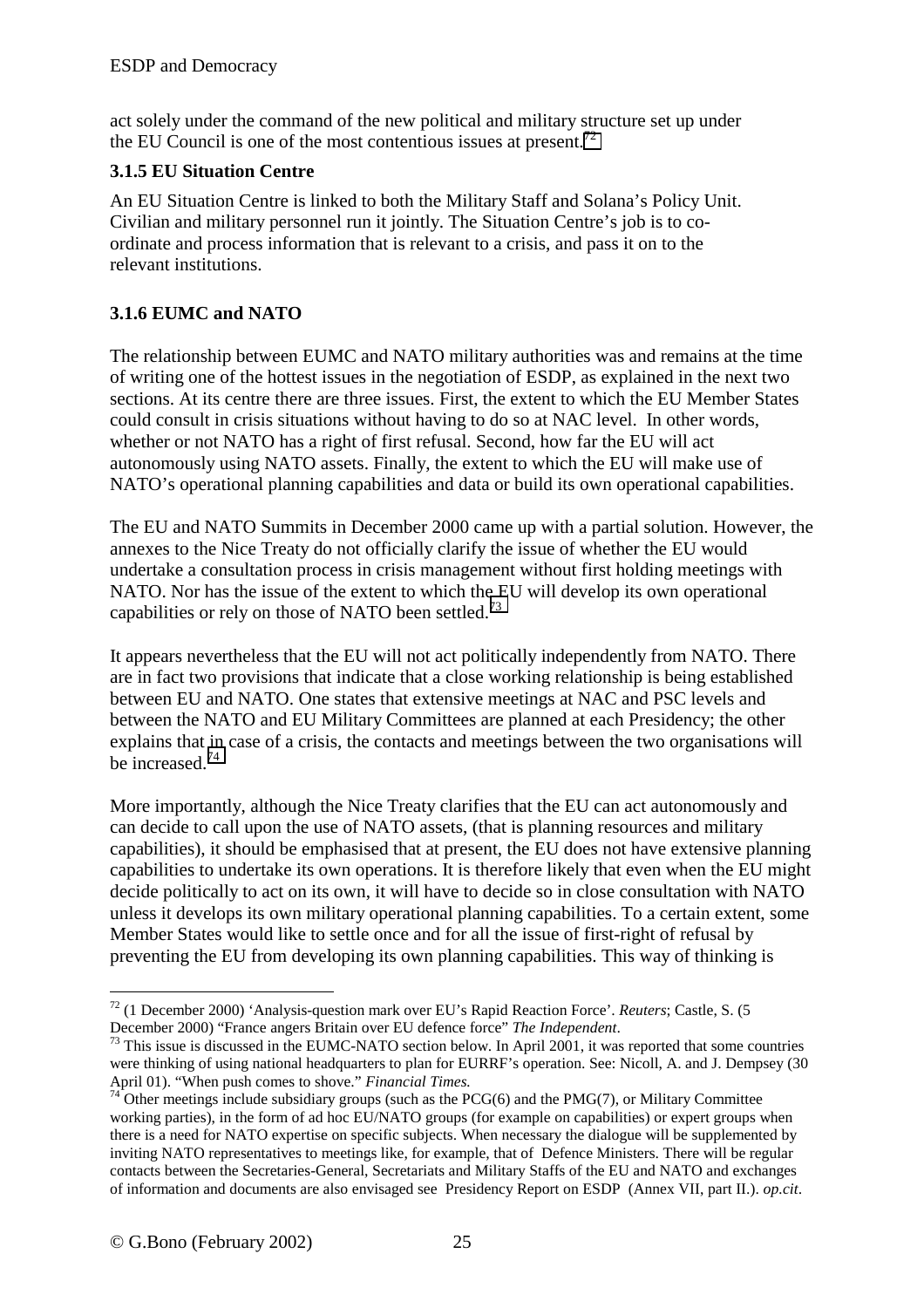#### ESDP and Democracy

revealed by a public statement made by Richard Hatfield, the MoD Policy Director. As he explained:

''The key thing that is autonomous is the ability to take political decisions. The only independent input that the EU will have in terms of machinery is a small-ish military staff, about the same size the WEU had which has been abolished, which can frame the questions that will be sent off to the NATO planning staffs for preparing options for them to consider. Beyond that, it will depend on drawing on capabilities either from NATO or from the EU nations, so there will not be anything else independent being created for the EU as such. "<sup>75</sup>

The general consensus in favour of the EU working closely together with NATO in the planning of military operations can be found in the level of detail provided in the annexes of the French Presidency Report on ESDP. The paper outlines the procedure to be followed when the PSC decides to call upon the EUMS to determine and prioritise military options and the latter chooses to call on NATO external planning capabilities. In such a circumstance, the following guiding principles will be followed:

- on the basis of opinions and recommendations from the Military Committee assisted by the EUMS, the PSC will send the designated operation commander, via the Military Committee, strategic directives enabling him to draw up the necessary planning documents for the operation (CONOPS, OPLAN), making use of the guaranteed access to NATO planning capabilities; these planning documents will be submitted to the PSC for approval; - experts from the two organisations, in liaison with DSACEUR as strategic coordinator, will meet to specify the predetermined NATO assets and capabilities concerned with this option'. - once the assets and capabilities to be used in the operation are specified, the EU will forward a request to NATO.

- the hand-over of the predetermined assets and capabilities used in the EU operation, together with the arrangements for making them available and any recall conditions, will be identified at a PSC/NAC meeting;

- throughout the operation the Alliance will be kept informed of the use of NATO assets and capabilities, if necessary by convening a meeting of the PSC and the NAC;

- the commander of the operation will be invited to EUMC meetings to report on the progress of the operation. The Presidency may invite him to attend meetings of the PSC and the GAC; - having first informed the NAC, the PSC will propose to the Council that the operation be terminated. The EU will terminate the use of NATO assets and capabilities."<sup>76</sup>

Significantly, the annexes do not mention the procedures that the EU would follow if it decided to undertake *its own operations* without making use of NATO resources. This implies that even if the EU were to want to conduct its own operation without requesting NATO troops and military assets, it would still have to rely on NATO military planning resources.

However, the hard won compromise outlined above was jeopardised because until late November 2001, Turkey vetoed EU access to NATO assets and planning capabilities. Officials in Ankara argued that the modalities of participation in EU-led missions did not allow third countries to take part in the decision to launch an operation. In other words, they discriminated against non-EU Member States, which are part of the Western Alliance. More specifically Turkish officials wanted the right to veto the deployment of an autonomous EU force in the Eastern Mediterranean area. Then in December 2001 the United States and Britain

<sup>75</sup> Quoted in: Oakes, Mark (2 May 2001) *European security and Defence Policy: Nice and Beyond.* London: House of Commons Library: International Affairs and Defence Section. Research Paper 01/50.

http://www.parliament.uk/commons/lib/research/rp2001/rp2001.htm <sup>76</sup> *Ibid.*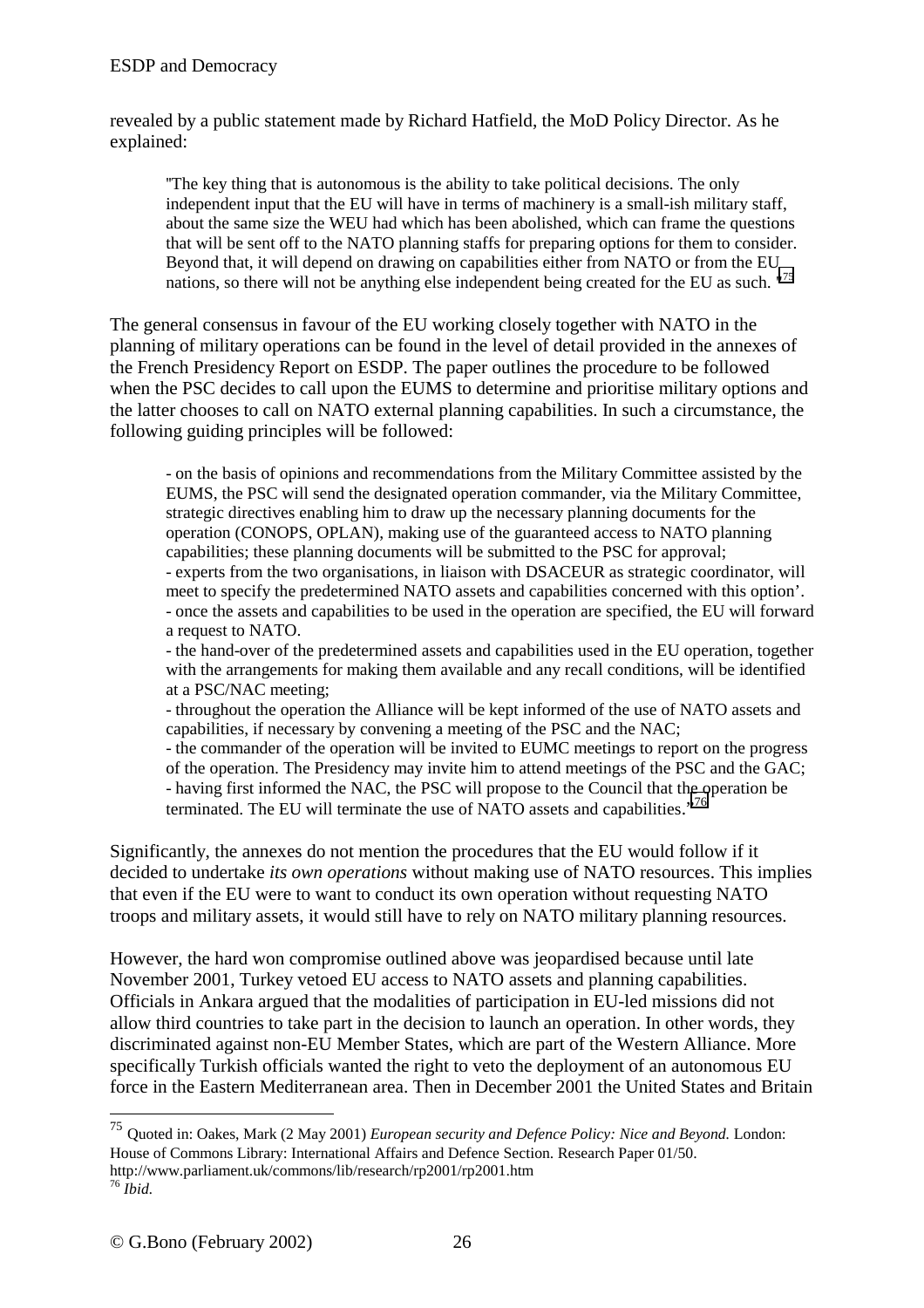concluded a deal with Turkey. Politicians in Ankara accepted that the EU would have assured access to NATO assets, not only on a case-by-case basis. In return Turkey was given some guarantees over the geographical scope of EU operation and consultation rights, though it will be up to the EU Council of Ministers to decide when and how an external military operation should be carried out. Yet the deal is still not finally sealed at the time of writing because Greece has raised objections.<sup>77</sup>

<sup>77</sup> Chalmers, J. (15 December 2001) 'EU presses on with force despite NATO hitch', *Reuters.*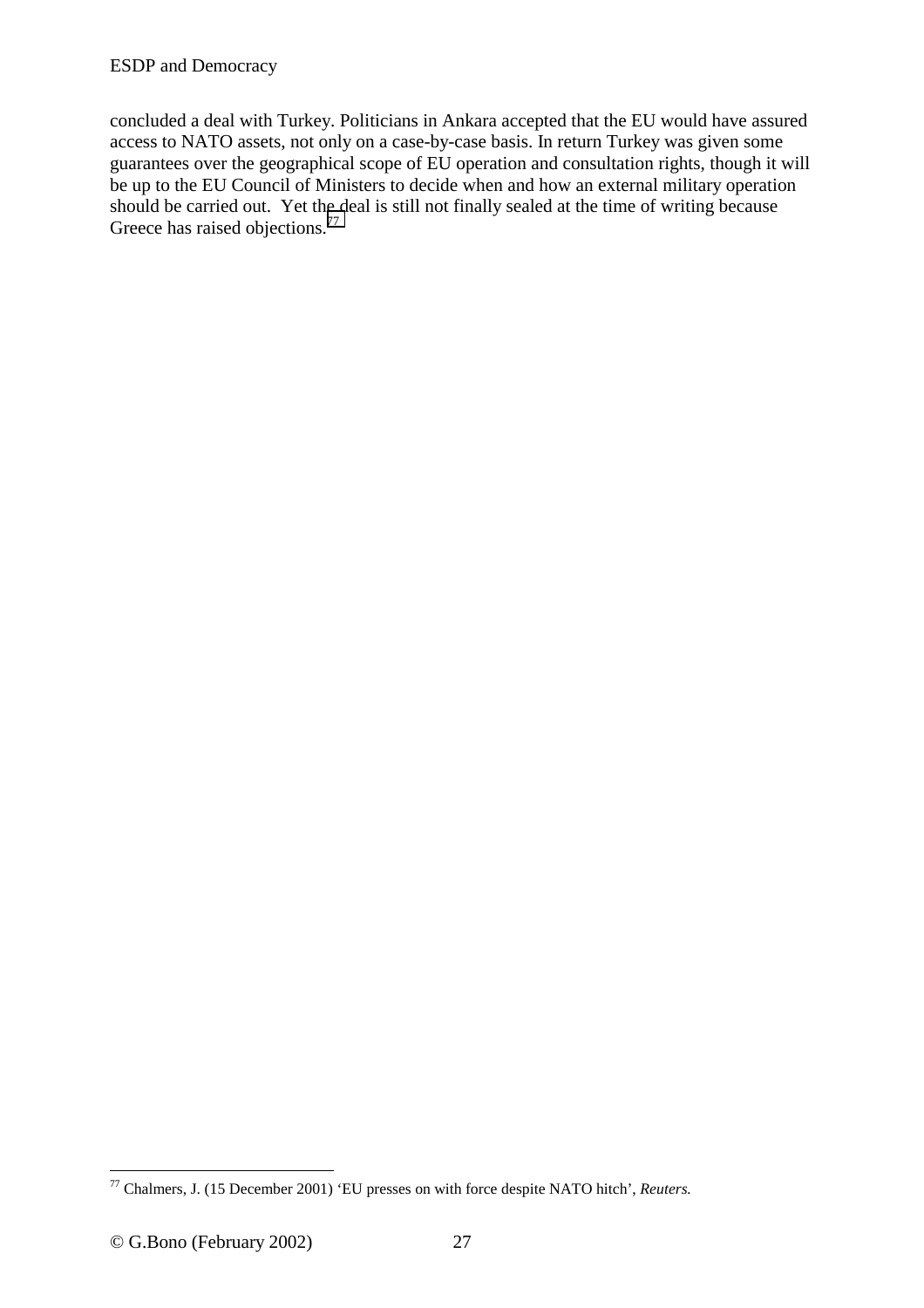## <span id="page-27-0"></span>**4. The rise of the military in the EU: winter 1998 - 2000**

This section discusses the political and military nature of the decision-making process leading up to the Nice Summit. It argues that despite a number of very significant decisions regarding the merging of most of the functions of the WEU into the EU, the establishment of the new political and military structures under the EU and the creation of a European Rapid Reaction Force, EU Member States failed to agree on the *political doctrine* that should inform the tasks of the newly established bodies and military forces. Because of this failure, the Chiefs of Defence Staff and NATO/EU military staff, that is unelected officials, through 'technical' position papers, have played a disproportionate role in defining the political doctrine that should underpin ESDP. This is a reversal of normal policy-making procedures in that it should be up to political leaders to agree on '*where*' and '*how*' the RRF should be used. There should be an agreed political doctrine that informs military thinking and not the reverse.

During December 1998, in two separate initiatives, driven by Franco-German and Franco-British bilateral relations, efforts to improve the European Union's role in security and defence were undertaken. At Postdam, on 1<sup>st</sup> December 1998, France and Germany announced that they were in the process of defining CSFP and CDP. They reaffirmed their commitment to integrate the WEU into the EU and emphasised the importance of equipping the EU with military and operational means of its own. These means were to be developed from either the WEU, multinational forces, such as the Eurocorps, or via capabilities made available by NATO, as agreed at the North Atlantic Council at Berlin in June 1996. At the same time both countries urged the need for the mobilisation of conflict prevention measures.78

At the British-French summit at St. Malo, 3-4 December 1998, Tony Blair, Jacques Chirac and Lionel Jospin signalled a new direction in European defence. The St. Malo declaration said that the EU needed "the capacity for autonomous action, backed up by a credible military force, the means to decide to use them, and a readiness to do so, in order to respond to international crises". The aim was to ensure that the EU could "take decisions and approve military action where the Alliance as a whole is not engaged". To achieve this goal, the declaration stated that:

" the Union must be given appropriate structures and a capacity for analysis of situations, sources of intelligence, and a capability for relevant strategic planning, without unnecessary duplication, taking account of the existing assets of the WEU and the evolution of its relations with the EU. In this regard, the European Union will also need to have recourse to suitable military means (European capabilities pre-designated within NATO's European pillar or national or multinational European means outside the NATO framework)."<sup>79</sup>

In addition, it argued that " Europe needs strengthened armed forces that can react rapidly to the new risks, and which are supported by a strong and competitive European defence industry and technology."80

<sup>78</sup> Franco-German summit' communiqué reproduced in Rutten, *op.cit*. page 4. 79 British-French summit St-Malo, 3-4 December 1998 reproduced in Rutten, *op.cit.* page 8-9. 80 *ibid*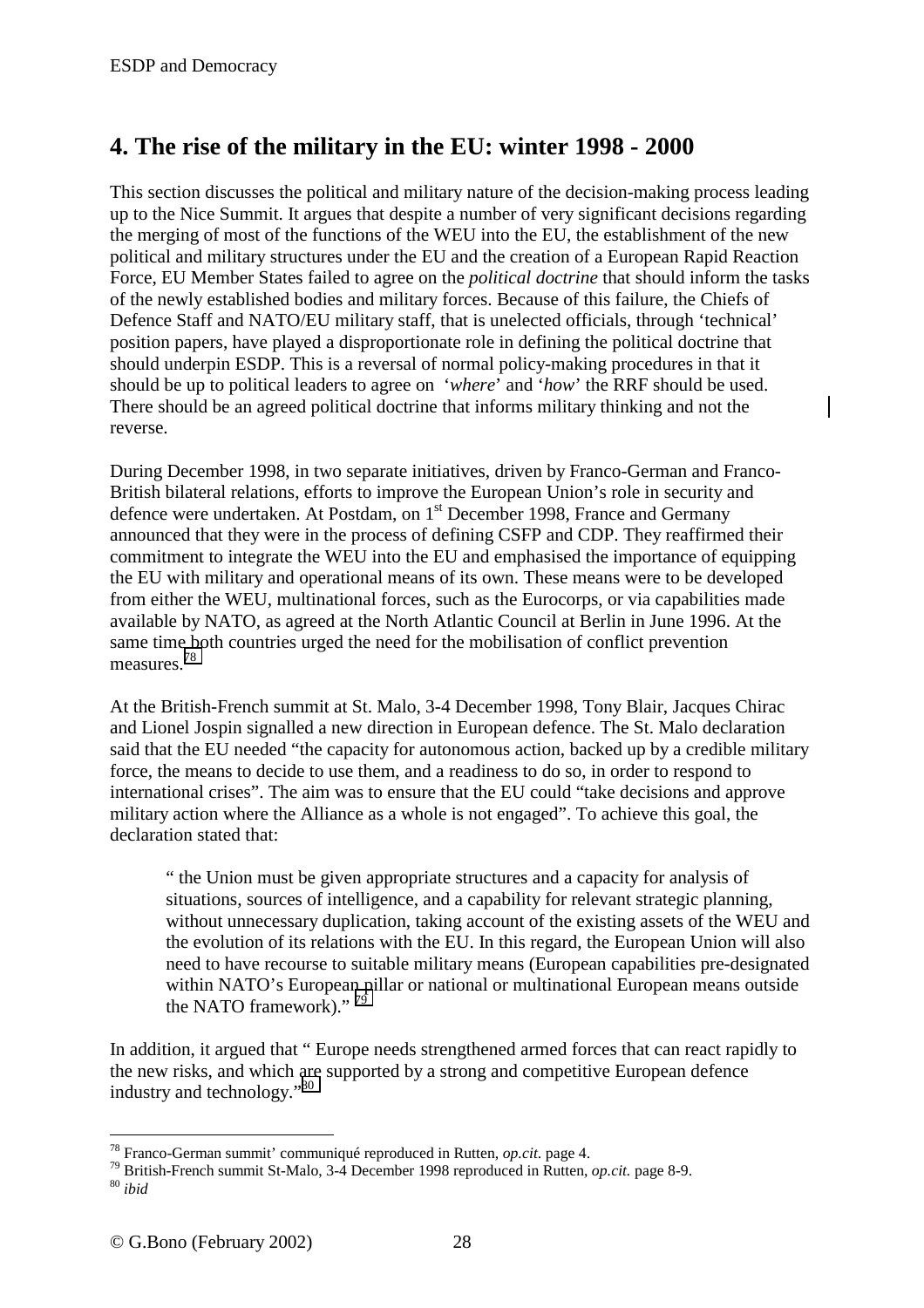Analysts consider the declaration a turning point in the British position toward European defence. For the first time, the British government agreed to the integration of the WEU and the EU. Three factors have been put forward to explain this change. First, the decision was part of the coming into power of the Labour Party. Tony Blair believed that the country had to show leadership in Europe and since it had opted out of the Euro project and of the Schengen agreement, it chose defence as the area in which it could demonstrate its 'European credentials'. Second, there were officials in the Foreign Office who were concerned about the United States' commitment to European defence. They argued that to maintain the USA engaged in Europe, Britain had to persuade European allies to build up their own military capabilities to have a better 'burden sharing'. Third, the negotiations took place at a time when the Blair government was urging for military action in Kosovo. The French and British military were collaborating closely in the build up of the Kosovo 'extraction force'. The positive experience fuelled enthusiasm within the MoD for European defence.<sup>81</sup> Charles Grant, the Director of the Centre for European Reform, publicly expressed the type of thinking current at the time within the lower echelons of government and amongst Tony Blair's advisers. He proposed that Britain should take a lead in negotiating a compromise between France and the United States and by so doing lead on this issue in Europe. In Grant's view Britain had to contribute to the restructuring of the European defence industry and proposed that the WEU be abolished, its political functions would be merged with the EU, becoming a 'fourth pillar', and its military functions would be subsumed into NATO. $^{82}$ 

Nevertheless, it should be stressed that at this stage, there were no talks of developing a European Rapid Reaction Force. Rather, the negotiations were confined to discussion on already existing capabilities either under NATO, national or multinational forces. It also remained unclear what was meant by 'autonomous' capabilities.

#### **The German Presidency and the impact of the Kosovo war**

From mid December 1998 to March 1999, Germany used its EU Presidency to push forward work on ESDP. It clearly framed some of the key areas that had to be addressed to put flesh on the bones of the Franco-British proposals at St. Malo. The German Presidency outlined some guiding principles that included the statement that for CFSP to be a credible policy, the EU should not just be endowed with military capabilities but also with appropriate decisionmaking bodies.<sup>83</sup>

The negotiations for ESDP were shaped by the outbreak of the Kosovo war. There are different types of analysis of the impact. Most interestingly, Alyson Bailes, former Political Director at the WEU, argued that the Kosovo war played a key factor in galvanising support for some of the key decisions taken at the European Council on 4 June 1999. She maintained that Britain and France were frustrated by Europe's inability to get its political act together and that the two countries agreed that not having military capabilities directly at its disposal was a key factor in the EU's weak performance in the crisis. She admitted that although

<sup>81</sup> Andreani, G., Bertram, C; Grant, C. (March 2001). *Europe's military revolution*. London, Centre for European Reform. Page 8 to 11.

<sup>&</sup>lt;sup>82</sup> Grant, C. (1998). "Can Britain lead". London: Centre for European Reform. Schake, K., A. Block-Laine, Bloch-Laine, A; Grant, C.. (Spring 1999). "Building a European Defence Capability." *Survival* Vol 41, No 1. pages 20-40.

<sup>&</sup>lt;sup>83</sup> See German Presidency paper, Bonn, 24 February 1999 and Informal meeting of EU foreign ministers Eltville, 13-14 March 1999, German proposal, reprinted in Maartje, *op.cit.* pages 14 and 19.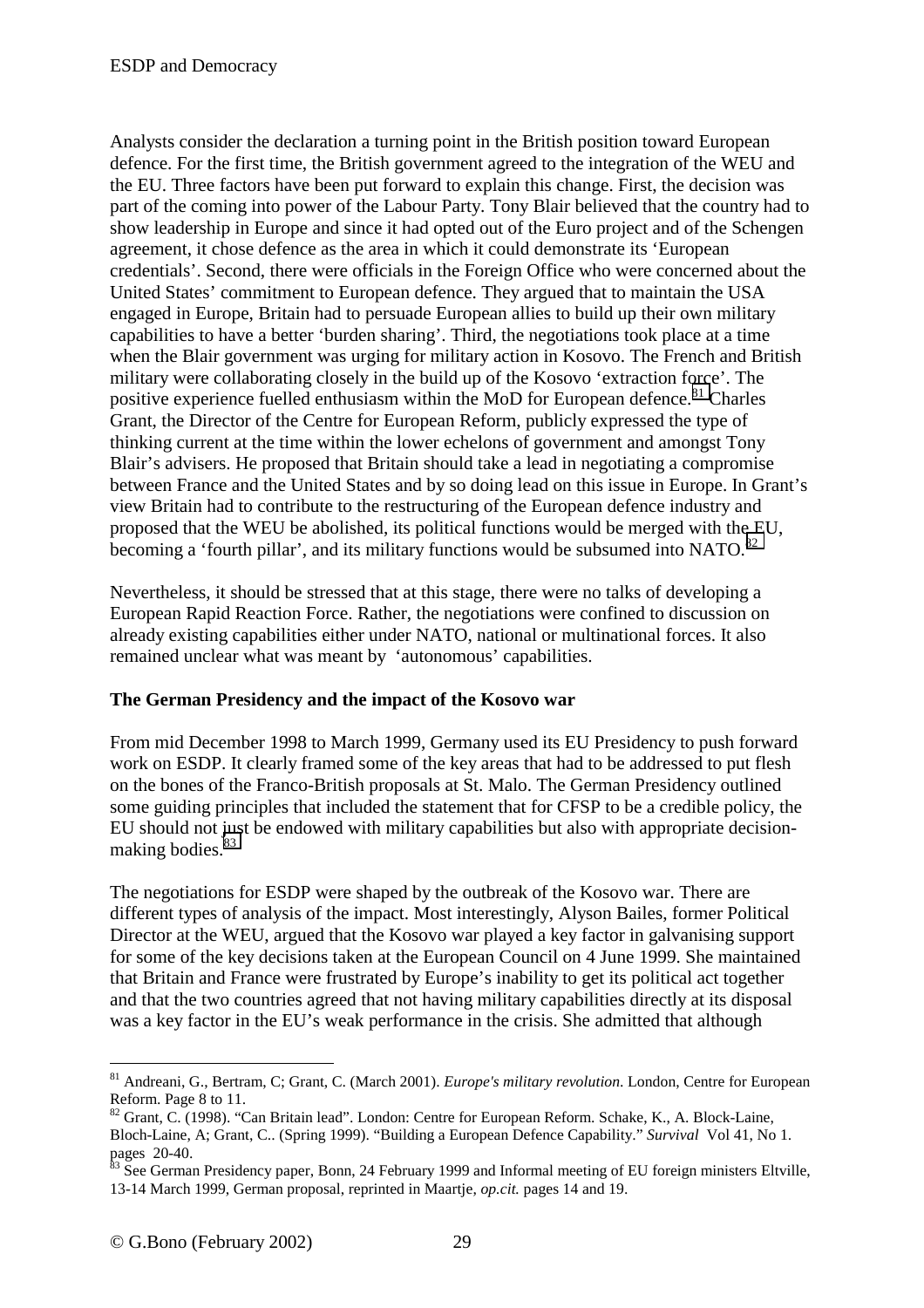NATO's bombing campaign had loyal support, there were some countries that thought that there could have been a more truly European way of making peace on the continent. In other words, some officials in European national capitals believed that the EU could have intervened and resolved the crisis differently from NATO. Driven by these diverging perspectives, an agreement was established that military capabilities had to be put at the EU's disposal.<sup>84</sup>

Thus, although the Kosovo war acted as a catalyst for the debate on the nature of the EU's role in defence, there remained a variety of views present on how military means should be developed and what the relationship between military and political tools should be. It appears that different lessons were drawn by EU Member States. Some countries simply agreed that the use of force was the only way to resolve the Kosovo crisis and that force was used in a commensurate way. Others, such as French and Italian officials, resented the Anglo-American leadership in the handling of the Kosovo crisis and thought that the Alliance was saved from a disaster because of extensive diplomatic efforts undertaken after the air bombing campaign had begun.<sup>85</sup>

Steps to give the EU a military capability and appropriate military structures during the first six months of 1999 were undertaken by France and Germany in close co-operation with NATO. At Toulouse, on 29 March 1999, they pledged to turn the Eurocorps into a rapid reaction force that would be tailored for use outside the NATO area and whose headquarters would be available to command international peacekeeping operations.<sup>86</sup> Spain, Belgium and Luxembourg also agreed to participate in restructuring their forces to make them more mobile. At the NATO Summit in April 1999, the Allies announced the formal linkage between the military initiatives undertaken by the European allies and NATO internal military restructuring process. This was formalised in the Defence Capabilities Initiative (DCI). DCI involved the modernisation of the Alliance's military forces for 'out-of-area' and 'peaceenforcement' tasks.<sup>87</sup> As US Undersecretary of State Strobe Talbott admitted, DCI was mostly about "transport and logistics, about getting forces to the area of operation and keeping them fed and equipped". $88$ 

At the NATO Summit in April 1999, a compromise was also achieved on the political side. For sometime, the Clinton Administration had lobbied to give NATO a stronger role in crisis management outside its zone, the so-called 'out-of-area' and 'peace-enforcement' tasks. US officials were keen to ensure that conflict management and 'peace-enforcement', without necessarily a UN mandate, became one of the primary activities of the Alliance. However, although the Kosovo war was launched with a dubious UN mandate, European Allies refused to officially underwrite, in the drafting of the new Strategic Concept, the practice of undertaking NATO's 'peace-enforcement' operations without a UN mandate. Thus, the official communiqué reaffirmed both the importance of the defence aspect of the alliance and new conflict management tasks. At the same time, NATO's Allies acknowledged the developments toward ESDP, particularly the resolve of the EU to have the capacity for

<sup>&</sup>lt;sup>84</sup> Bailes, A. (2000). *Op.cit.* <sup>85</sup> Personal conversation with officials from MFAs.

<sup>&</sup>lt;sup>86</sup> Franco-German Defence and Security Council, Toulouse, 29 May 1999, Declaration, reprinted in Rutten, M. *op.cit.* page 40.

*op.cit.* page 40. 87 See North Atlantic Council Summit, Washington, DC 24 April 1999 and The Alliance's Strategic Concept,

reproduced in Maartje, R, *op.cit.* pages 20 to 39.<br><sup>88</sup> Talbott, S. (7 October 1999) 'America's stake in a strong Europe' reprinted in Rutten, M. *op.cit.* pages 54 - 59.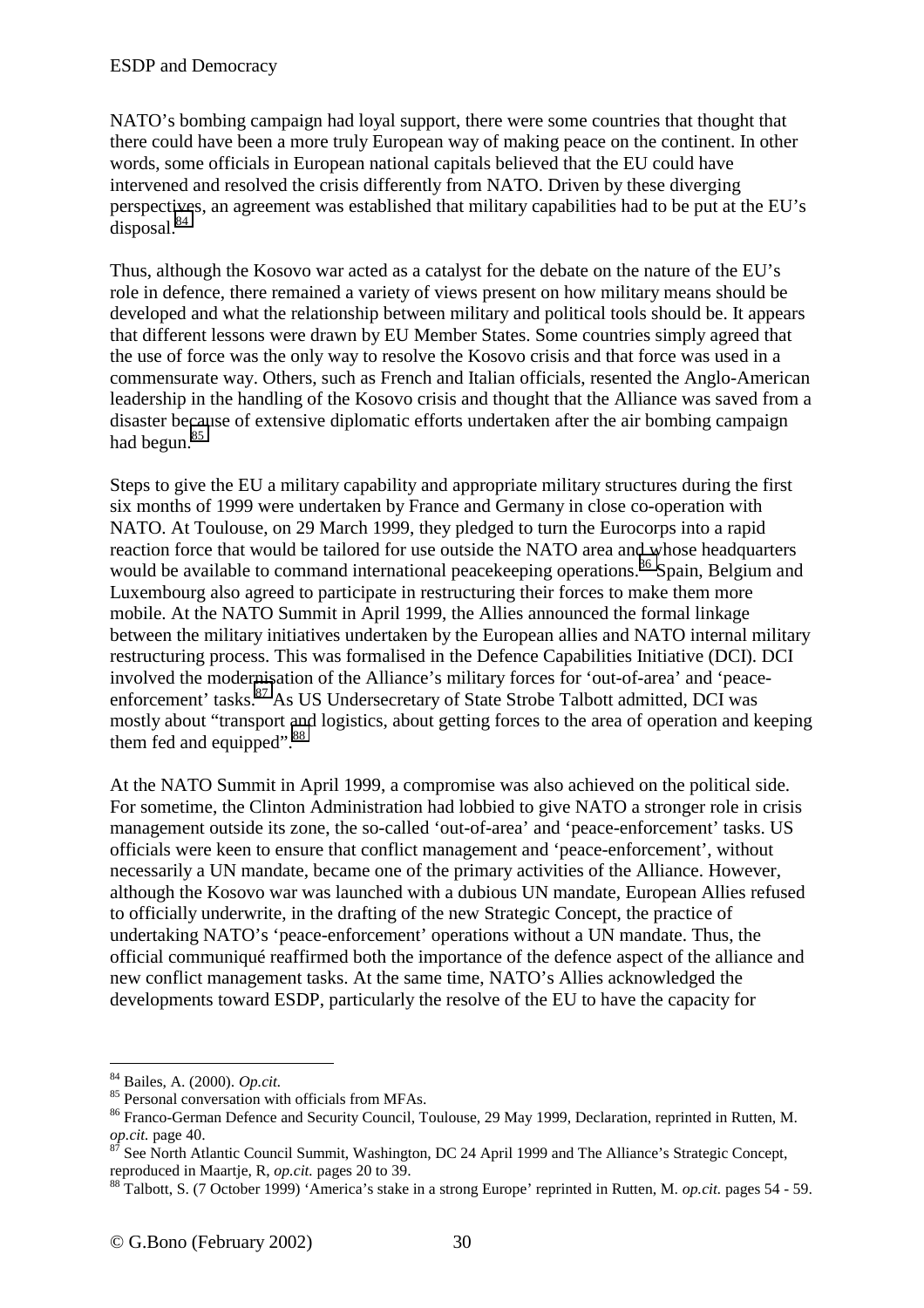autonomous action.89 Most importantly, those actors pushing for ESDP won a number of key concessions from the United States. As the communiqué stated, NATO capabilities were to be put at the disposal of the EU:

"a. assured EU access to NATO planning capabilities able to contribute to military planning for EU-led operations.

b. The presumption of availability to the EU of pre-identified NATO capabilities and common assets for use in EU-led operations;

c. Identification of a range of European command options for EU-led operations, further developing the role of DSACEUR in order for him to assume fully and effectively his European responsibilities;

d. The further adaptation of NATO's defence planning system to incorporate more comprehensively the availability of forces for EU-led operations". 90

After winning major concessions at the NATO Summit in April 1999, EU Member States focused their efforts on defining the nature of ESDP more precisely. The efforts resulted in the Cologne Summit (3-4 June 1999). The summit, whilst reaffirming the agreement that the EU be given the capacity for autonomous action, backed by credible military forces, set up a precise time-table for action. EU leaders decided that by the end of 2000, the WEU as an organisation would have completed its purpose. The Summit approved the German Presidency' proposal for a number of steps to be taken. These included: the establishment of regular (or ad hoc) meetings of the General Affairs Council, including Defence Ministers as appropriate; the PSC and the EU Military Staff committees, a Situation Centre and the transfer of the Satellite Centre and the Institute for Security Studies over to the EU. The importance of strengthening the industrial and technological base of defence was also mentioned<sup>91</sup>

Whilst in EU capitals a debate emerged about the exact tasks of the political structures and their relationship with NATO, in November 1999 France and Germany proposed the establishment of a Rapid Reaction Force (RRF) of up to 50,000 to 60,000 men able to be deployed at 60 days notice. One French and one British Headquarters were to be made available as an option for commanding EU-led operations.<sup>92</sup> At this stage, the exact relationship between the RRF and NATO was not clarified.

The Franco-British initiative was quickly approved at the EU Helsinki Council on 10-11 December 1999. A Common Headline Goal involving the development by the year 2003 of RRF was announced. On the political front, it was agreed that political and military bodies would be established as of March 2000. As a response to these efforts, and partly to counteract the emphasis placed upon the development of RRF, 'neutral' EU Member States, particularly the Nordic EU Member States, insisted on the introduction of measures to strengthen the 'non-military crisis management of the European Union'.<sup>93</sup>

<sup>&</sup>lt;sup>89</sup> see North Atlantic Council Summit, Washington, DC 24 April 1999 and The Alliance's Strategic Concept, reproduced in Maartje, R, *op.cit*. paragraph 9 page 22.

 $\int$ *Ibid*, paragraph 10, pages 22-23.

<sup>&</sup>lt;sup>91</sup> European Council, Cologne, 3-4 June 1999, reprinted in Rutten, M. op.cit. page 40 to 45.

<sup>92</sup> *Ibid*, Franco-British summit communiqué reprinted at pages 77-79.

<sup>&</sup>lt;sup>93</sup> The EU Council resolution called upon the establishment of an Action Plan which included "strengthening the synergy and responsiveness of national, collective and NGO resources…. enhancing and facilitating the EU's contribution to, and activities within, other organisations, such as the UN and the OSCE whenever one of them is the lead organisation in a particular crisis, as well as EU autonomous actions" and ensuring coherence among the EU's pillar structures. Concrete steps involved, the development of a rapid reaction capability, what later came to known as the Rapid Reaction Facility; an inventory of national and collective resources; a database to be set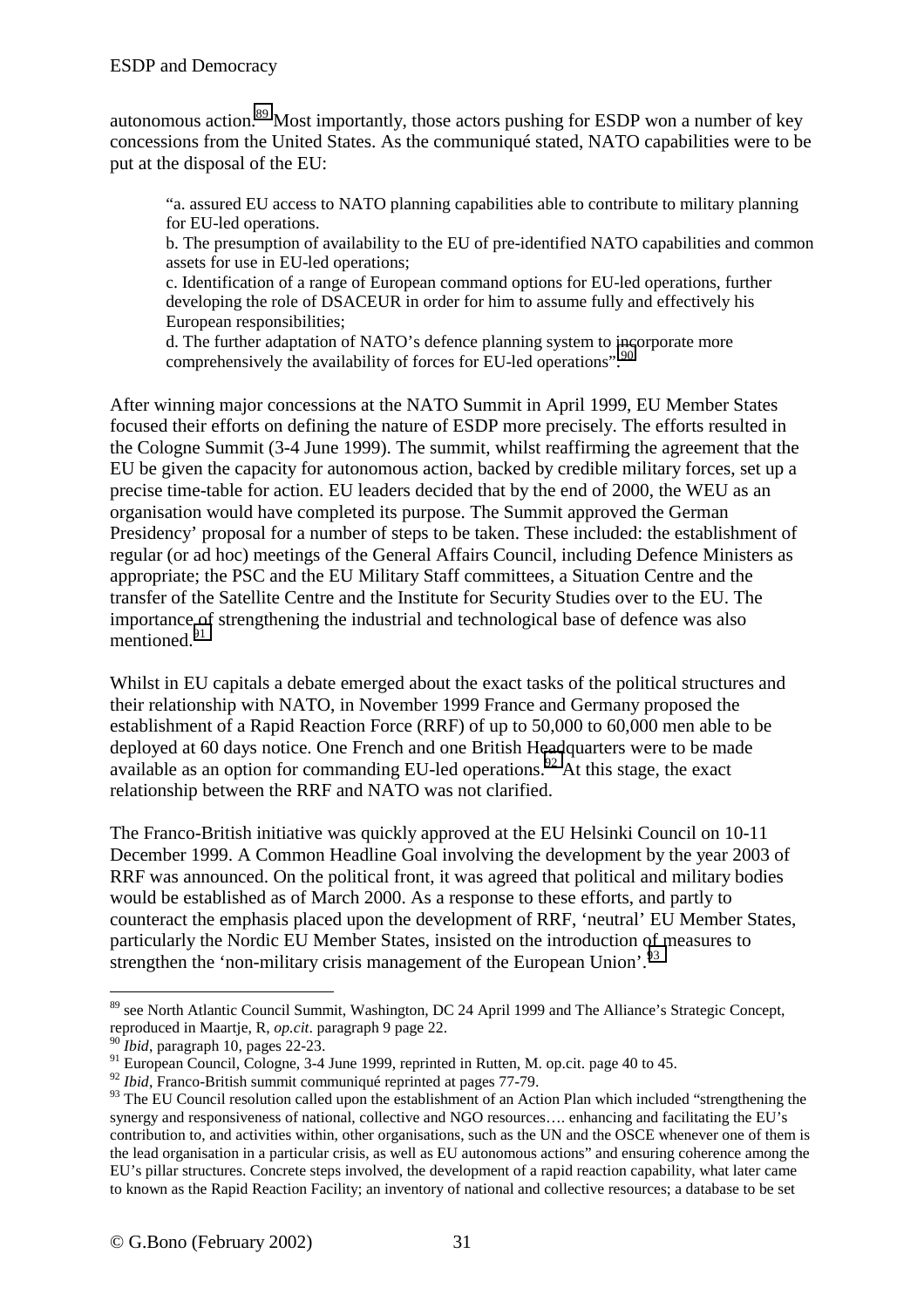Despite the ambitious timetable agreed upon, the precise work of the Military Committee and the steps to be taken to develop military capabilities were not defined. There was also no mention of the political and military doctrine that would drive the establishment and objectives of the new military and political committees. It was left to the Ministries of Defence (MoDs), NATO/EU Chiefs of Defence Staff and their military experts to refine the proposals announced at Cologne.

In fact, two months later, at the EU defence ministers meeting at Sintra important decisions were taken to define the exact nature of military doctrine underpinning ESDP. A 'Food for Thought Paper' was presented. It declared that the Headline Goal expressed at Helsinki represents a political commitment by Member States but that "it includes insufficient detail for the purposes of military planning, raising questions such as where EU-led task forces might be expected to operate, with whom, and how often." To remedy this lack, the paper set out a number of assumptions for the planning of the Headline Goal. In the section entitled: "Articulation of key planning assumptions" it argued that EU Member States "will carry out tasks in and around Europe but have to be able to respond to crisis world-wide". It also affirms that EU Member States would be involved in undertaking "complex peace enforcement tasks in a joint environment in or around Europe". The paper also set a timetable leading to a Capabilities Pledging Conference, to be convened by the end of 2000.<sup>94</sup>

The importance of this paper is that it turns the normal policy-making process on its head. Normally, it should be up to the Heads of State and national parliaments to define what the political framework for planning forces should be. The assumptions mentioned in the 'Food for Thought' paper are *political in nature* and should have been elaborated in the EU Council Meetings in collaboration with national parliaments. It seems that the EU Ministries of Defence were trying to patch up a compromise on issues upon which the Heads of State and the EU Foreign Ministries could not agree.

From the end of 1999 until the spring of 2000, there was, in fact, an intense transatlantic debate about the exact relationship between ESDP and NATO. There were two opposite views. On the one hand, Britain and the United States insisted that NATO started discussions with the EU over their military relationship. On the other, French officials opposed the establishment of formal contacts between the two organisations until the EU had its military and political committees in place. The French position expressed in unambiguous terms a sentiment, present in some other European capitals, that the strength of NATO would jostle the emerging ESDP into adopting structures, procedures and policies replicating the US vision of the world. In other words, the Europeans would be unable to think through independently the nature of ESDP. On the other side of the Atlantic, the French objections were interpreted as another attempt to 'decouple' ESDP from NATO structures.

Since the beginning of negotiations on ESDP in late 1998, the US administration had three main concerns, which were captured by US Secretary of State Madeleine Albright in a speech mentioning the '3 Ds': no decoupling, no duplication and no discrimination. Decoupling

1

up to maintain and share information on the pre-identified assets, capabilities and expertise within all areas for non-military crisis management; study of the lessons learnt to define concrete targets for EU Member States' collective non-military response to international crises; the creation of a rapid financing mechanism such as the creation by the European Commission of a Rapid Reaction Fund.

<sup>&</sup>lt;sup>94</sup> See Meeting of European Union defence ministers, Sintra 28 February 2000, Military bodies in the European Union (the 'toolbox Paper') in Rutten, M. (2001). *Op.cit.* pages 94 –111.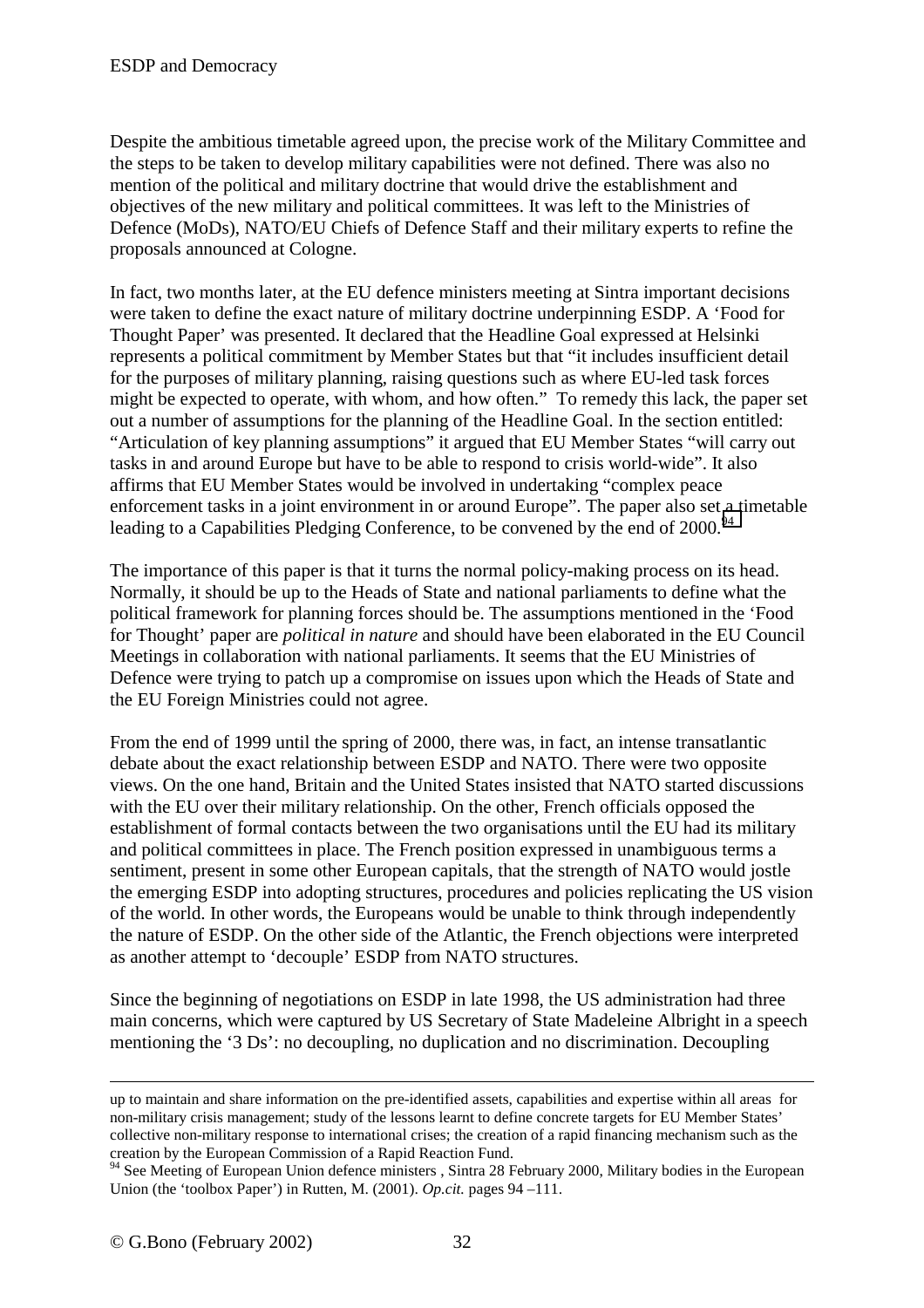referred to the fear that Europeans would develop their security and defence policies within the EU only, thus leaving NATO. Duplication expressed the American worry that the EU would start duplicating NATO tasks, structures and military capabilities. Discrimination referred to policies that the EU might adopt that would discriminate against non-EU NATO Member States, particularly Turkey.<sup>95</sup>

To try to reassure the US on some of the military aspects, the 'Food for thought paper' suggested that DSACEUR would normally participate as appropriate in the EUMC, although not as a member. It was also proposed that the EUMS would not itself act as operation headquarters. The roles of the EUMS were to "co-ordinate and stimulate the development of European military capabilities, developing an appropriate relationship with NATO's force planning process."; "organise and co-ordinate operating procedures with national, multination and NATO HQs available to the EU; liaise with national HQs, European multinational force HOs and NATO".<sup>96</sup>

All of these measures were proposed to shape a close relationship with NATO in which the EU would not seek to be 'autonomous' in its decision-making process. Most significantly, the paper implied that the EU would not have its own operational and military capabilities with which to undertake military operations. The type of new co-operation envisaged was also highlighted by the decision in early January 2000 to allow the Eurocorps to take over the command of NATO peacekeeping efforts in Kosovo.<sup>97</sup>

The intense negotiations and discussions among the EU Ministers of Defence led to a compromise on the NATO-EU relationship at Santa Mara de Feira, 19-20 June 2000. At the Summit it was announced that four ad-hoc working groups were to be set up on the capabilities goals and to prepare the ground for permanent arrangements between the two organisations. The ad-hoc working groups were to cover security issues, capability goals, the modalities for EU access to NATO assets, and the definition of permanent consultation arrangements.98

Despite the fact that at the European Council at Santa Maria de Feira important steps were taken to strengthen the 'civilian aspects' of crisis management (to include the establishment of a committee for civilian aspects of crisis management, a co-ordination mechanism - full interaction with the Commission services - a database on civilian police capabilities and the concrete targets for civilian police:  $5\,000$  police officers for international missions)<sup>99</sup>, from July - December 2000, it was the definition of Military Capabilities that progressed the fastest.

On 22 September 2000, an informal meeting of EU Defence Ministers took place at Ecouen in which a precise Catalogue of Forces was discussed. The EU's interim military had drafted on 28 July a preliminary version of the catalogue of forces and precise capacities. The day

<sup>&</sup>lt;sup>95</sup> For an excellent overview of the US position on ESDP see: Sloan, S. R. (April 2000). The United States and European Defence. Paris, WEU Institute for Security Studies.

<sup>&</sup>lt;sup>96</sup> Meeting of EU defence ministers, Sintra 28 February 2000, The 'Food for Thought' paper on headline and capabilities goal. Rutten, M. *op.cit.* pages 102-106. especially paragraphs 8 to 15

capabilities goal. Rutten, M. *op.cit.* pages 102-106. especially paragraphs 8 to 15 97 (29/30 January 2000) "Eurocorps to command peacekeepers in Kosovo." *International Herald and Tribune*. (30/31 January 2000) "L'OTAN decide de confier à l' Eurocorps le commandement de la force de paix au

<sup>&</sup>lt;sup>98</sup> European Council, Santa da Feira,  $19 - 20$  June 2000, reprinted in *ibid*, pages 120 to 139.<br><sup>99</sup> *Ibid*. On the civilian aspects of crisis management see section III; For the concrete targets for police see Presidency Report on ESDP. *op.cit.* appendix 4.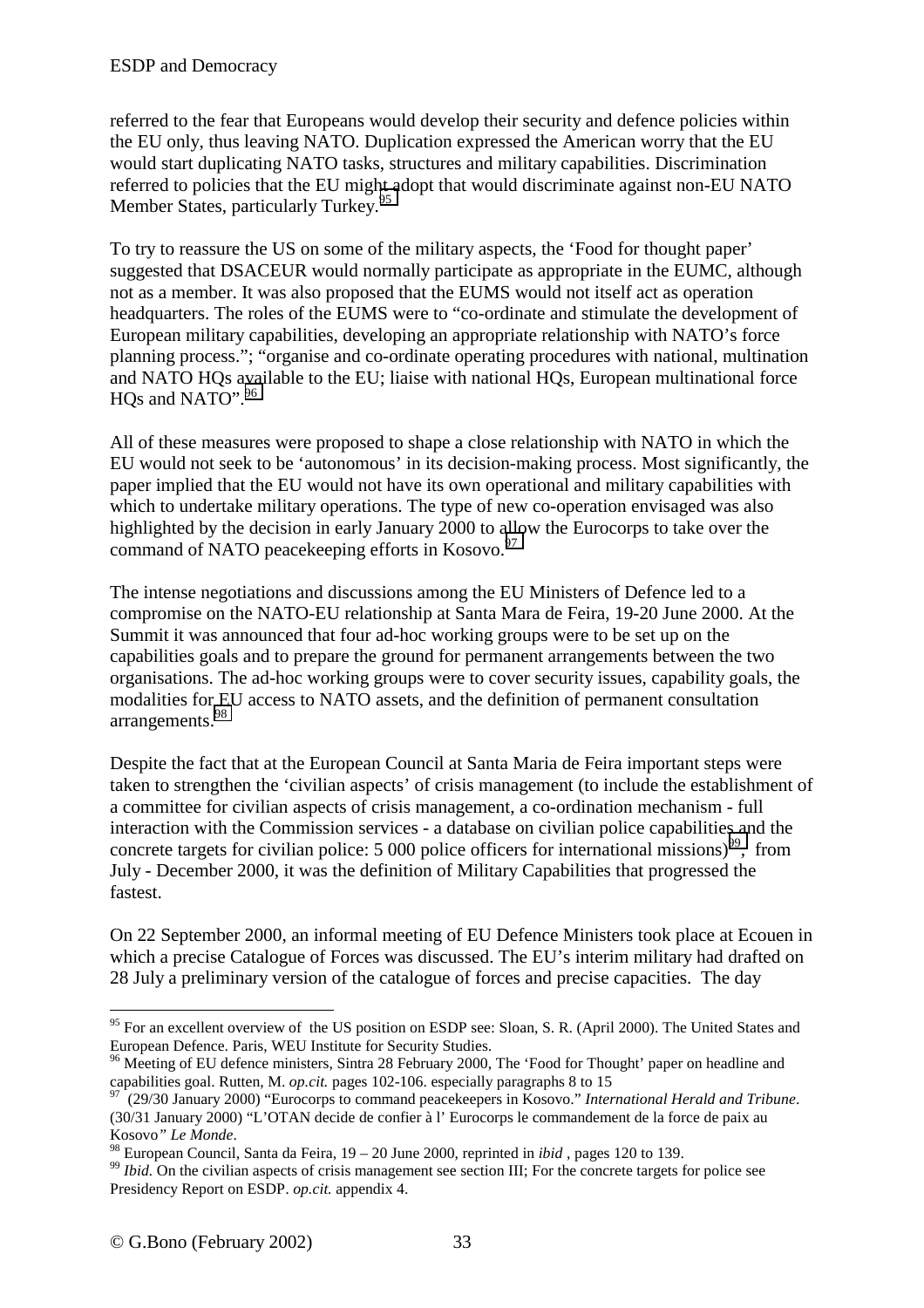before the meeting of the Defence Ministers EU chiefs of staff drafted a more complete version of the catalogue. The document included four basic hypotheses or scenarios, which allowed the EU MoDs to cover *all* the 'Petersberg missions' as ranging from peaceenforcement to low level intensity rescue operations. The hypotheses were:

- Separation by force of the belligerent parties
- Prevention of conflicts
- Humanitarian aid
- Evacuation of nationals. $100$

This was a *redefinition* of the planning for the 'Petersberg tasks' because, although the 1992 WEU Petersberg declaration described such tasks as including 'tasks of combat forces in crisis management, including peacemaking', in reality the planning undertaken by WEU military staff had been limited to low-level military operations – that is *not* involving the separation by force of the belligerent parties. In fact, by the summer of 1999, the WEU had been engaged militarily only in mine-sweeping operations (Gulf wars), monitoring and enforcement of UN sanctions at sea (Adriatic and Danube in former Yugoslavia) and in managing low level policing operations in Mostar (Bosnia-Herzegovina).<sup>101</sup>

At the meeting EU Defence Ministers' meeting it was also agreed that a Conference on Capacity Commitment would take place on November 20, 2000. A few months later, at that conference, EU Member States committed themselves, on a voluntary basis, to making national contributions correspond to the rapid reaction capabilities identified to attain the Headline Goal. EU Member States explained that they would to be able to meet the Headline Goal that they had assigned to themselves. And in one aspect, the agreement even exceeded expectations. In fact, they engaged to constitute a pool of more than 100 000 persons and approximately 400 combat aircraft and 100 vessels. (The 100 000 persons exceeded the 60,000 originally mentioned in the previous communiqués)<sup>102</sup>

From this brief overview of decisions taken from St. Malo to Nice, it can be observed that the EU Council at Cologne (3-4 June 1999) decided to give the EU a military force but it failed to define the political and military doctrine that should guide it. It appears that the failure to do so was the result of the existence of divergent agendas behind the development of the force. Hence, during the second half of 1999 and the early part of 2000, a row erupted between France and the United States. Because of this, the EU/NATO Military Chiefs of Staff and planners, with the support of some EU Defence Ministries, were able to set the agenda about the political doctrine shaping the establishment of the RRF.

The guidelines of this political doctrine were presented at the EU Defence Ministers' meetings in February 2000 as the 'Food for Thought' Paper. The paper identified the *type* and *scope* of the RRF operations. It stated that the EU should plan for operations for "complex"

 $\overline{a}$ 100 22 September 2000: Informal meeting of EU defence ministers Ecouen, quoted in Rutten, M. *op.cit.* pages 143-146

<sup>&</sup>lt;sup>101</sup> For the original definition of the 'Petersberg Tasks' see: WEU Council of Ministers. (19 June 1992) 'Western European Union Council of Ministers Petersberg Declaration.' WEU Documents. For how each EU capital interprets the 'Petersberg Tasks' see: Centre for Defence Studies (November 2001). *op.cit.* For an overview of the WEU's military operations see: Bloed, A. and R. A. Wessels, (Ed), (1997), *The changing functions of the Western European Union*, Dordrecht: Martinus Nijhoff Publishers. And Deighton, A. *op.cit.* Jopp, M. (1997). *op.cit.*

<sup>&</sup>lt;sup>102</sup> Capabilities Commitment Conference, Brussels 20-21 November 2000. *Ibid*, pages 158–163.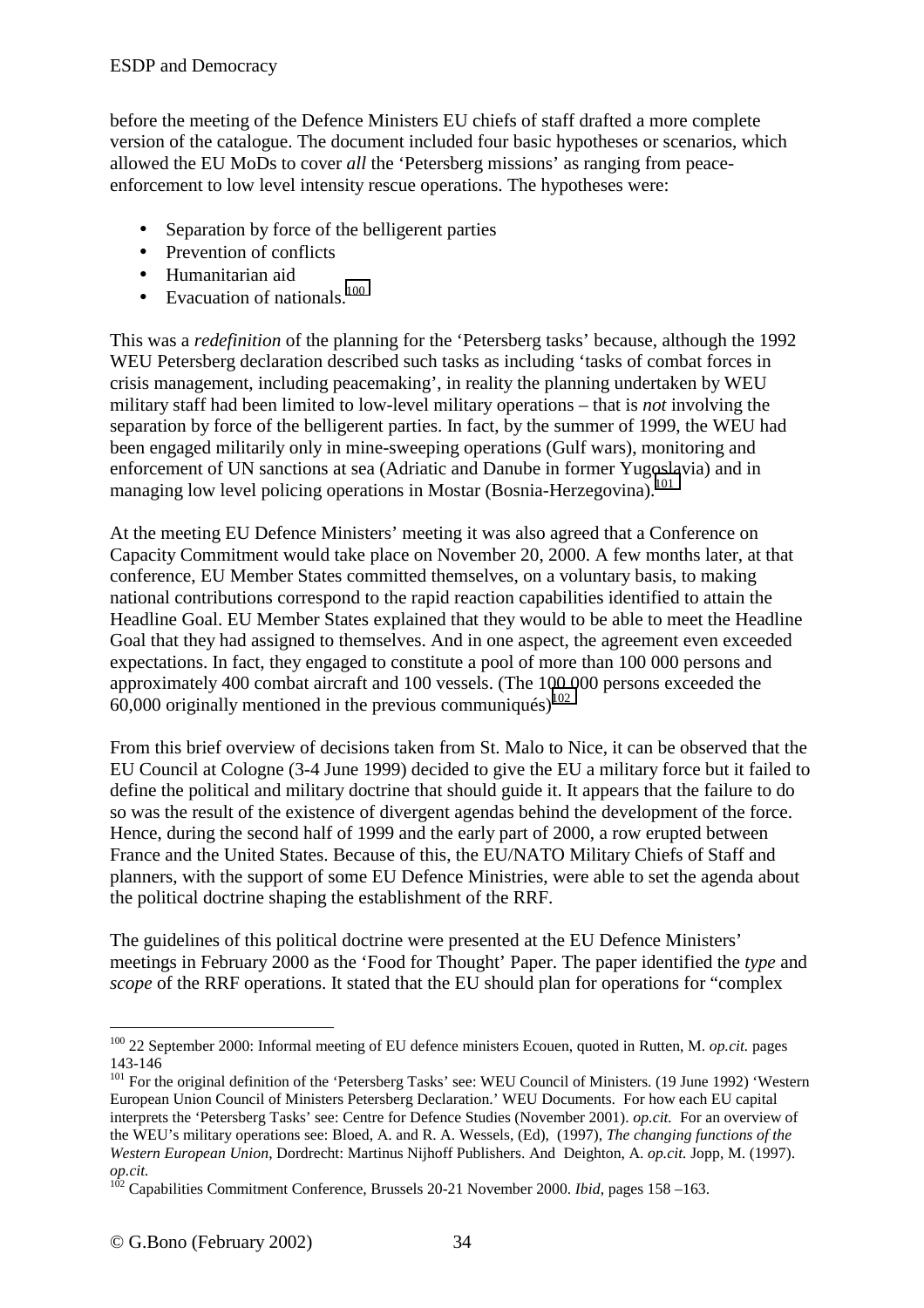#### ESDP and Democracy

peace enforcement tasks" in and around Europe. In other words, it went beyond the simple "Petersberg Tasks" that the WEU had traditionally planned and made clear that they could be deployed beyond European borders. These views were then included in the hypotheses and scenarios underlying the planning for the catalogues of forces discussed at Ecouen by EU Defence Ministers in September 2000*.*

These preliminary findings indicate that the political and military decision-making processes are not running in parallel. There is the danger that the piece-meal approach adopted to achieve ESDP is preventing a full and open discussion about the political aims of ESDP. The 'technical proposals' developed by Chiefs of Defence Staff and military experts to define the tasks of the European Rapid Reaction Force are playing a disproportionate role in shaping the definition of the political goals of ESDP.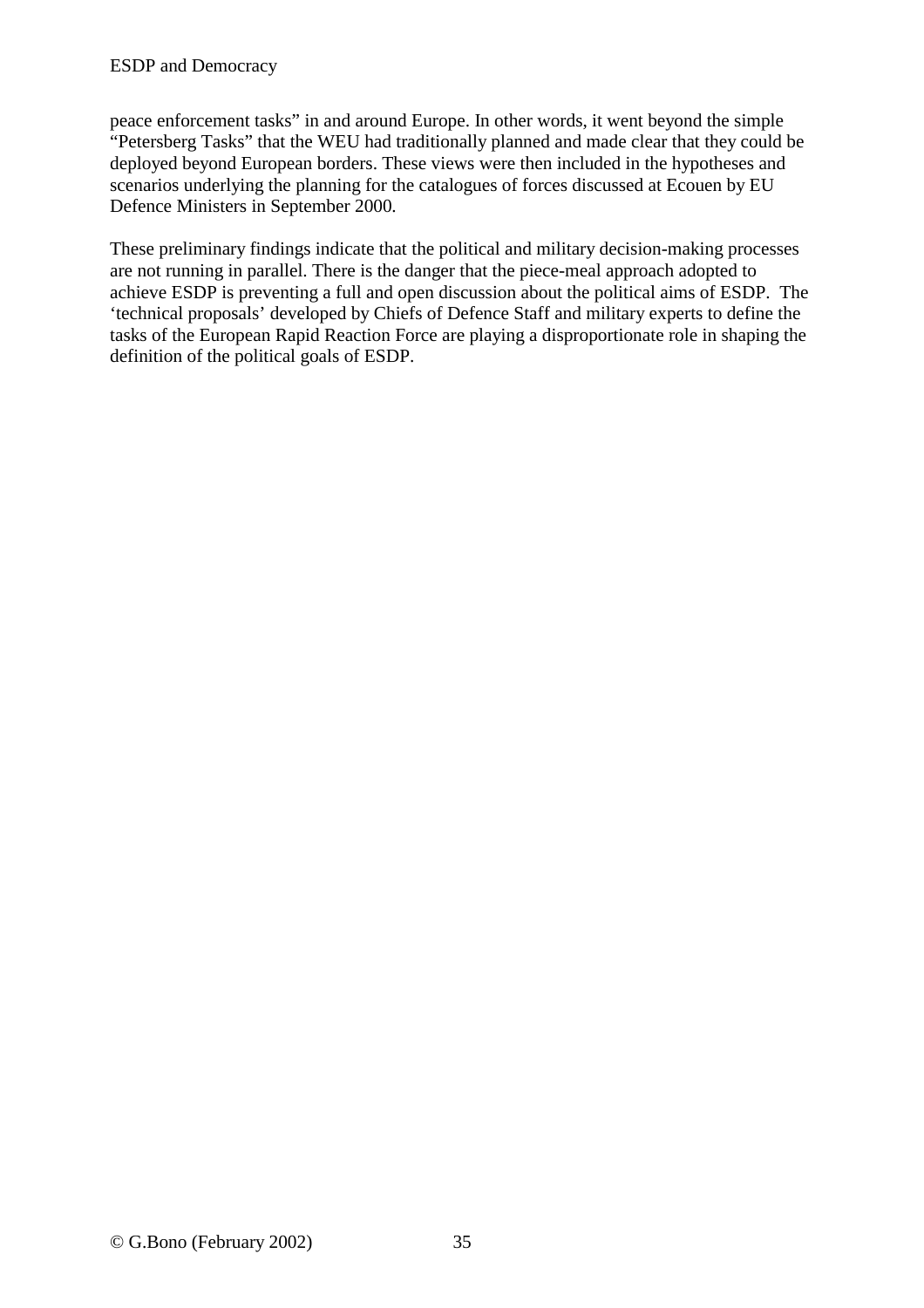## <span id="page-35-0"></span>**5. Hot Issues**

This section will review some of the hot issues that are likely to remain central to the future evolution of ESDP.

## **5.1 ESDP: Military and Political Doctrines**

Many experts on European security issues are aware that there are incongruities in the political and military process driving ESDP, though opinions differ from that mentioned above as to why this is the case. There are currently some voices, from different ends of the political spectrum, calling for a European Strategic Concept, and a White Paper on Defence.<sup>103</sup> Some believe that it is only through such an exercise that EU Member States can find a 'middle ground' on how to establish a political doctrine for ESDP and prevent ad-hoc reactions to events from becoming the norm in shaping EU policy-making. In contrast, other analysts argue that such an attempt would be "premature and potentially counterproductive".<sup>104</sup> From their perspectives, countries should be allowed time to develop their positions. Germany and the 'neutrals' would be especially reluctant to formalise their stance on such sensitive issues.

It might however be that there are totally different reasons why, in some circles, there is a rejection of open discussion on a potential EU White Paper on Defence. Some of the key military aspects of ESDP have been developed through a step-by-step, and mainly secret process. If there were to be detailed official political guidelines, they would place restrictions on the ambitions of those forces that are currently shaping the exact nature of the RRF. It might also be argued that EU Member States would never agree on the exact nature of the missions. As in other areas of EU policy-making, new policy areas are shaped by agreements taken *outside* the normal policy-making proceedings and then institutionalised and legalised at a later stage.<sup>105</sup>

The problem with applying this type of policy-making to the emerging ESDP is that there is clearly a new set of actors in operation in ESDP. These actors are the powerful Ministries of Defence of both EU and NATO countries and transnational industrial groups in the high technological sectors (EADS etc). An alliance between these minority interest groups and some Member States could try to by-pass open consultations with the EU Council, the EP and national parliaments. This would create considerable difficulties for democratic accountability. If a step-by step approach is allowed to continue, parliamentary scrutiny will be avoided and opposition from 'neutral' countries, which might be more in favour of putting conflict prevention and low-level peacekeeping activities at the forefront of the military doctrine, would be circumvented. It could also mean that sufficient measures might not be introduced to ensure that systems of democratic accountability are introduced during the

<sup>&</sup>lt;sup>103</sup> The current EU Belgian Presidency organised meetings on the subject. A similar position is outlined in Bertelsmann Foundation (Ed). (2000). *Enhancing the European Union as the International Security Actor*. Guetershloh: Bertelsmann Foundation Publishers. Van Staden, Alfred et al (November 2000) *Toward a European Strategic Concept.* Netherland Institute of International Relations 'Clingendael. (available via the internet at http://www.clingendael.nl/. See also Heisbourg, F. (Summer 2000). "Europe's Strategic Ambitions: the limits of ambiguity." Survival, vol 42, No 2. pages 5 15.

<sup>&</sup>lt;sup>104</sup> Andréani, G, Bertram, C and Grant, C. *op.cit.* page 68.<br><sup>105</sup> Smith, M. E. (March 2001). "Diplomacy by Decree: the Legalization of EU Foreign Policy." Journal of *Common Market Studies* Vol 39, No 1, pages 79-104.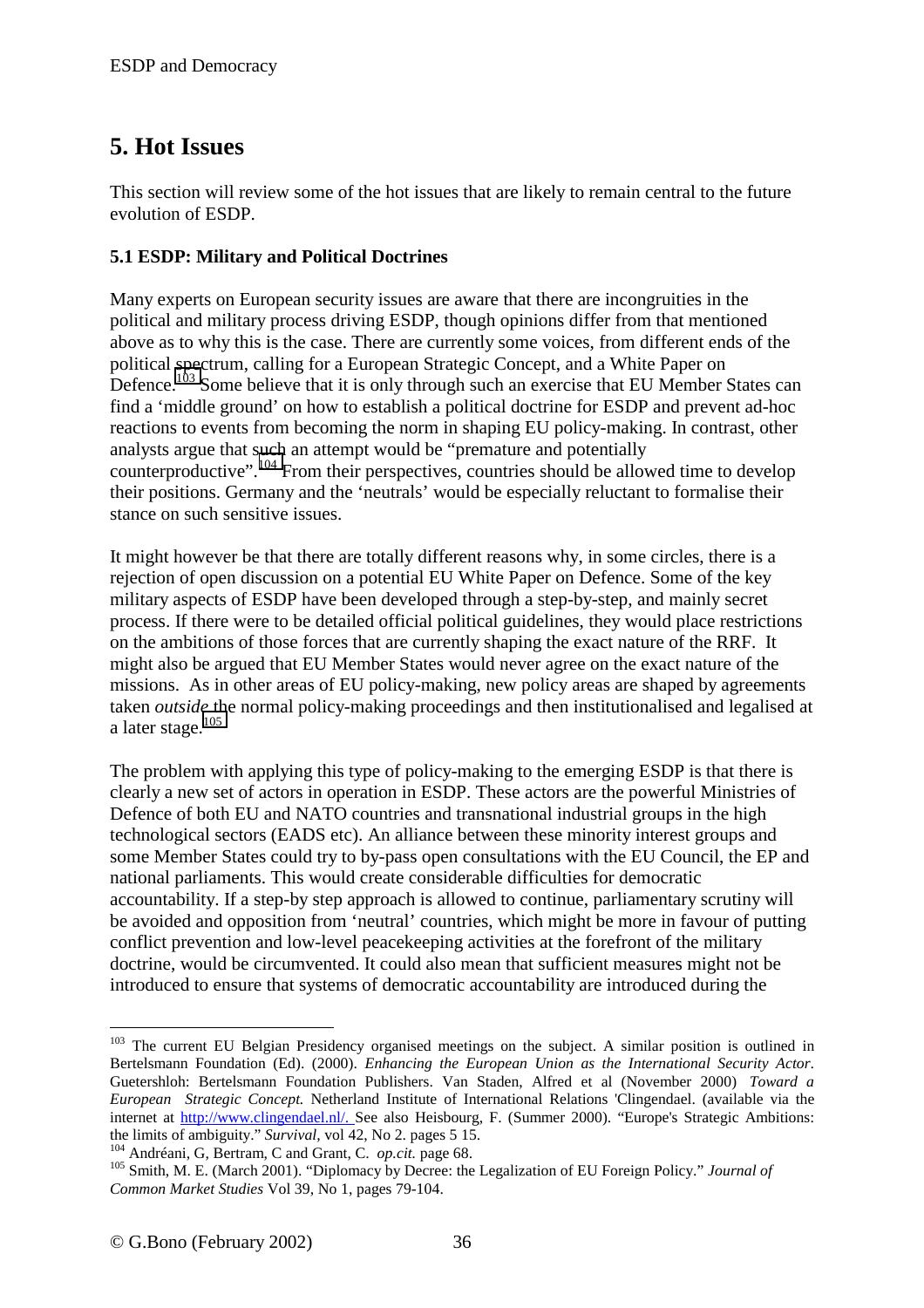<span id="page-36-0"></span>different stages of policy formulation (launch of a military operations, control of the operation etc).

Despite the lack of a clearly stated political doctrine shaping military thinking, a number of commentators point to the distinctive nature of a *potential* EU doctrine. J. Howorth, for example, argues that the EU could make a contribution to crisis management distinct from that of the USA in a number of ways: through its geographical scope; through an inherent preference for humanitarian intervention over military action; by taking a pre-emptive rather than reactive approach; and by conducting operations under the rule of law and with a clear mandate.<sup>106</sup> Bailes, maintains that it is likely that the EU will develop a distinct military doctrine from that of the United States because Europeans have learnt through many centuries of painful history the errors inherent in the use of force, and have strong contacts with many neighbouring countries and a wide range of non-violent levers at their disposal.<sup>107</sup>

The EU Commission has also been at the forefront clarifying its own conflict resolution policy and the newly established Rapid Reaction Facility, (not to be confused with the Rapid Reaction Force), and have urged the Council to do the same.<sup>108</sup>

### **5.2 The 'Consistency/coherence' debate and its impact on ESDP**

Recently, there has been the re-emergence of the debate about 'consistency/coherence' in the EU's external policy. The debate has a long history.<sup>109</sup> Simplifying greatly, this debate has centred on the dynamics of inter-institutional relationships across the EU's three pillars. Different decision-making rules and procedures are in operation not only between different pillars but also between different policy areas within each pillar. This creates problems for the effectiveness and impact of EU policies. Moreover, historically, the Commission has played a primary role in shaping EU foreign policy, through its economic, aid and accessions/enlargement policies and it has a vast amount of resources at its disposal. Although the Maastricht and Amsterdam Treaties included measures to secure co-operation among the pillars in CFSP, the reality was that a certain level of competition and lack of co-ordination remained. As the result of the decisions taken at Nice, the EU now has at its disposal a new gamut of policy instruments.<sup>110</sup> This has not only intensified the problem underlying interpillar co-operation but also transformed the debate about coherence/consistency.

At present, the debate encompasses two closely interrelated aspects: on the one hand the issue involves the relationship to be worked out between pillar one and pillar two in the evolution of responsibilities and resources for running CFSP/ESDP operations, on the other it is about the *political definition* of ESDP.

<sup>&</sup>lt;sup>106</sup> Howorth, J. *op.cit.* page 52.<br><sup>107</sup> Bailes, A. *op.cit.* 108 European Commission. (11 April 2001). Communication from the Commission: on Conflict Prevention. Brussels: European Commission.

<sup>&</sup>lt;sup>109</sup> For an overview see: Allen, D. (1998). "Who speaks for Europe? The search for an effective and coherent external policy." In J. Peterson and H. Sursen. (Ed) *Op.cit***.** page 41- 58. Krenzler, H.-G. and Schneider, H. C. (1997). In E. Regelsberger, P. de Schoutheete de Tervarent and W. Wessels 'The Question of Consistency'. *Foreign Policy of the European Union: from EPC to CFSP and Beyond*. Boulder, London, Lynne Rienner Publishers. pages 133-152.

<sup>110</sup> Missiroli, A. E. (May 2001). *Coherence for European security policy: debates, cases and assessments.* Occasional Paper 27 London, WEU Institute for Security Studies.: page 4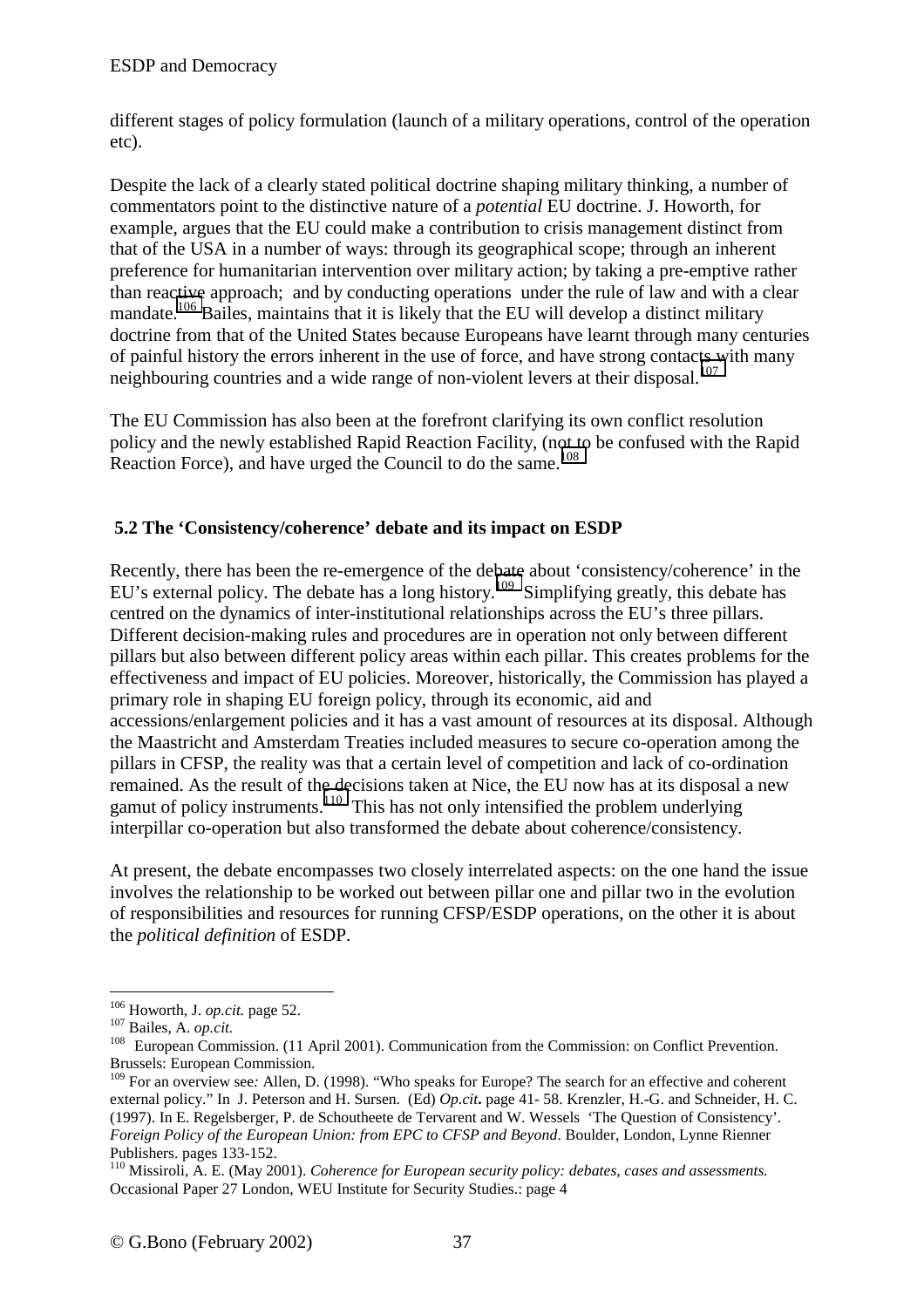In a speech at IFRI in Paris, in late spring 2000, Chris Patten, the European Commissioner for External Relations, argued that the separation between the first and second pillars was impossible to maintain in the longer run.  $\frac{1}{11}$  In a similar tone, Prodi in a speech to the European Parliament in October 2000, criticised the model of policy-making that was adopted in the Amsterdam Treaty and called for the function of the High Representative to be integrated in the Commission whilst allowing the HR to have 'a special status tailored to the needs of security and defence'.<sup>112</sup> Although the press interpreted these remarks as a struggle for power between different bureaucratic structures, behind the debate there are vital issues for the future of ESDP.

The speeches by Patten and Prodi need to be situated in the broader context of the desire to give the EU a more coherent role as an international actor. Although Solana was appointed HR and new interim structures were created underneath him, the reality is that most of the resources for implementing foreign policy decisions remain with the Commission. At the same time, there are divergent visions within the Commission and the Council about the balance to be struck between providing resources for conflict prevention and for crisis management activities. This issue often goes under the banner of 'civil-military' relations in that the Commission controls most of the 'civilian' capabilities, whereas the new ESDP structures control the military ones.

### **Civil-military relations and the EU political and military doctrine**

There are some 'neutral' countries that are unhappy with the stress currently being placed upon 'peace-enforcement/peace-making' operations as laid down in the 'Headline Goal'. They would prefer politicians to put their efforts into finding resources for strengthening crisis prevention measures and the role of the EU police force.<sup>113</sup> In other words, underlying the 'consistency/coherence' issue at present, there is a struggle between those forces that would prefer if ESDP merely borrows the civilian and economic resources under pillar one to boost the preparation for 'peace-enforcement' operations. There are others who, whilst accepting that there should be a closer working relationship between the civilian and military aspects, would prefer if more of an emphasis would be placed on developing conflict prevention measures. This was apparent in the focus of the Swedish Presidency's work priorities (first six months 2001) and the outcome of the Götenborg summit where a number of decisions on programmes for conflict prevention were taken*.* 

It could also be argued that whilst more efficiency is required to ensure that resources under pillar one are synchronised with those developed under pillar two to meet the agreed objective, there might be a fundamental problem in conceptualising the civilian aspects on a continuum with defence planning for 'peace-enforcement' operations.

This is an important issue. We need to take into account that most of NATO's peaceenforcement operations from 1992 onwards have been undertaken under the banner of 'humanitarian intervention'. During these operations, NATO's planning came to rely on the use of civilian capabilities, involving close collaboration with aid agencies and civilian personnel involved in political and legal administration. The incorporation of these elements in military planning for so-called 'complex emergencies' is part of a new conceptualisation of military missions in which there no longer exists a separation between the 'soft' and 'hard'

<sup>&</sup>lt;sup>111</sup> Patten's speech can be found on www.europa.eu.int/comm/external-relations. An adapted version is available at C. Patten, "Projecting Stability", *The World Today*, vol. 56, no 7, July 2000, pages 17-19.<br><sup>112</sup> Speech is reproduced in Annexe C of Missiroli. *op.cit*. Page 68 <sup>113</sup> *Ibid*, page 8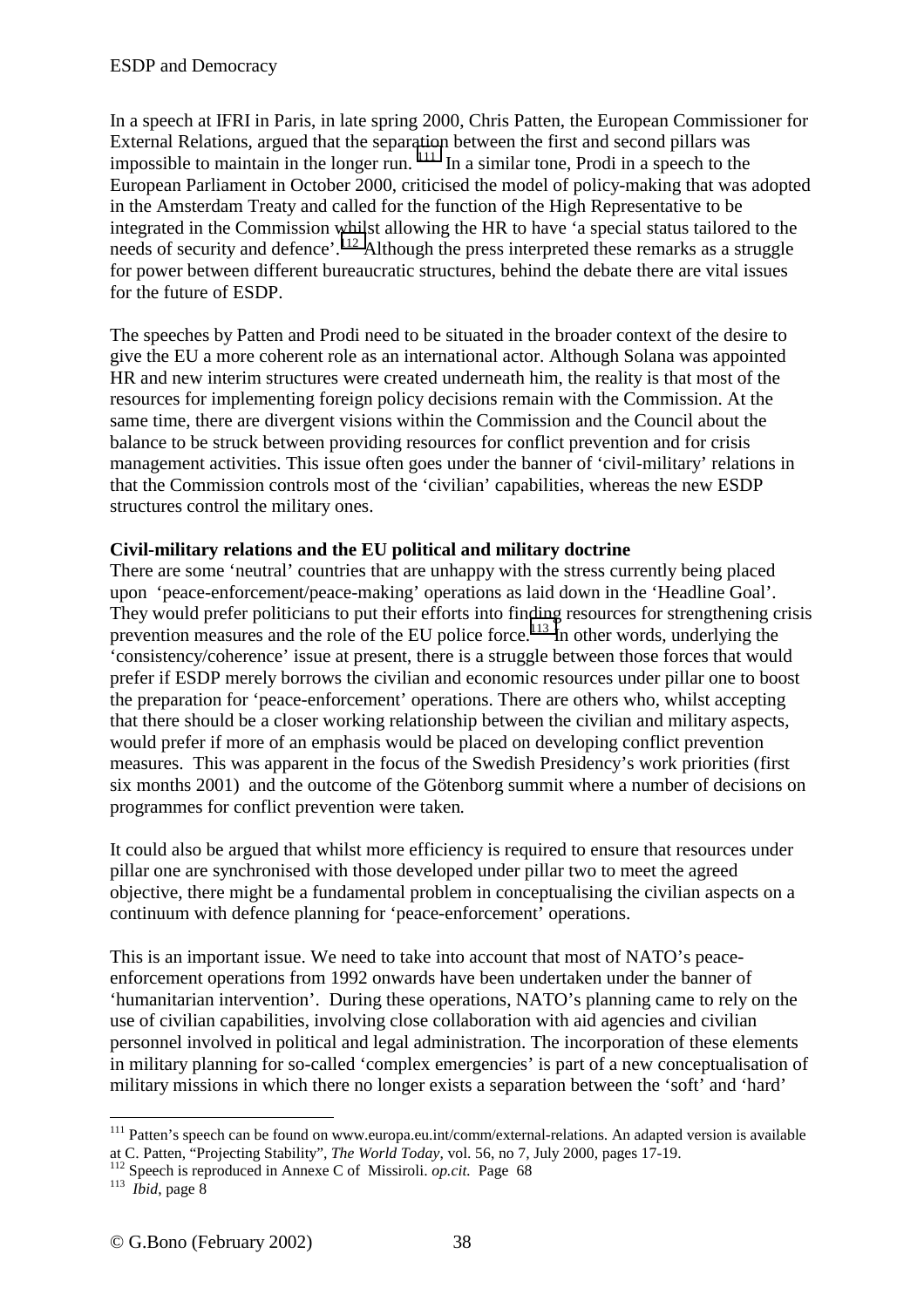<span id="page-38-0"></span>ends of security.<sup>114</sup> The EU seems to be adopting this new way of thinking. Since the EU Commission has at its disposal a great variety of civilian tools, it might well be that NATO and the new military structures under the Council, or a military 'coalition of the willing', are trying to borrow the resources available. This will not only reinforce existing practices within SHAPE but could also provide a new legitimacy for the involvement of EU/NATO forces in military operations.<sup>115</sup>

The current inability of the Nice Treaty to clearly resolve the relationship across the three EU pillars poses serious problems for democratic accountability. There is currently more scope for manoeuvre on the part of officials and politicians to introduce policies with important security and defence implications because of the fluidity of the rules and lack of clarified procedures regarding 'soft' and 'hard' type security issues. The linkage that has come to be established between civilian capabilities and military capabilities has also been undertaken without modifying the rules of consultation with the European Parliament. This means that the EP could soon find itself in a situation of supporting the deployment for civilian forces under Pillar I but be totally left out of the picture when these forces are then linked to preparing the way for troops involved in both the delivery of humanitarian aid and peaceenforcement operations.

### **5.3 ESDP and EU/NATO Enlargements**

The Enlargement of the EU as defined in the Nice Treaty will have an impact on all EU policies, including CFSP/ESDP at both geographical and functional levels. At present reflections on the impact are largely speculative in nature. However, although it is impossible to know what kind of positions the candidate countries will take on a number of ESDP/CFSP issues, their full inclusion in ESDP/CFSP deliberations will certainly lead to a reconfiguration and rebalancing of majority and minority views within the Council. It is also apparent that some eastern European candidate countries see the EU enlargement mainly as economic, and tend to look to NATO for security. This could imply that in the future ESDP might be watered down by an alliance between 'Atlanticists' and new candidates. For these reasons, some current EU Member States have been keen to introduce 'flexibility' and 'enhanced cooperation' clauses in the IGC 2006 so as to reach a variable geometry in CFSP and ESDP issues.

It is likely that under the current provisions for new Member States membership in the EU, the opportunity for democratic accountability will diminish. The 'enhanced co-operation' clauses currently envisaged by the Nice Treaty have not fulfilled the dreams of those who hoped that the EU would be able to use QMV in ESDP. However, dominant EU Member States have already shown signs during a number of events – Operation Essential Harvest (Macedonia) and the war in Afghanistan - towards a preference for 'ad-hoc' groupings rather than full consultations. With Enlargement this trend might be strengthened in that dominant Member States might prefer not to discuss defence/security issues within the Council for fear that it would further complicate the bargaining process. Conversely, if new Member States were to water down ESDP by taking side with 'Atlanticists', the problem of accountability

 $\overline{a}$ <sup>114</sup> This new way of thinking is present in the Brahimi Report that provides a new military doctrine for UN peacekeeping operations. See United Nations. (2000) *Report of the panel on United Nations Peace Operations*.

<sup>&</sup>lt;sup>115</sup> For a fascinating analysis of civil-military relations see: Pugh, M. (2000). "Civil-Military relations in the Kosovo crisis: an emerging hegemony?" *Security Dialogue* Vol 31, No 2. pages 229-242.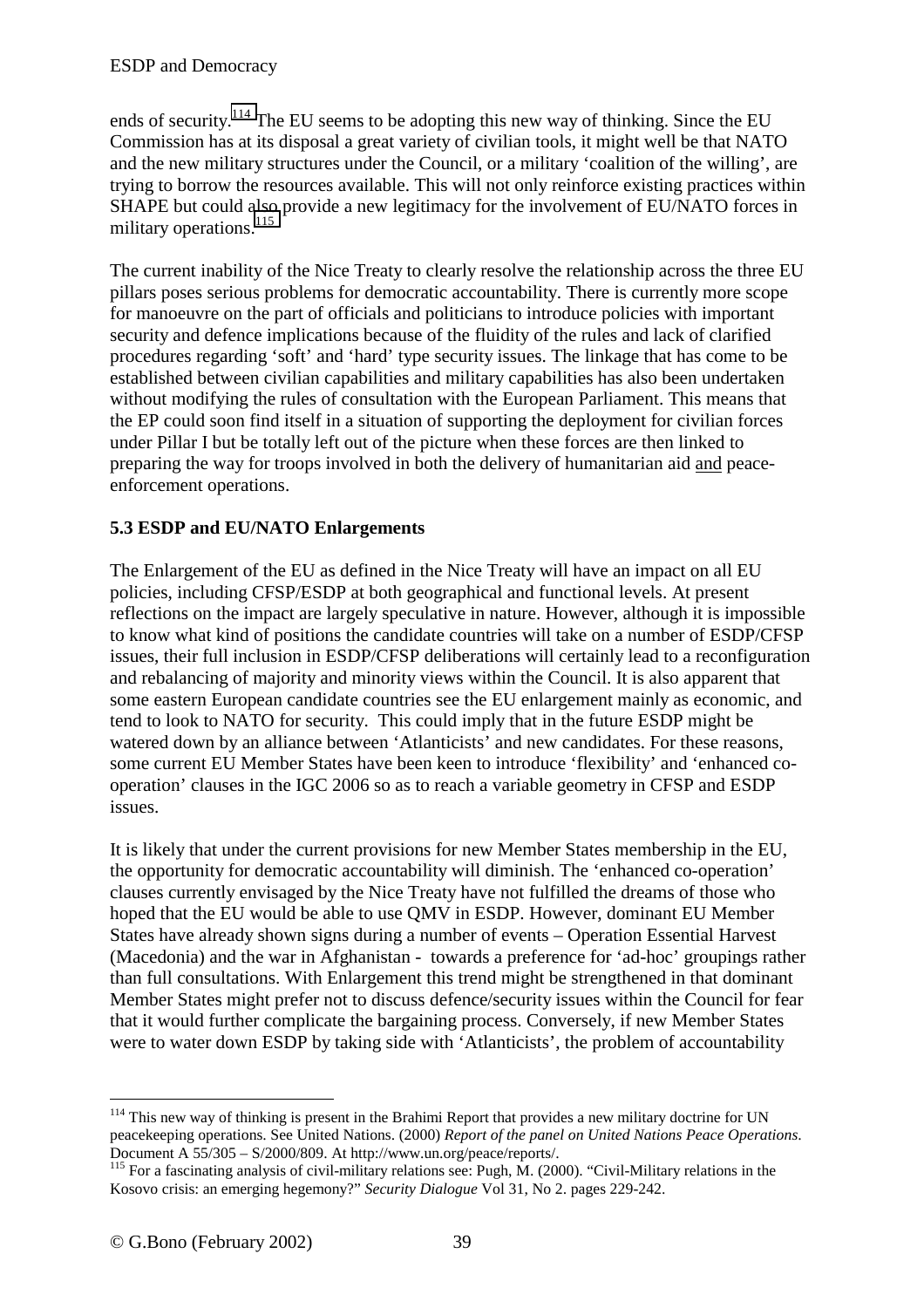will remain because there are no bodies envisaged that will supervise the working groups currently being set up between NATO and the EU.

There is also the problem that NATO and EU enlargements do not follow the same logics and procedures, though they do overlap. (An example of the differences in the two processes is that whilst the EU is giving money to eastern European countries to restructure, NATO is requesting eastern European Member States to increase their defence spending). It might also be that the EU will expand more easily to the North-Eastern Rim (and to Slovenia), whilst NATO will move to South-Eastern Europe. Lacking a clear and agreed division of labour, such geographical divergence may render the transition more complicated, externally as well as domestically. This has led some commentators to call for a 'linkage' between the two Enlargement processes.<sup>116</sup>

At present the mismatch between the EU and NATO memberships has meant that the Baltic Republics are considered potential candidates for quick EU accession whereas reservations still exist on both sides of the Atlantic about their admission to NATO. It seems therefore inevitable that their adhesion to the EU will entail some 'backdoor' security guarantees. Moreover, many western European policy-makers perceive the present negotiations between the EU and the 13 candidates as having security implications. The Schengen Agreement is already included in the *acquis communautaire*, and its extension to the candidate countries is considered as posing problems. It seems in fact unlikely that all CEEC will joint the EU at the same time. This means that the Schengen provisions will soon affect Hungary, the Czech Republic and Poland, but not Romania and the Ukraine. To deal with this situation, new policies are being drafted. Some EU Member States are proposing the creation of police forces to control external borders.<sup>117</sup> Other EU experts have called for a relaxation of the rigid implementation of Schengen rules and standards at the future external borders of the EU and called for a more coherent approach, reaching across the Union's three pillars, to manage the borders*.* <sup>118</sup>

The new security dimensions created by the enlargement process could add to the problem of accountability in that it will involve both Pillar I and Pillar III having more of a say in decisions having security and defence implications without clear political guidelines at their disposal to judge the impact of their decisions on developments under Pillar II. If the blurring of responsibilities continues unchecked, the EP and national parliaments will find themselves even more marginalised.

 $\overline{a}$ 116 Brzezinski, Z (17 May 2001) NATO and EU need to grow together. *International Herald and Tribune.* For recent writings on the EU and NATO enlargements see: Blank, S. J. (March 1999). "NATO enlargement between rhetoric and realism." *International Politics* Vol 36 pp 67-88. Smith, M. A. and G. Timmins (July 1999). "The European Union and NATO Enlargement Debates in comparative perspective: a case of incremental linkage." *West European Politics* Vol 22, no 3**.** Hyde-Price, A. (December 2000). "The antinomies of European security: dual enlargement and the reshaping of European order." *Contemporary security policy* Vol 21, no 3 pages 193 - 167. Fierke, K. M. and A. Wiener (1999). "Constructing institutional interests: EU and NATO Enlargement." *Journal of European Public Policy* Vol 6, No pages 721 - 742.; Sperling, J., Ed. (1999). *Two tiers or two speeds?: the European security order and the enlargement of the European Union and NATO*. Manchester, Manchester University Press. Kirchner, E. and Sperling, J. (April 2000). "Will form lead to function? Institutional Enlargement and the creation of a European Security and Defence Identity."<br>Contemporary Security Policy Vol 21, No 1. pages 23-45

<sup>&</sup>lt;sup>117</sup> (19 November 2001). 'Plans for EU border police' *Reuters*<br><sup>118</sup> Amato, G and Batt, J. (April 1999) *The long-term implications of EU Enlargement: the nature of the new border.* Final report of a Reflection Group set up jointly by the Robert Schuman Centre of the European University in Florence and the Forward Studies Unit of the European Commission. Firenze: EUI.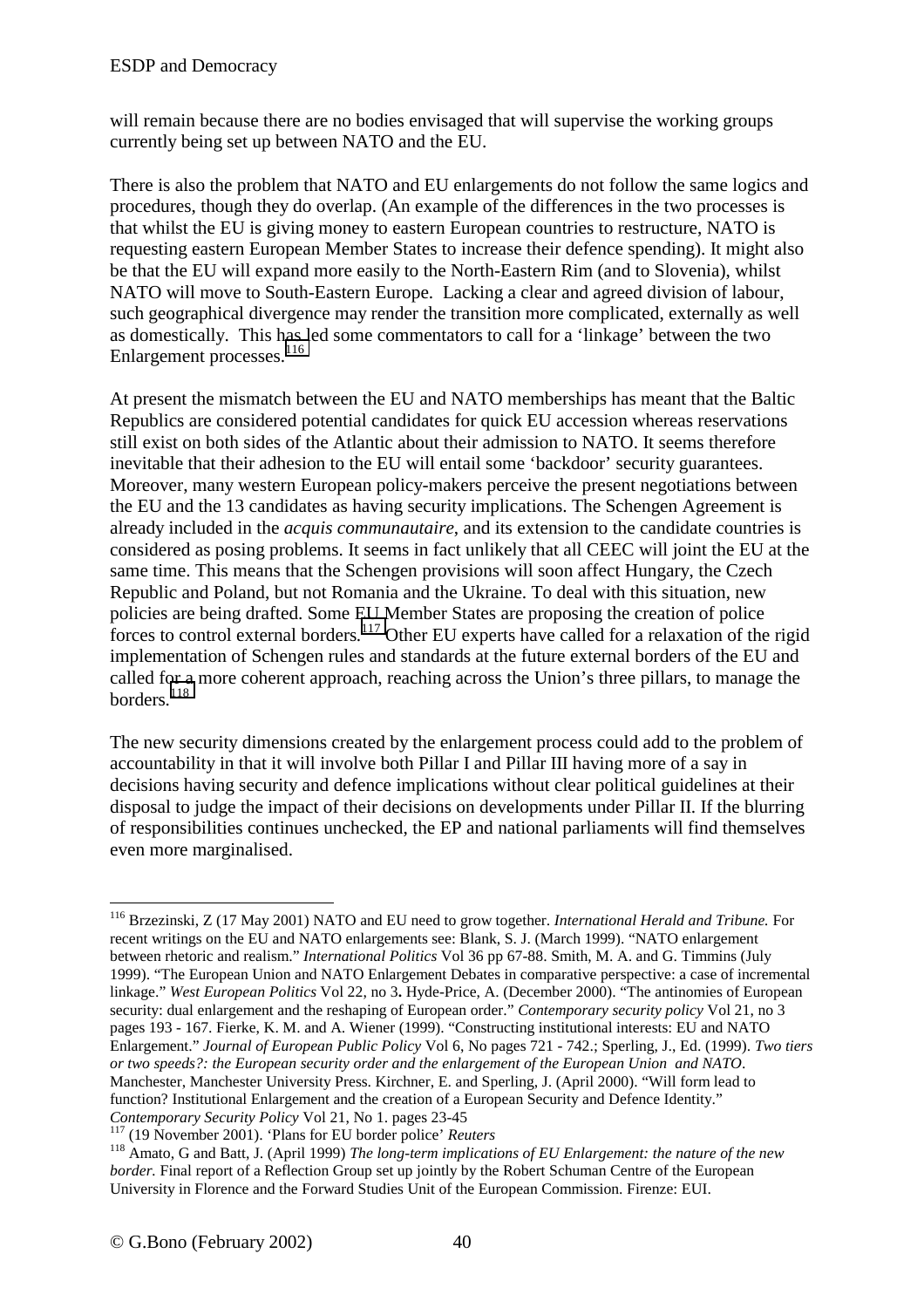## <span id="page-40-0"></span>**5.4 ESDP and IGC 2004**

After the Nice Summit there were many unhappy voices that spanned from legal critics to Irish voters who went out of their way to vote no to the ratification of the new Treaty.<sup>119</sup> Although most probably, the impact of the Irish no vote and criticisms from legal experts will be contained, a sense of unease about the results and methods adopted was felt amongst the EU political élites. This is why as soon as the ink on the Nice Summit was dry, a new IGC round was announced.

The evolution of ESDP will be shaped by the extent to which the next round of negotiations considers some of the bolder reform initiatives that have been advanced from a variety of quarters - from German Foreign Minister J. Fischer's new federal vision of Europe to the EU Commission's proposal for a restructuring of the Treaties - 120 or whether a limited set of reforms will be endorsed on the model of intergovernmentalism, as sketched out by President Chirac's intervention in the current debate.<sup>121</sup> In the new round of talks, it will be likely that a number of unresolved issues will be raised. Apart from the EU-NATO relationships, there could be attempts to introduce Article 5 of the Brussels Treaty into the EU Treaty and QMV in decision-making related to ESDP.<sup>122</sup>

#### **5.5 Transatlantic Relationship and ESDP**

 $\overline{a}$ 

The nature of the transatlantic Relationship lies behind the debate about EUMC and NATO outlined in section three. The advent of the Bush administration in January 2001 brought into power a new administration that was more eager to shift its focus of attention to East Asia and was less sympathetic than the Clinton administration to supporting ESDP, especially in its institutional features. Moreover, Washington officials distrusted multilateralism, as their stance on NMD and the Kyoto Protocol demonstrated. Rather than devising a long-term

<sup>119</sup> For a review of the Irish no vote see: Miller, V (21 June 2001) *The Irish Referendum on the Treaty of Nice*. House of Commons Library. International Affairs and Defence Section. Research Paper 01/57. Legal experts maintain that the way in which the ESDP has been introduced in the Nice Treaty has not followed agreed legal procedures. ESDP decisions were taken on a step-by-step basis and sanctioned by the EU Council and then introduced in the Nice Treaty mainly in the form of an annex. Normally Treaty revisions have to follow a procedure laid down in Article 48 of the Treaty. The EU Council has the task of taking important political decisions but not of changing the Treaty, a task that is usually left to the IG. Moreover, despite the fact that the French Presidency Report was included as an annex to the Nice Treaty it was not signed. Despite the lack of ratification of the Treaty, the EU has already established the PSC and EUMS. It did so by arguing that the EU had to be operational by 2001 and it could not make the ratification of the Nice Treaty a precondition of the establishment of new institutions for ESDP. For legal experts' criticisms of ESDP's incorporation in the Nice Treaty see Pnevmaticou, L. *Les aspects juridiques de la PESD*. Unpublished paper presented at the WEU-ISS editorial board in July 2001. (Lydia N. Pnevmaticou is a member of the juridical services of the Greek Ministry of Foreign Affairs); Baudin, P. (December 2000) "Les aspects institutionnels de l'Europe de la défense"

Défense Nationale, pages 5-21, see page 18.<br><sup>120</sup> Fischer, J. (12 May 2000). *From Confederacy to Federation - Thoughts on the finality of European integration.* Berlin: German Foreign Office; Prodi, R. (21 February 2001). "Speech by Romano Prodi on 'State of the Union in 2001"." *Bulletin Quotidien Europe* 2230. For an overview of the debate see: Riccardi, F. (9 and 10 April 2001). "Brief account of the debate on the Future of Europe." *Bulletin Quotidien Europe* No 7942.; <sup>121</sup> For Chirac's speech see: (31 May 2000). "M. Chirac oppose l'Europe forte à la construction abstraite de l'Union. *Le Monde.* Vinocur, J. (28 June 2000). "Chirac offers just a sketch of new Europe." *International Herald and Tribune*

 $122$  For attempts made during the negotiations on the Nice Treaty to introduce Article 5 see: Blanc, E and Fennebresque, M. (February 2001) 'La défense europénne après le conseil européen de Nice'. *Défense Nationale*, No 2, page 23-34. see page 32. An attempt to introduce QMV in ESDP was made by a joint Italo-German in December 2000.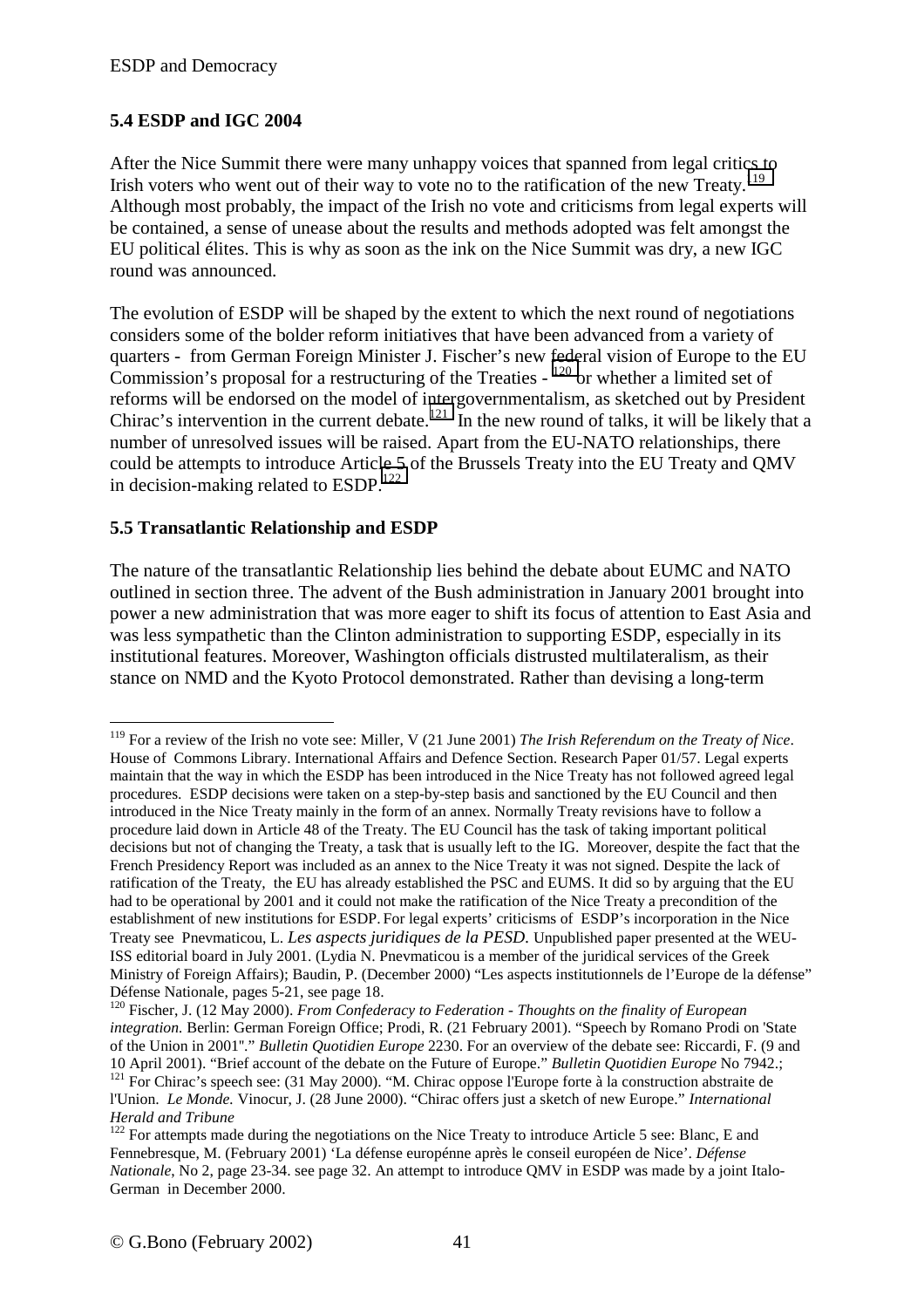strategy, Washington reacted pragmatically to new European challenges and thus allowed the deployment of US troops in Operation Essential Harvest in Macedonia. However, US officials retained a reserved attitude towards the EU's newly created security structures and continued to stress that Europeans had to demonstrate their credential in managing European security by advancing money and resources. Hence, no substantial progress was made on the EUMC and NATO relationship at the *political* level during the first six months of  $2001$ <sup>123</sup>

The attack of September 11 changed US foreign policy and its attitude to aspects of ESDP. The Bush administration resuscitated the UN and NATO's political roles, thus endorsing a revised version of multilateralism as an essential tool for its 'war on terrorism' campaign. It also came to appreciate the attempts by European allies to establish 'ad hoc coalitions' of the willing to deal with security threats. The United States, in fact, whilst making use of NATO's military infrastructure to send equipment and forces to the Middle East and Afghanistan, welcomed bi-lateral initiatives, such as those with Britain, France, Germany, Italy and Turkey. By so doing, it indirectly gave a new legitimacy to the role of the RRF. In fact, the German and Italian governments have used the US led 'war on terrorism' to break new grounds in obtaining domestic political backing for the use of their troops in 'out-of-area' operations. At the same time, it is evident that countries such as Germany, France, Italy and Britain are testing out their ability to engage militarily in operations outside the European borders using new forms of co-ordination, command and control.

In the short-term, the impact of September 11 on the NATO/ESDP relationship is thus to reinforce the use of 'ad-hoc coalitions' and provide legitimacy to the development of the RRF. However, it has not removed tensions in the transatlantic relationship. The US made full use of NATO's political role whilst refusing to discuss its own military plans in NATO structures. This was like saying to Europeans: "we welcome your military and political support but we do not trust all of you". By so doing officials in Washington are undermining the *political* existence of NATO. Those Europeans that have for sometime argued that military structures should be set up under the EU have therefore a new set of arguments at their potential disposal.

It is also evident that Washington is not engaging itself in a simple 'military adventure' against Afghanistan but rather it is redirecting its mighty military power against new identified 'threats' in the Middle East and Asia. To achieve this aim, the United States will invest additional resources in infiltrating political organisations all over the Arab world and arrange a diplomatic offensive to try to bolster those governments that are perceived as contributing to the US overall goal of eliminating terrorism. This re-evaluation of global and regional commitments is most likely to result in the US asking the Europeans to take up even more of their 'burden sharing', especially in the Balkans, so that it can free up resources for other operations in Asia and the Middle East.

However, this does not mean that the United States will simply accept a division of labour on regional versus global grounds, as some commentators have argued. This is because the

<sup>&</sup>lt;sup>123</sup> For an excellent overview of US attitudes towards ESDP under the Clinton administration see: Sloan, S. R. (April 2000). *The United States and European Defence*. Chaillot Paper. Paris, WEU Institute for Security Studies. For the Bush administration see: Sokolsky, R (Autumn 2001) "Imagining European missile defence", *Survival*, Vol.43, No.3, pp.111-128; Bowen, WQ (July 2001) "Missile defence and the transatlantic security relationship, *International affairs* [London], Jul 2001, Vol.77, No.3, pp.485-507; Layne, C. (4 April 2001). "Death knell for NATO? The Bush Administration confronts the European Security and Defence Policy." *Policy Analysis* (No 394). http://www.cato.org/pubs/pas/pa-394es.html. (3) Janes, J. (June 2001) "Bush und die Europäer. Ein schwieriges Kennenlernen, *Internationale Politik*, Jun 2001, Vol.56, No.6, pp.10-18.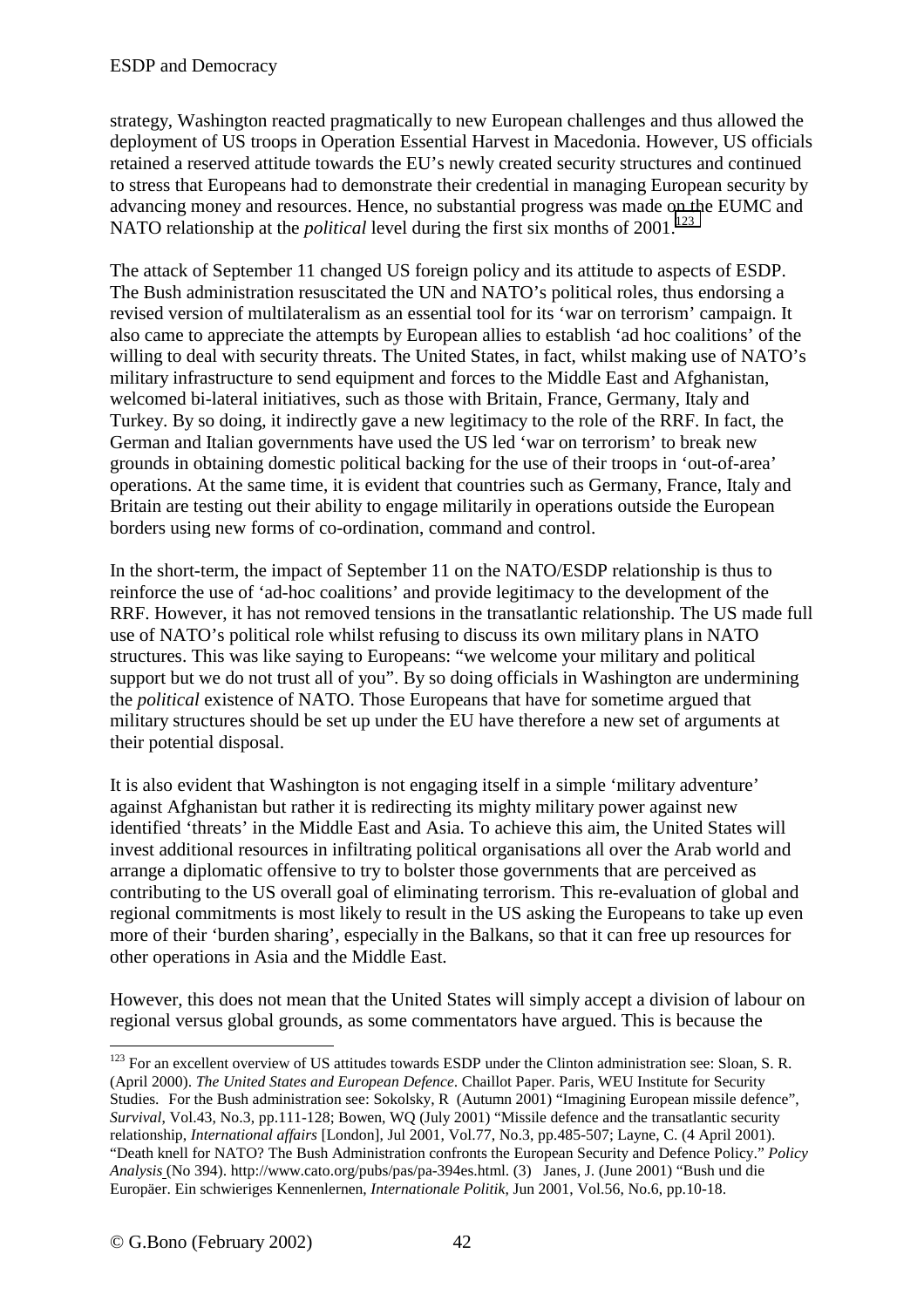United States needs NATO both politically and militarily, especially if it is to launch largescale military operations in the Middle East and in the Far East. The political aspects of the Alliance are also essential to its hegemonic role internationally. Nevertheless, the signs are that such a revision of US foreign policy strategies is not resulting in an understanding that the EU should have a stronger political role in the conduct of military operations. In fact, in a recent speech, US Permanent Representative to NATO Nicholas Burns argued that cooperation in NATO-EU relations must be resolved without 'theological debate'. In his view pragmatism is needed, 'not slavish devotion to institutional theology'.<sup>124</sup> (What could be translated as, 'let us get on with collaborating in fighting common enemies and modernising our forces, but let's not talk about the future political role of ESDP'). The current differential approaches pursued by European states and Washington towards the Israeli-Palestinian conflict, the treatment of Afghan fighters and the debate on whether to include Iraq in the list of targets for the 'war on terrorism' are signs that politicians working on the ESDP and the transatlantic relationship have a bumpy road ahead of them.

<sup>124</sup> Burns, Nicholas (12 November 2001) *NATO: now more than ever.* Speech given at Aspen Institute, Berlin.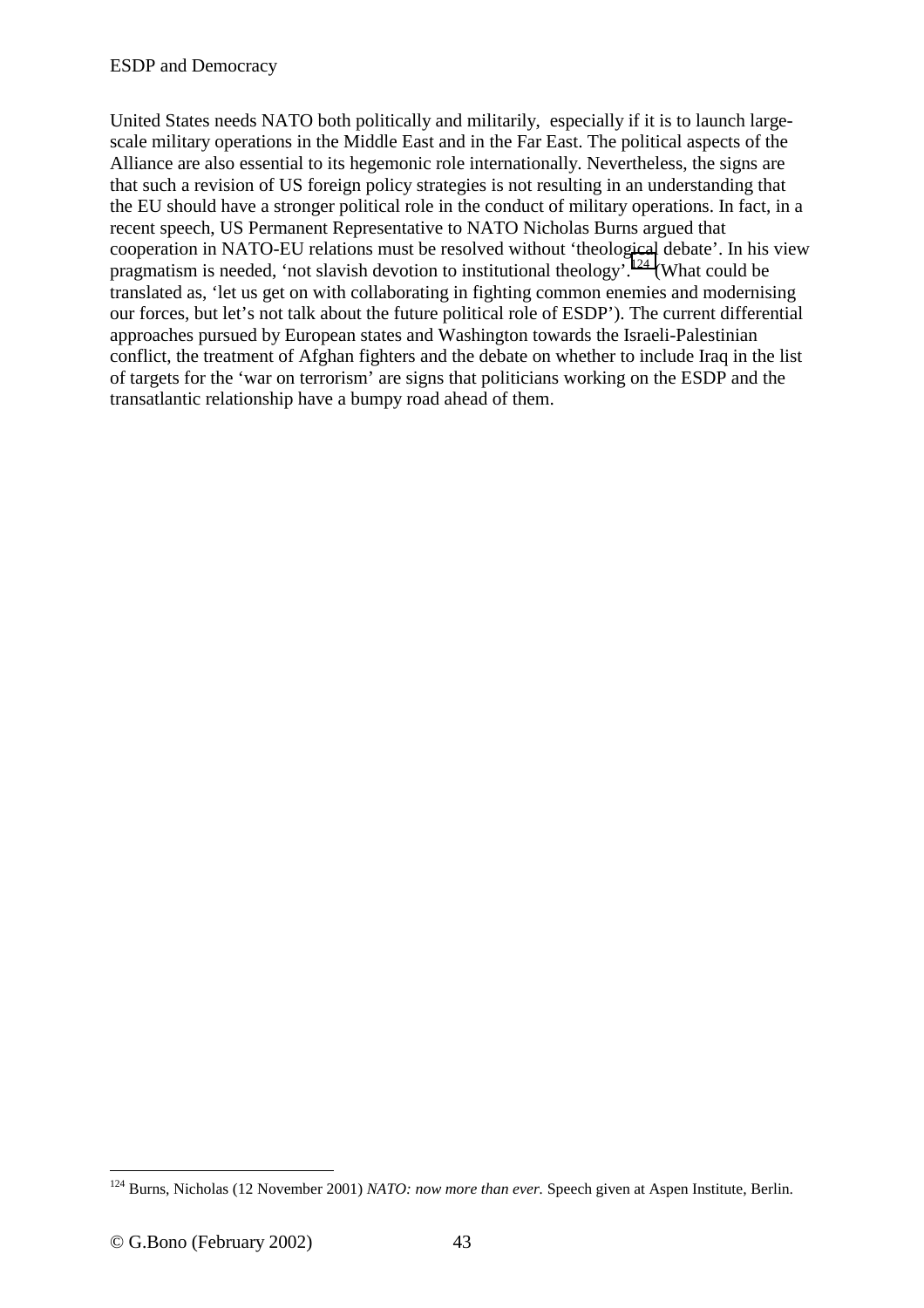## <span id="page-43-0"></span>**6. Conclusion**

What is the significance of the decisions taken on ESDP during 1999-2000 for the future of European security? The long-standing aim of the Franco-German relationship and of other 'integrationists' to merge the WEU into the EU has been fulfilled. To the already existing 'Brusselsisation' of foreign policy issues, there is now the added dimension of defence. It is in fact apparent that the Military Committee and Military Staff, together with the establishment of the Rapid Reaction Force, have the *potential* of giving the EU a military muscle in the near future.

However, there are some contradictory trends in operation. Despite the fact that the 15 EU Member States agreed to the establishment of military structure and forces, there is no common political doctrine on how these tools should be used in periods of crisis. There are divergent opinions on the relationship to be established between the new military and political structures and NATO. Although the Rapid Reaction Force was created in order to strengthen the EU, it might well end up contributing more to the reorganisation of NATO and the creation of 'ad-hoc coalitions of the willing' rather than giving the EU an 'autonomous' capability.

These contradictory trends are the result of the nature of the consensus achieved among the 15 EU Member States and the non-EU NATO Member States. The proposal put forward by Britain in late 1998, the St. Malo Declaration, was aimed to ensure that the EU Member States put more effort into building military forces capable of 'out-of-area' operations. However, the UK government and its Prime Minister did not appear to fully envisage the possibility that the EU would create a series of new political and military structures under the Second Pillar. The impetus for such steps was prompted by the impact of the Kosovo war on the attitudes of EU Member States. The Kosovo war raised the stakes in the transatlantic relationship and Franco-German views on defense gained wider support amongst not only Italian and Spanish politicians but also among the 'neutrals' (Austria, Finland, Ireland, Sweden). This is the reason why from late 1999 onwards, the political and military aspects of ESDP have not proceeded in parallel. As argued previously, the NATO/EU Chiefs of Defence and their military staff have been able to play a disproportionate role in the definition of the *political doctrine* that is shaping the role of the new EU structures and forces.

The long-list of unresolved issues raised by the inclusion of ESDP in the Nice Treaty indicates that its specific nature is still in the process of being forged. Its successful implementation will depend on many factors: the willingness of the 15 to support the new military and political structure set up in Pillar II by agreeing on a common political and military doctrine; the impact of the current 'war on terrorism' on the transatlantic relationship; the domestic debate in EU countries on the restructuring of military forces; the nature of the proposal tabled for the overall reform of the EU and the success of the Euro.

Is the birth of ESDP a long-standing Federal European dream for a Europe acting as a military actor on the world stage? Yes and No. European leaders have taken significant steps in a new direction but they have as yet failed to persuade all European citizens of their project and have not as yet agreed on their long-term strategic aims. Moreover, it should be stressed that ESDP is as much about strengthening the EU's role in defence as saving NATO by providing it with new civil-military EU capabilities.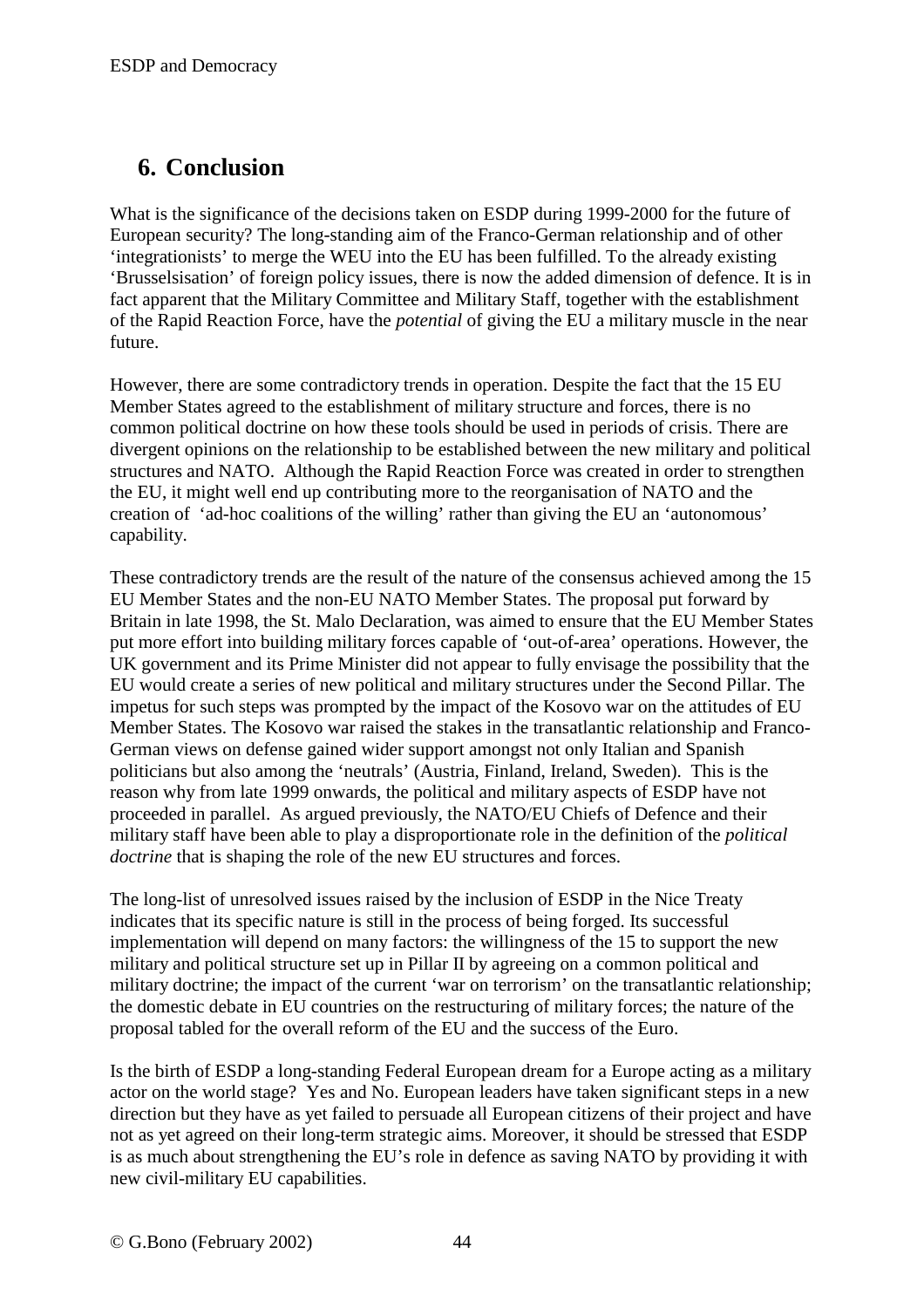The development of ESDP over the past two years poses great challenges for democratic accountability. The 'Brusselsisation' of EU Member States' foreign, security and defence policies, will undermine the already rather limited primacy of national parliaments in such areas.

The failure at Nice to come up with a radical change in the working of the EU has meant that the EP and national parliaments have been further marginalized in their scrutiny of decisions taken under Pillar II. The opacity of relations across the three Pillars will provide scope for a redefinition of both CFSP and ESDP beyond official guidelines and accountability frameworks. Already between 1998 and 2000, key political and military decisions have been taken in a piece-meal manner and subsequently incorporated into an annex of the Nice Treaty despite the fact that they have not been ratified by a majority of the national parliaments. If this method of EU policy-making continues, ESDP will escape democratic scrutiny for the foreseeable future.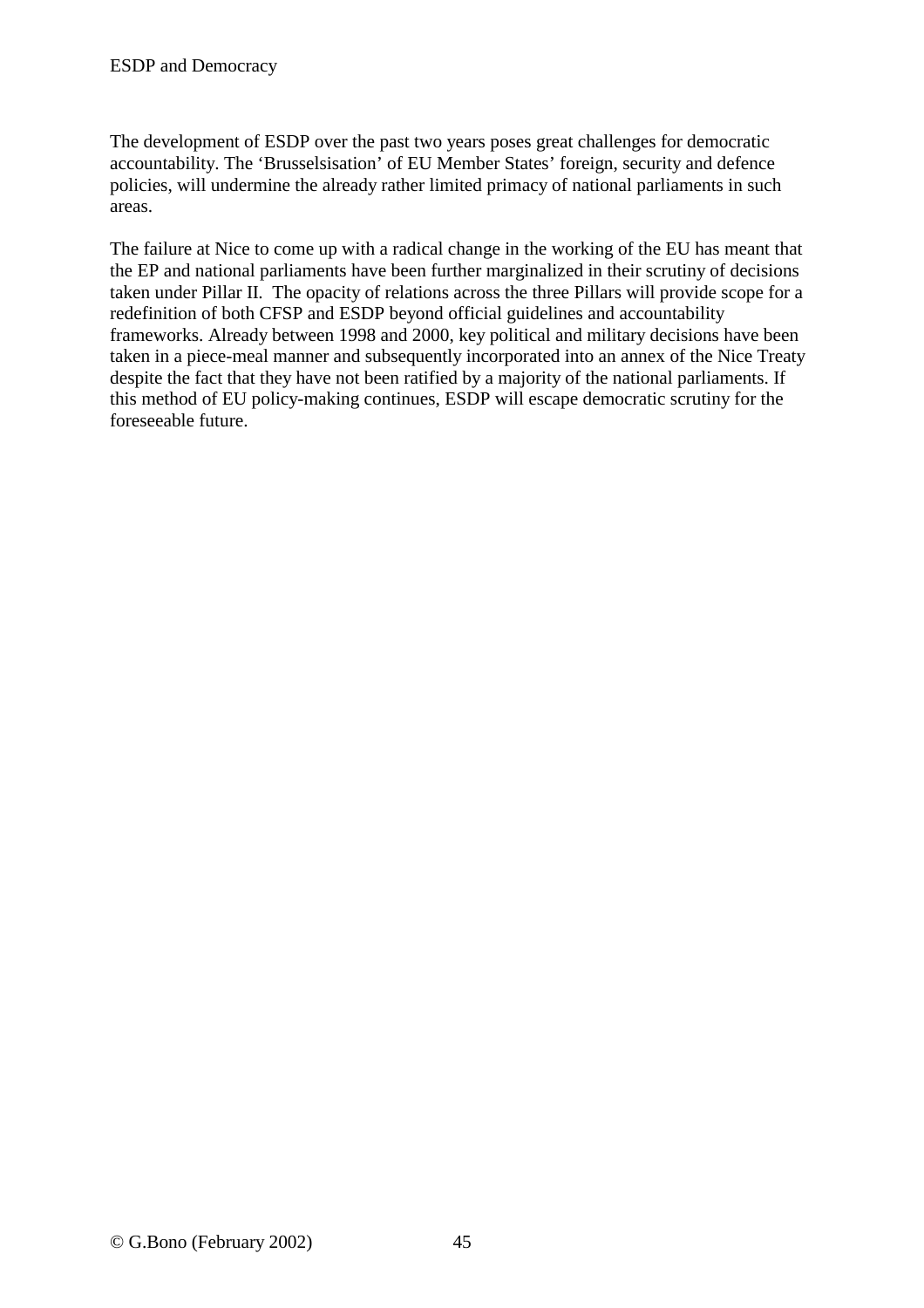### **Selected Bibliography on ESDP**

#### **Books and Articles**

<span id="page-45-0"></span>Andreani, G., Bertram, C; Grant, C. (March 2001), *Europe's military revolution*. London: Centre for European Reform.

Aybet, G. (1997), *The Dynamics of European security: 1945-1991*. Houndmills, Basingstoke :, Macmillan Press.

Barry, C. (Spring 1996), 'NATO's Combined Joint Task Forces in Theory and Practice.' *Survival,* Vol 38, No. 1. pages 81-97.;

Baudin, P. (December 2000), "Les aspects institutionnels de l'Europe de la défense" *Défense Nationale*, pages 5-21.

Bertelsmann Foundation (Ed). (2000), *Enhancing the European Union as the International Security Actor*. Guetershloh: Bertelsmann Foundation Publishers.

Blanc, E and Fennebresque, M. (February 2001), 'La défense europénne après le conseil européen de Nice'. *Défense Nationale*, No 2, page 23-34.

Bloed, A. and R. A. Wessel, Eds. (1994), *The changing functions of the Western European Union (WEU): Introduction and basic documents*. Dorbrecht/Boston/London: Martinus Nijhoff Publishers.

Bono, G. (2002), *NATO's 'peace-enforcement tasks and 'policy communities'*. Ashgate, UK.

Bowen, WQ (July 2001), "Missile defence and the transatlantic security relationship, *International affairs* [London], Jul 2001, Vol.77, No.3, pp.485-507;

Brenner, M. E. (Ed), (1998), *NATO and Collective Security*. London, New York: Macmillan Press and St. Martin's Press**.**

Carlsnaes, W and Smith, S. (1994), *European Foreign Policy: the EC and changing perspectives in Europe*. London: Sage Publications.

Centre for Defence Studies (November 2001), *Achieving the Helsinki Headline Goals.* London: Centre for Defence Studies.

Chilton, P. (1995), 'Common, collective or combined? Theories of Defence Integration in the European Union'. *The State of the European Union (Vol 3): Building a European polity?* C. M. Rhodes, S. Boulder, CO, Lynne Rienner Publishers**:** 81 - 109.

Chilton, P. (Winter-Spring 1996/7), "A European Security Regime: Integration and Cooperation in the Search for Common Foreign and Security Policy." *Journal of European Integration* XIX(2-3): 221-246.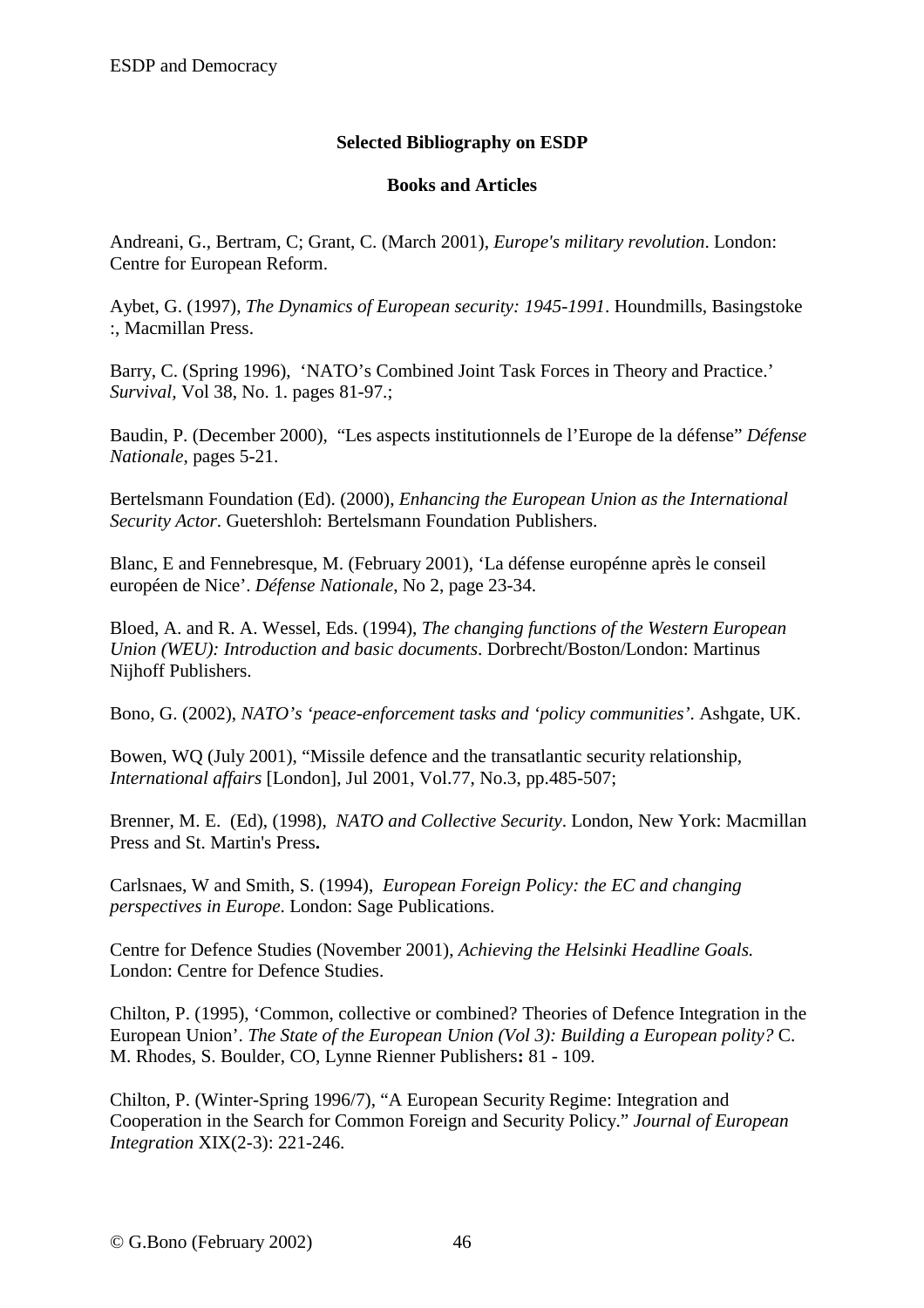Christiansen, T. and Jorgensen, K. E. (1999), "The Amsterdam Process: a structurationist perspective on EU Treaty Reform." *European integration online papers* Vol 3, No1.

Corbett, R. (September 1992), 'The Intergovernmental Conference on Political Union.' *Journal of Common Market Studies*, Vol 30 No 3.

Cornish, P. (1997), *Partnership in crisis: The US, Europe and the fall and rise of NATO*. London, Royal Institute of International Affairs.

Cottey, A. (December 1998), *The European Union and conflict prevention: The role of the High Representative and the Policy Planning and Early Warning Unit.* London: International Alert/Saferworld.

Cutileiro, J. (September 1995). "WEU's operational development and its relationship to NATO." *NATO Review* Vol 43, page 8-11.

Deighton, A. (Ed). (1997), *Western European Union 1954-1997: defence, security, integration.* Oxford, European Interdependence Research Unit, St Antony's College.

Duke, S. (2000), *From elusive quest for European security: from EDC to CFSP.* New York: St. Martin's Press.

Duke, S. (2001), "CESDP: Nice's overtrumpted success?' *European Foreign Affairs Review*, No 6 page 155 – 175.

Fierke, K. M. and A. Wiener (1999), "Constructing institutional interests: EU and NATO Enlargement." *Journal of European Public Policy* Vol 6, No pages 721 - 742.;

Fischer, J. (12 May 2000), *From Confederacy to Federation - Thoughts on the finality of European integration.* Berlin: German Foreign Office.

Foster, E. (1998), "Ad hoc in Albania: did Europe fail?" *Security Dialogue* vol 29, No 2. pages 213-217.

Fursdon, E. (1980), *The European Defence Community: a history*. London: The Macmillan Press Ltd.

Greco, E. (1998), "New trends in peacekeeping: the experience of operation Alba." *Security Dialogue,* vol 29, No 2. pages 201-212.;

Haglund, D. G. (1991), *Alliance within the alliance?: Franco-German military cooperation and the European pillar of defence*. Boulder, Colo: Westview Press.

Heisbourg, F. (March 1999), "Les prémices d'une convergence des objectifs." *Défense Nationale* Vol 55, page 18-23.

Heisbourg, F. (Summer 2000), "Europe's Strategic Ambitions: the limits of ambiguity." *Survival* Vol 42, Nr 2, pages 5-15.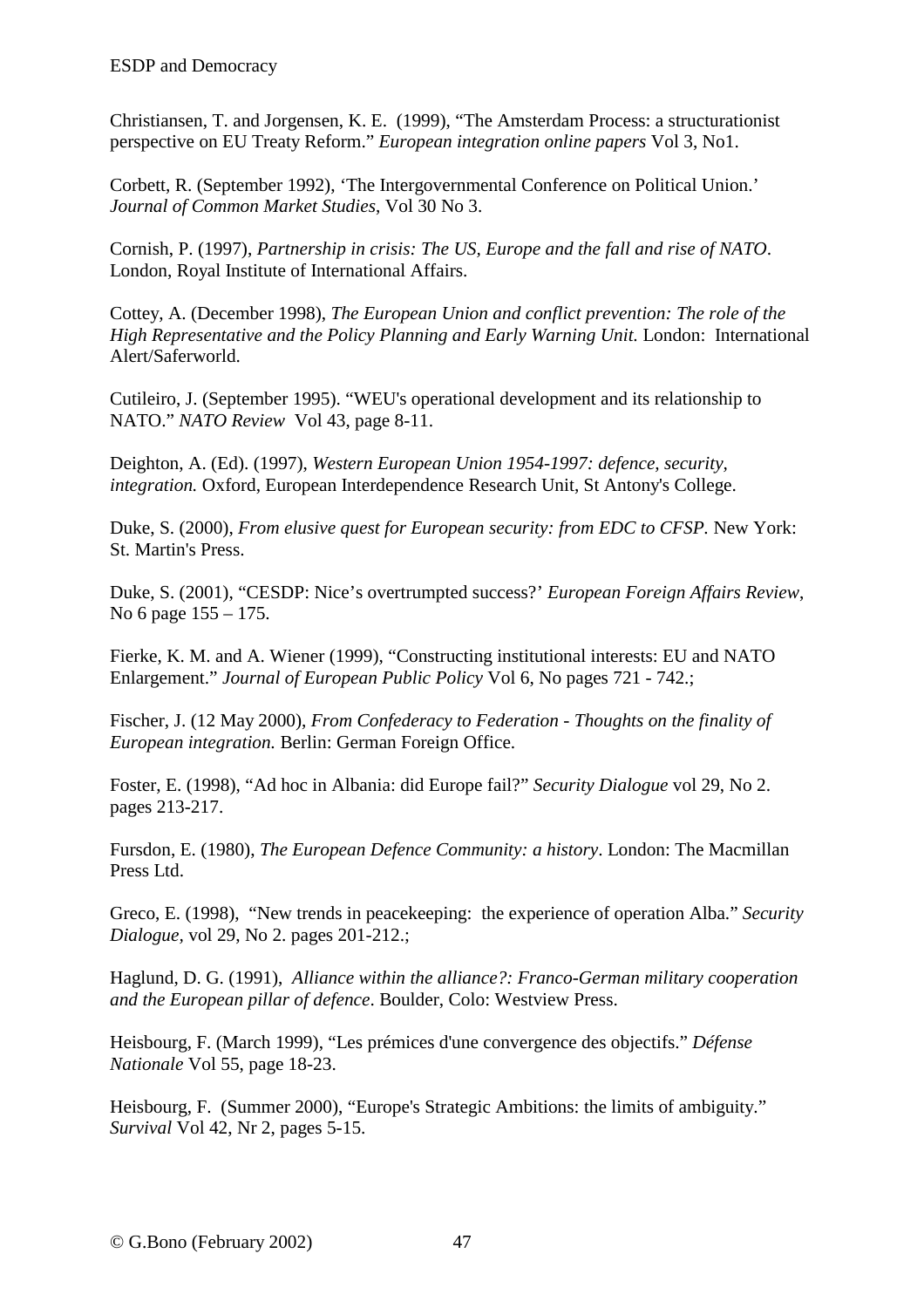Heisbourg, F. (Ed), (September 2000), *European Defence: making it work*. Chaillot Papers 42. Paris: WEU Institute for Security Studies.

Hyde-Price, A. (December 2000), "The antinomies of European security: dual enlargement and the reshaping of European order." *Contemporary security policy,* Vol 21, no 3 pages 193 - 167.

Hill, C. (1993), "The Capability-Expectations Gap, or Conceptualising Europe's International Role." *Journal of Common Market Studies*, Vol 31, No 3. pages 305-28.

Hill, C. (2000), *The geo-political implications of enlargement*. San Domenico di Fiesole, Italy: European University Institute.

Holland, M. (1991), *The Future of Political Cooperation*. London, Macmillan.

Holland, M et al. (Ed), (1997) *Common foreign and security policy: the record and reforms.* London: Cassell.

Howorth, J. (November 2000), *European Integration and Defence: the ultimate challenge.* Chaillot Paper 43. Paris, WEU Institute for Security Studies.;

Howorth, J. (Summer 2000), "Britain, France and the European Defence Initiative." *Survival,* Vol 42, No 2. pages 33-55.

Kelleher, C. M. (1995), *The future of European security: an interim assessment.* Washington, Brookings Institution.

Kirchner, E. and Sperling, J. (April 2000), "Will form lead to function? Institutional Enlargement and the creation of a European Security and Defence Identity." *Contemporary Security Policy* Vol 21, No 1. pages 23-45

Kostakos, G. and D. Bourantonis (1998), "Innovation in peacekeeping: the case of Albania." *Security Dialogue* Vol 29, No 1. pages 49-58.;

Laird, R. F. (1991), *The Europeanization of the Alliance*. Boulder: Westview Press.

Laursen, F. and Vanhooancker, S.E (1992), *The intergovernmental conference on Political Union. Institutional Reforms, new policies and international identity of the European Community*, Maastricht.

Layne, C. (4 April 2001), "Death knell for NATO? The Bush Administration confronts the European Security and Defence Policy." *Policy Analysis,* No 394. http://www.cato.org/pubs/pas/pa-394es.html.

Lenzi, G., (Ed). (1998), *WEU at fifty*. Paris: The Institute for Security Studies Western European Union;.

Martin, L and Roper, J (Eds) (1995), *Towards a common defence policy*. Paris: Western European Union.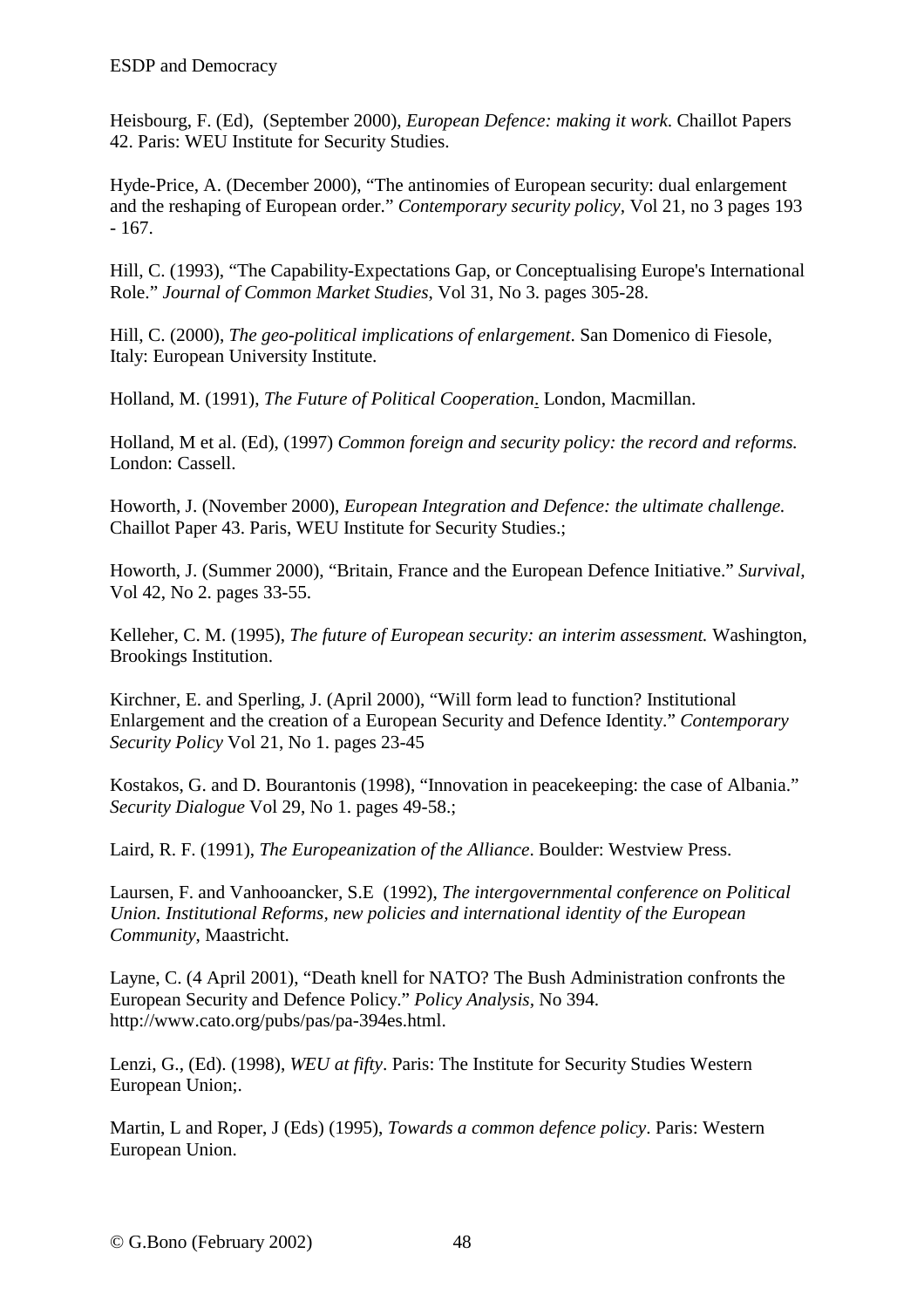Mathiopoulos, M. and I. Gyarmati (Autumn 1999), "Saint Malo and Beyond: Toward European Defence." *The Washington Quarterly* Vol 22, No 4. pp 65-76.

Miller, V. (1 May 2001), *The Treaty of Nice and the Future of Europe*. London, House of Commons Research Paper 01/49.

Miller, V (21 June 2001), *The Irish Referendum on the Treaty of Nice*. House of Commons Library. International Affairs and Defence Section. Research Paper 01/57. http://www.parliament.uk/commons/lib/research/rp2001/rp2001.htm

Missiroli, A. (May 2001), *Coherence for European security policy: debates, cases and assessments.* Occasional Paper 27, Paris: WEU Institute for Security Studies.

Moens, A. (1992), 'Behind complementarity and transparency: the politics of the European Security and Defence Identity'. *Journal of European Integration*, XVI.

Moravcsik, A. (1991), "Negotiating the Single European Act: national interests and conventional statecraft in the European Community." *International Organizations* Vol 45, No 1. pages 651-88.

Moravcsik, A. and K. Nicolaidis (March 1999), "Explaining the Treaty of Amsterdam: Interests, influence, institutions." *Journal of Common Market Studies* Vol 37, No 1 pp. 59-85.

Nuttall, S. (2000), *European foreign policy.* Oxford, Clarendon Press New York: Oxford University Press.

Oakes, Mark (2 May 2001), European security and Defence Policy: Nice and Beyond. London: House of Commons Library: International Affairs and Defence Section. Research Paper 01/50. http://www.parliament.uk/commons/lib/research/rp2001/rp2001.htm

Patten, C. (July 2000), "Projecting Stability", *The World Today*, vol. 56, no 7, pages 17-19.

Peterson and H. Sjursen. (1998), *A common foreign policy for Europe? Competing visions of the CFSP.* London: Routledge**.** 

Pirotte, O. (Ed.) (1997), *Les politiques de defense Franco-Allemandes*. Paris: Fondation pour les Études de la défense.

Pond, E. (1999), "Kosovo: catalyst for Europe." *The Washington Quarterly* Vol 22, No 4, pages 77-92.

Pugh, M. (2000), "Civil-Military relations in the Kosovo crisis: an emerging hegemony?" *Security Dialogue* Vol 31, No 2. pages 229-242.

Preston, C. (1997), *Enlargement and integration in the European Union*. London, New York, Routledge.

Price, V. C., A. Landau, et al., (Eds), (1999). *The enlargement of the European Union: issues and strategies*. New York, Routledge.;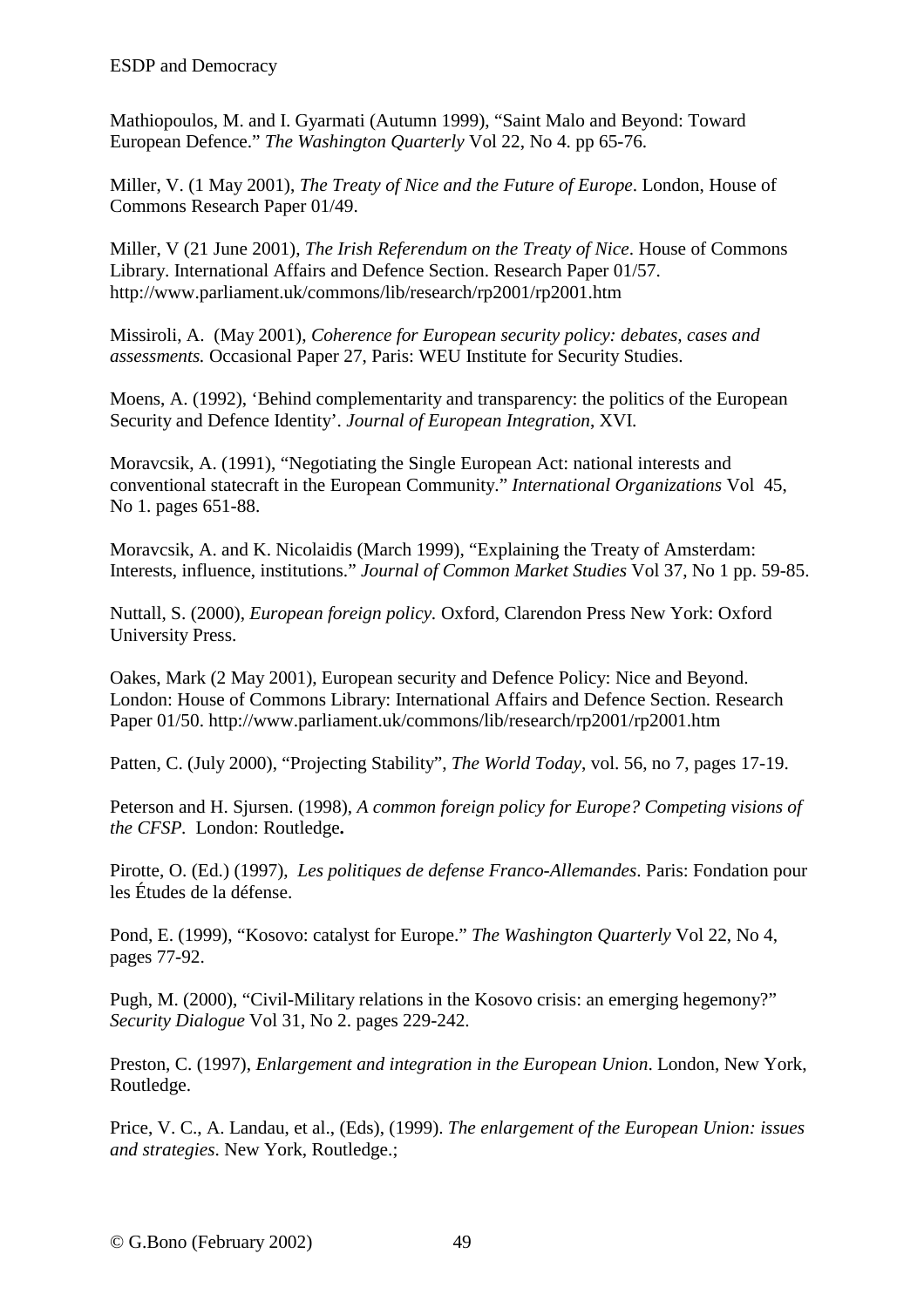Rees, W. (1998), *The Western European Union at the Crossroads: between transatlantic solidarity and European Integration*, Westview Press.;

Regelsberger, E, de Schoutheete de Tervarent, T and Wessels, W. (1997), *Foreign Policy of the European Union: from EPC to CFSP and Beyond*. London: Lynne Rienner Publishers.

Riccardi, F. (9 and 10 April 2001), "Brief account of the debate on the Future of Europe." *Bulletin Quotitied Europe* No 7942.;

Rosamond, B. (2000), *Theories of European integration*. Basingstoke, New York: Palgrave.

Rummel, R. E., Ed. (1992), *Toward Political Union: planning of common foreign and security policy in the European Community.* Baden-Baden: Nomos Verlagsgellschaft.

Rutten, M. (May 2001), *From St. Malo to Nice: European defence: core documents.* Chaillot Paper 47. Paris: WEU Institute for Security Studies.

Salesse, Y. (1997), *Propositions pour une autre Europe. Construire Babel.* Paris, Editions du Félin.

Schake, K., A. Block-Laine, Bloch-Laine, A; Grant, C. (Spring 1999), "Building a European Defence Capability." *Survival* Vol 41, No 1. pages 20-40.

Sloan, S. R. (April 2000), *The United States and European Defence*. Chaillot Paper. Paris: WEU Institute for Security Studies.

Soetendorp, B.(1999), *Foreign policy in the European Union: theory, history and practice.*  London, Pearson Education Limited.

Smith, M. A. and G. Timmins (July 1999), "The European Union and NATO Enlargement Debates in comparative perspective: a case of incremental linkage." *West European Politics* Vol 22, no 3**.**

Smith, K. E. (April-June 2000), "The end of civilian power EU: a welcome demise or cause for concern?" *The International Spectator* XXXV(2). pages 11 – 28.

Smith, M. E. (March 2001), "Diplomacy by Decree: the Legalization of EU Foreign Policy." *Journal of Common Market Studies* Vol 39, No 1, pages 79-104.

Shepherd, A. J. K. (Summer 2000), "Top-Down or Bottom-Up: is security and defence policy in the EU a question of political will or military capability?" *European Security,* Vol 9 No. 2. pages 13-30

Soetendorp, B.(1999), *Foreign policy in the European Union: theory, history and practice.*  London, Pearson Education Limited.

Sokolsky, R (Autumn 2001), "Imagining European missile defence", *Survival*, Vol.43, No.3, pp.111-128;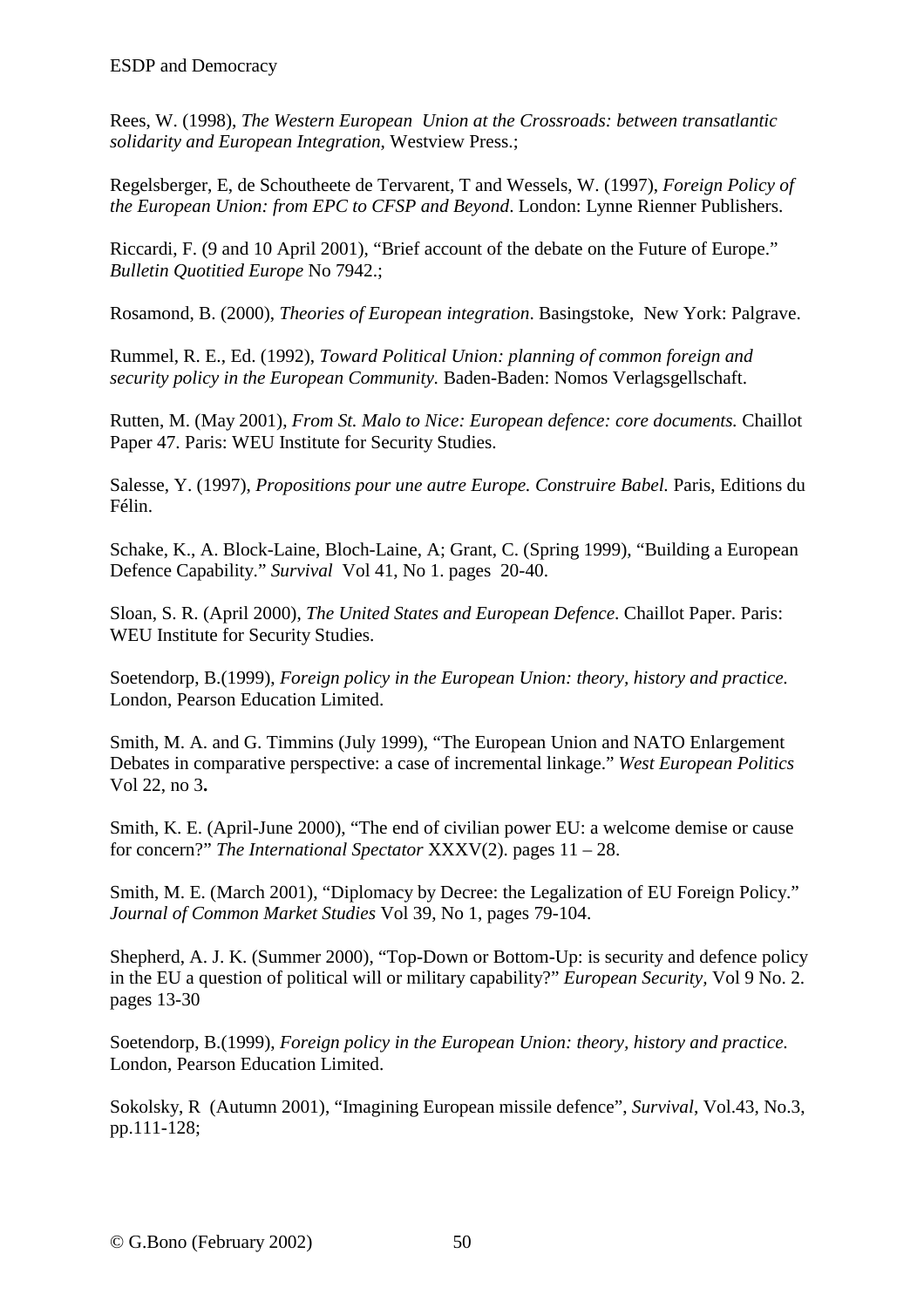Sperling, J., Ed. (1999), *Two tiers or two speeds?: the European security order and the enlargement of the European Union and NATO*. Manchester, Manchester University Press.

Smith, M. (1998), 'Does the flag follow trade? 'Politicisation' and the emergence of a European foreign policy'. In J. Peterson and H. Sursen. *Op.cit.* pages 77 to 94.

Van Ham, P. (2000), "Europe's common defence policy: implications for the transatlantic relationship." *Security Dialogue* Vol 31, No 2, pages 215 - 242.

Van Staden, Alfred; Homan, Kees;; Kreemers, Bert;; Pijpers, Alfred;; De Wijk, Rob (November 2000), *Toward a European Strategic Concept. Netherland* Institute of International Relations 'Clingendael. (available via the internet at http://www.clingendael.nl/.

Vernet, D. (Autumn 1995), "Le Groupe de contact: le retour des grandes puissances en Europe?" *Relations Internationales et Stratégiques* pages 132-138.

Wessels, R. A. (1999), *The European Union's Foreign and Security Policy*. The Hague/Boston/London, Kluwer Law International.

Wessels, W. (June 2001), "Nice Results: The Millenium IGC in the EU's evolution." *Journal of Common Market Studies* Vol 39**,** No 2. pages 197-219.

Wijk, R. D. (1997), *NATO on the Brink of the New Millenium: The Battle for Consensus*. London: Brassey's. page 51.

Yost, D. S. (Winter 2000/1), "The NATO capabilities gap and the European Union." *Survival,*  Vol 42, No 4, pages 97-128.

#### **Selected Official Publications**

EU Council, (4 December 2000), *Presidency Report on the European Security and Defence Policy*, Press Release Nr 14056/2/00. The Nice Treaty and the Presidency report are available at http://ue.eu.int/Newsroom.

European Commission. (11 April 2001), *Communication from the Commission: on Conflict Prevention*. Brussels: European Commission.

European Communities. (March 2001), *Treaty of Nice amending the Treaty on European Union, the Treaties establishing the European Communities and certain related areas.* London: HMSO. No 1. Cm 5090.

European Union, (1997), *European Union Consolidated Treaties.* Brussels: European Union.